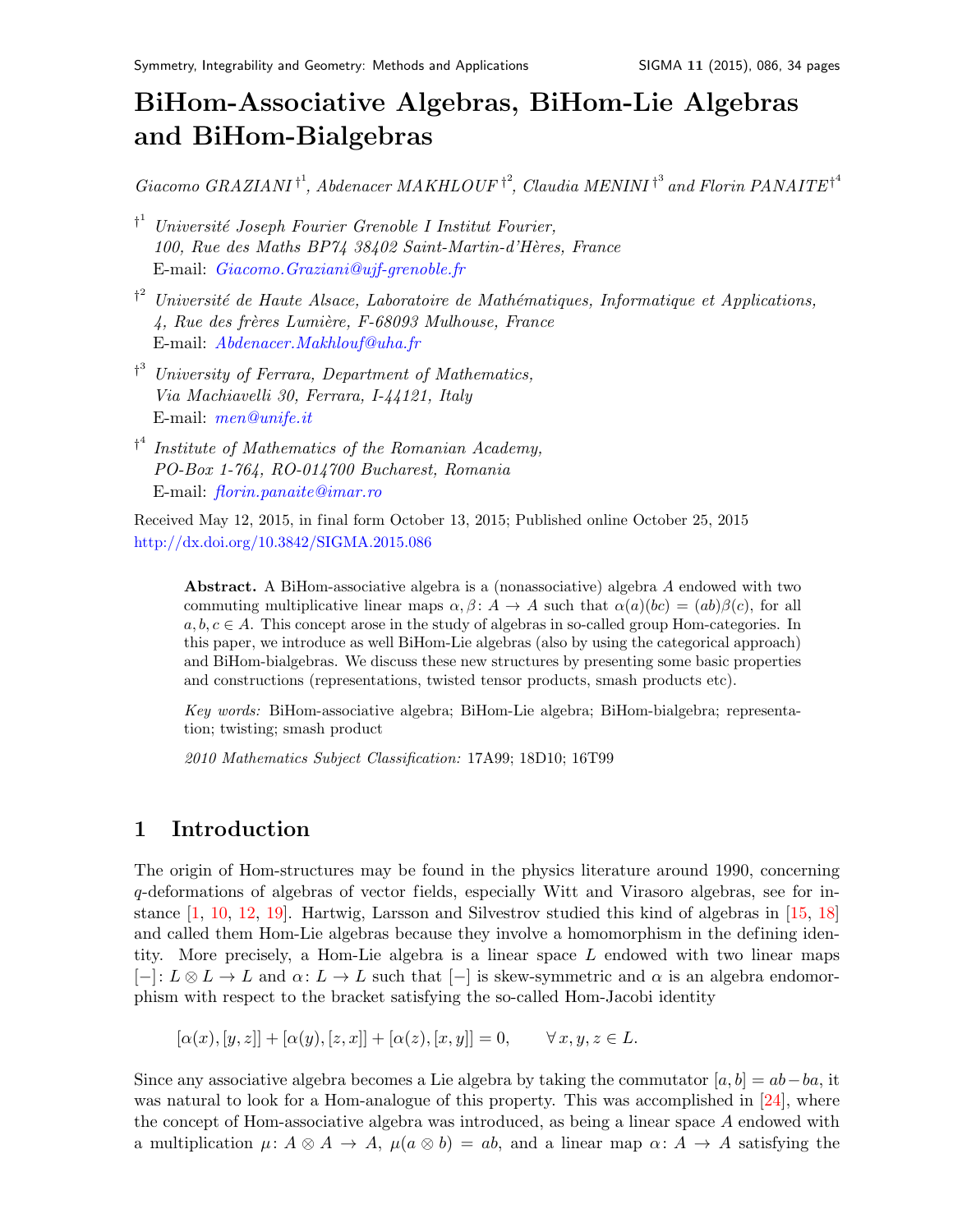so-called Hom-associativity condition

$$
\alpha(a)(bc) = (ab)\alpha(c), \qquad \forall a, b, c \in A.
$$

If A is Hom-associative then  $(A, [a, b] = ab - ba, \alpha)$  becomes a Hom-Lie algebra, denoted by  $L(A)$ . Notice that Hom-Lie algebras, in this paper, were considered without the assumption of multiplicativity of  $\alpha$ .

In subsequent literature (see for instance  $[30]$ ) were studied subclasses of these classes of algebras where the linear maps  $\alpha$  involved in the definition of a Hom-Lie algebra or Hom-associative algebra are required to be multiplicative, that is  $\alpha([x, y]) = [\alpha(x), \alpha(y)]$  for all  $x, y \in L$ , respectively  $\alpha(ab) = \alpha(a)\alpha(b)$  for all  $a, b \in A$ , and these subclasses were called multiplicative Hom-Lie algebras, respectively multiplicative Hom-associative algebras. Since we will always assume multiplicativity of the maps  $\alpha$  and to simplify terminology, we will call Hom-Lie or Hom-associative algebras what was called above multiplicative Hom-Lie or Hom-associative algebras.

The Hom-analogues of coalgebras, bialgebras and Hopf algebras have been introduced in [\[25,](#page-33-7) [26\]](#page-33-8). The original definition of a Hom-bialgebra involved two linear maps, one twisting the associativity condition and the other one the coassociativity condition. Later, two directions of study on Hom-bialgebras were developed, one in which the two maps coincide (these are still called Hom-bialgebras) and another one, started in [\[8\]](#page-32-1), where the two maps are assumed to be inverse to each other (these are called monoidal Hom-bialgebras).

In the last years, many concepts and properties from classical algebraic theories have been extended to the framework of Hom-structures, see for instance [\[2,](#page-32-2) [3,](#page-32-3) [7,](#page-32-4) [8,](#page-32-1) [11,](#page-33-9) [16,](#page-33-10) [20,](#page-33-11) [22,](#page-33-12) [25,](#page-33-7) [26,](#page-33-8) [27,](#page-33-13) [31,](#page-33-14) [30\]](#page-33-6).

The main tool for constructing examples of Hom-type algebras is the so-called "twisting principle" introduced by D. Yau for Hom-associative algebras and extended afterwards to other types of Hom-algebras. For instance, if A is an associative algebra and  $\alpha: A \to A$  is an algebra map, then A with the new multiplication defined by  $a * b = \alpha(a)\alpha(b)$  is a Hom-associative algebra, called the Yau twist of A.

A categorical interpretation of Hom-associative algebras has been given by Caenepeel and Goyvaerts in [\[8\]](#page-32-1). First, to any monoidal category C they associate a new monoidal category  $\mathcal{H}(\mathcal{C})$ , called a Hom-category, whose objects are pairs consisting of an object of  $\mathcal C$  and an automorphism of this object  $(H(\mathcal{C}))$  has nontrivial associativity constraint even if the one of  $\mathcal{C}$  is trivial). By taking C to be  $\mathbb{K}M$ , the category of linear spaces over a base field  $\mathbb{K}$ , it turns out that an algebra in the (symmetric) monoidal category  $\mathcal{H}(\mathbf{k}|\mathcal{M})$  is the same thing as a Hom-associative algebra  $(A, \mu, \alpha)$  with bijective  $\alpha$ . The bialgebras in  $\mathcal{H}(\mathbb{R}^{\mathcal{M}})$  are the monoidal Hom-bialgebras we mentioned before.

In [\[14\]](#page-33-15), the first author extended the construction of the Hom-category  $\mathcal{H}(\mathcal{C})$  to include the action of a given group  $G$ . Namely, given a monoidal category  $C$ , a group  $G$ , two elements  $c, d \in Z(G)$  and  $\nu$  an automorphism of the unit object of C, the group Hom-category  $\mathcal{H}^{c,d,\nu}(\mathcal{G},\mathcal{C})$ has as objects pairs  $(A, f_A)$ , where A is an object in C and  $f_A : \mathcal{G} \to \text{Aut}_{\mathcal{C}}(A)$  is a group homomorphism. The associativity constraint of  $\mathcal{H}^{c,d,\nu}(\mathcal{G},\mathcal{C})$  is naturally defined by means of c, d, v (see Claim [2.3](#page-4-0) and Theorem [2.4\)](#page-4-1) and it is, in general, non trivial. A braided structure is also defined on  $\mathcal{H}^{c,d,\nu}(\mathcal{G},\mathcal{C})$  (see Claim [2.7](#page-5-0) and Theorem [2.8\)](#page-5-1) turning it into a braided category which is symmetric whenever C is. When  $\mathcal{G} = \mathbb{Z}$ ,  $c = d = 1_{\mathbb{Z}}$  and  $\nu = id_1$  one gets the category  $\mathcal{H}(\mathcal{C})$ from [\[8\]](#page-32-1), while for  $c = 1_{\mathbb{Z}}$ ,  $d = -1_{\mathbb{Z}}$  and  $\nu = id_1$  one gets the category  $\mathcal{H}(\mathcal{C})$ .

We first look at the case when  $\mathcal{G} = \mathbb{Z} \times \mathbb{Z}$ ,  $c = (1, 0)$ ,  $d = (0, 1)$ ,  $\nu = id_1$  and  $\mathcal{C} = \mathbb{R} \mathcal{M}$ .

If  $M \in \mathbb{R}M$ , a group homomorphism  $f_M : \mathbb{Z} \times \mathbb{Z} \to \text{Aut}_\mathbb{R}(M)$  is completely determined by

$$
f_M((1,0)) = \alpha_M
$$
 and  $f_M((0,1)) = \beta_M^{-1}$ .

Thus, an object in  $\mathcal{H}(\mathbb{Z}\times\mathbb{Z}, k\mathcal{M})$  identifies with a triple  $(M, \alpha_M, \beta_M)$ , where  $\alpha_M, \beta_M \in \text{Aut}_k(M)$ and  $\alpha_M \circ \beta_M = \beta_M \circ \alpha_M$ . For  $(X, \alpha_X, \beta_X), (Y, \alpha_Y, \beta_Y), (Z, \alpha_Z, \beta_Z)$  objects in the category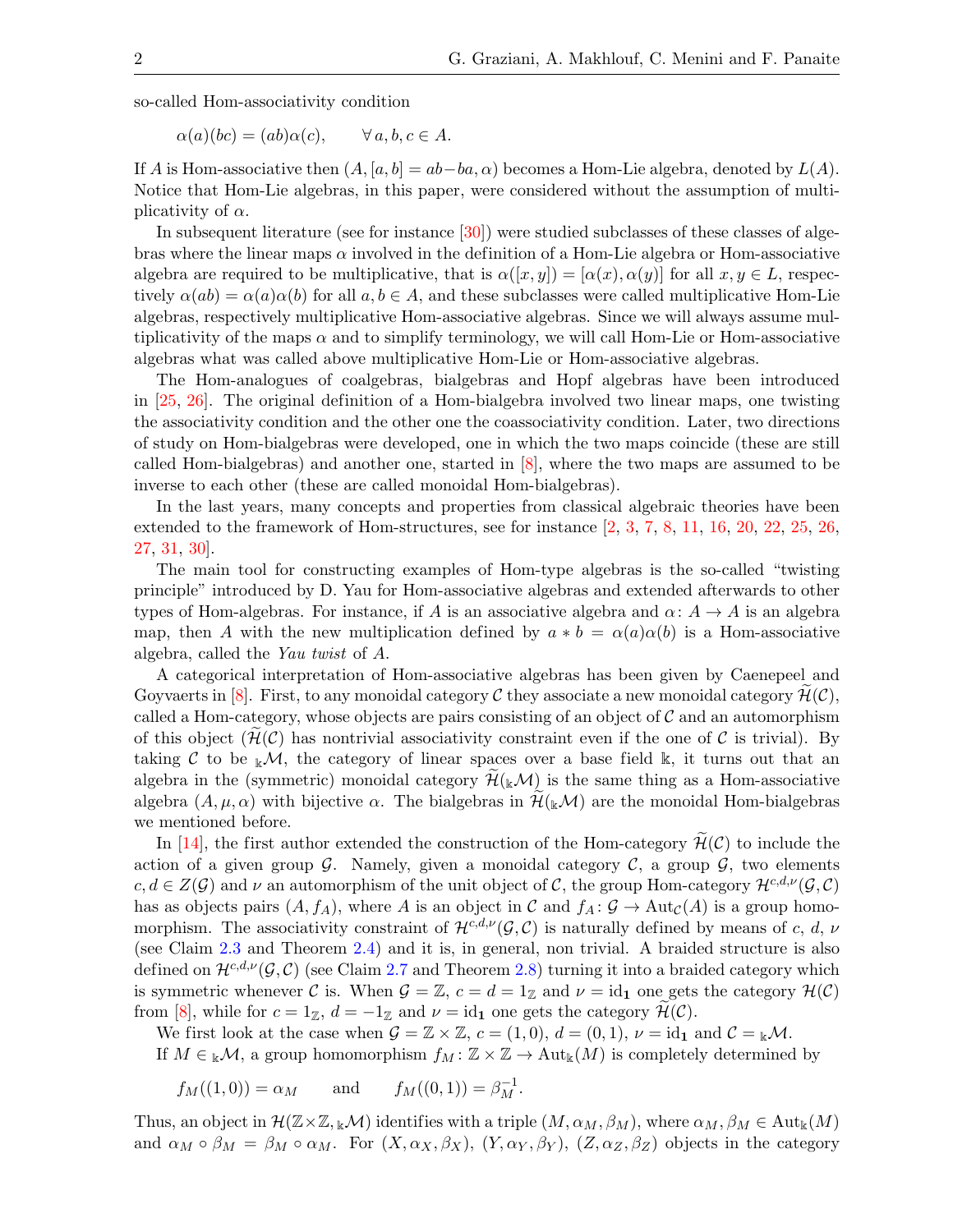$\mathcal{H}^{(1,0),(0,1),1}(\mathbb{Z}\times\mathbb{Z},_{\mathbb{K}}\mathcal{M}),$  the associativity constraint in  $\mathcal{H}^{(1,0),(0,1),1}(\mathbb{Z}\times\mathbb{Z},_{\mathbb{K}}\mathcal{M})$  is given by

$$
(\overline{a}^{c,d,\nu})_{(X,\alpha_X,\beta_X),(Y,\alpha_Y,\beta_Y),(Z,\alpha_Z,\beta_Z)} = a_{X,Y,Z} \circ [(\alpha_X \otimes Y) \otimes \beta_Z^{-1}],
$$

and the braiding is

$$
\overline{\gamma}_{(X,\alpha_X,\beta_X),(Y,\alpha_Y,\beta_Y)}^{c,d,\nu} = \tau \big[ \big( \alpha_X \beta_X^{-1} \big) \otimes \big( \alpha_Y^{-1} \beta_Y \big) \big],
$$

where  $\tau: X \otimes Y \to Y \otimes X$  denotes the usual flip in the category of linear spaces. Note that  $\overline{\gamma}$ is a symmetric braiding. Being  $\mathcal{H}^{(1,0),(0,1),1}(\mathbb{Z}\times\mathbb{Z},_{\mathbb{k}}\mathcal{M})$  an additive braided monoidal category, all the concepts of algebra, Lie algebra and so on, can be introduced in this case.

By writing down the axioms for an algebra in  $\mathcal{H}^{(1,0),(0,1),1}(\mathbb{Z}\times\mathbb{Z},\mathbb{Z}\mathcal{M})$  and discarding the invertibility of  $\alpha$  and  $\beta$  if not needed, we arrived at the following concept. A BiHom-associative algebra over k is a linear space A endowed with a multiplication  $\mu: A \otimes A \to A$ ,  $\mu(a \otimes b) = ab$ , and two commuting multiplicative linear maps  $\alpha, \beta \colon A \to A$  satisfying what we call the BiHomassociativity condition

$$
\alpha(a)(bc) = (ab)\beta(c), \qquad \forall a, b, c \in A.
$$

Thus, a BiHom-associative algebra with *bijective* structure maps is exactly an algebra in  $\mathcal{H}^{(1,0),(0,1),1}(\mathbb{Z}\times\mathbb{Z},{}_{\Bbbk}\mathcal{M}).$ 

Obviously, a BiHom-associative algebra for which  $\alpha = \beta$  is just a Hom-associative algebra.

The remarkable fact is that the twisting principle may be also applied: if  $A$  is an associative algebra and  $\alpha, \beta \colon A \to A$  are two commuting algebra maps, then A with the new multiplication defined by  $a * b = \alpha(a)\beta(b)$  is a BiHom-associative algebra, called the Yau twist of A. As a matter of fact, although we arrived at the concept of BiHom-associative algebra via the categorical machinery presented above, it is the possibility of twisting the multiplication of an associative algebra by two commuting algebra endomorphisms that led us to believe that BiHomassociative algebras are interesting objects in their own. One can think of this as follows. Take again an associative algebra A and  $\alpha, \beta \colon A \to A$  two commuting algebra endomorphisms; define a new multiplication on A by  $a * b = \alpha(a)\beta(b)$ . Then it is natural to ask the following question: what kind of structure is  $(A, *)$ ? Example [3.9](#page-9-0) in this paper shows that, in general,  $(A, *)$  is not a Hom-associative algebra, so the theory of Hom-associative algebras is not general enough to cover this natural operation of twisting the multiplication of an associative algebra by two maps; but this operation fits in the framework of BiHom-associative algebras. The Yau twisting of an associative algebra by two maps should thus be considered as the "natural" example of a BiHom-associative algebra. We would like to emphasize that for this operation the two maps are not assumed to be bijective, so the resulting BiHom-associative algebra has possibly non bijective structure maps and as such it cannot be regarded, to our knowledge, as an algebra in a monoidal category.

Take now the group  $\mathcal G$  to be arbitrary. It is natural to describe how an algebra in the monoidal category  $\mathcal{H}^{c,d,\nu}(\mathcal{G},k\mathcal{M})$  looks like. By writing down the axioms, it turns out (see Claim [3.1](#page-7-0) and Remark [3.5\)](#page-8-0) that an algebra in such a category is a BiHom-associative algebra with bijective structure maps (the associativity of the algebra in the category is equivalent to the BiHom-associativity condition) having some extra structure (like an action of the group on the algebra). So, morally, the group  $\mathcal{G} = \mathbb{Z} \times \mathbb{Z}$  leads to BiHom-associative algebras but any other group would not lead to something like a "higher" structure than BiHom-associative algebras (for instance, one cannot have something like TriHom-associative algebras).

We initiate in this paper the study of what we will call BiHom-structures. The next structure we introduce is that of a BiHom-Lie algebra; for this, we use also a categorical approach. Unlike the Hom case, to obtain a BiHom-Lie algebra from a BiHom-associative algebra we need the structure maps  $\alpha$  and  $\beta$  to be bijective; the commutator is defined by the formula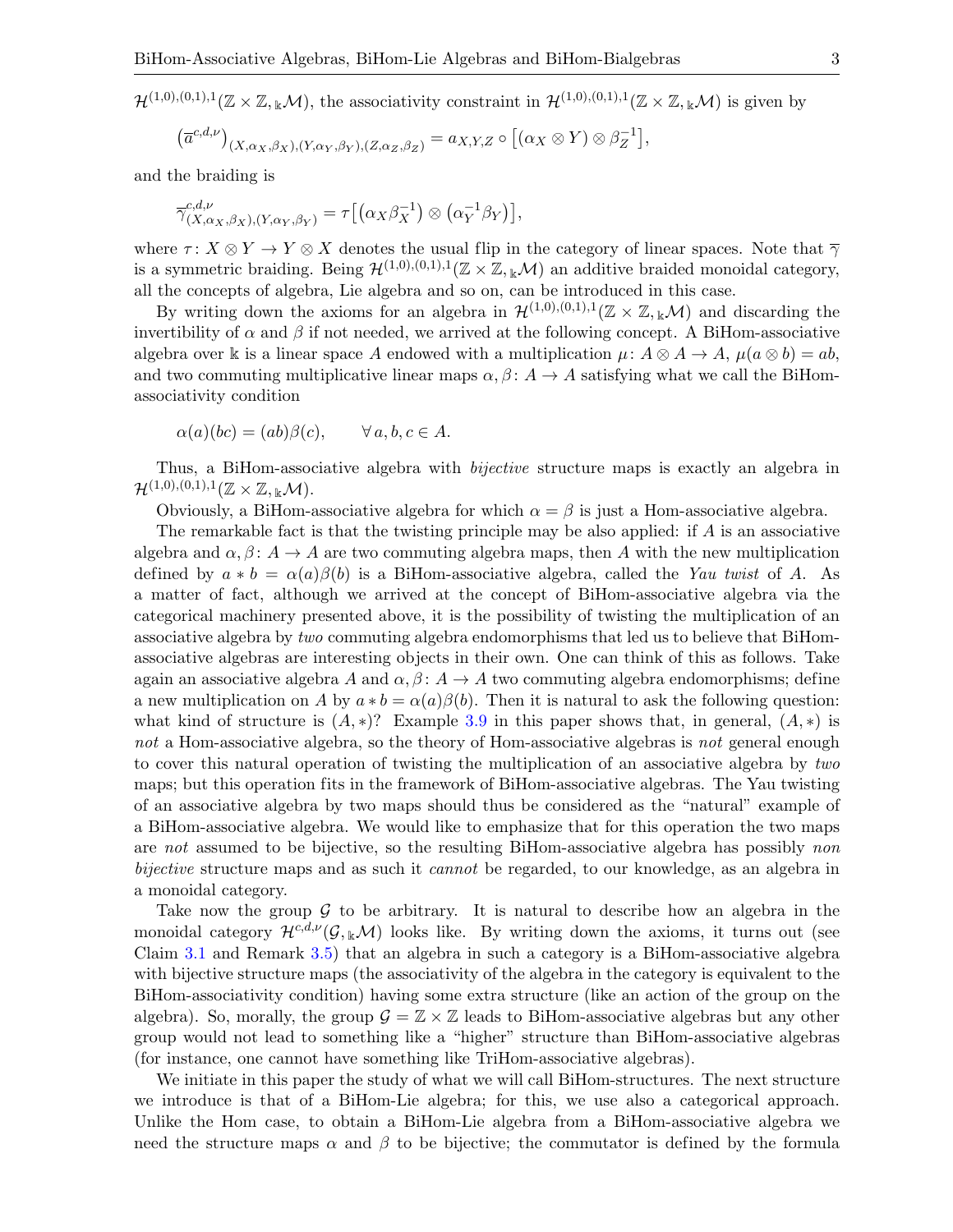$[a, b] = ab - \alpha^{-1}\beta(b)\alpha\beta^{-1}(a)$ . Nevertheless, just as in the Hom-case, the Yau twist works: if  $(L, [-])$  is a Lie algebra over a field k and  $\alpha, \beta \colon L \to L$  are two commuting multiplicative linear maps and we define the linear map  $\{-\}$ :  $L \otimes L \to L$ ,  $\{a, b\} = [\alpha(a), \beta(b)]$ , for all  $a, b \in L$ , then  $L_{(\alpha,\beta)} := (L, \{-\}, \alpha, \beta)$  is a BiHom-Lie algebra, called the Yau twist of  $(L, [-])$ .

We define representations of BiHom-associative algebras and BiHom-Lie algebras and find some of their basic properties. Then we introduce BiHom-coassociative coalgebras and BiHombialgebras together with some of the usual ingredients (comodules, duality, convolution product, primitive elements, module and comodule algebras). We define antipodes for a certain class of BiHom-bialgebras, called monoidal BiHom-bialgebras, leading thus to the concept of monoidal BiHom-Hopf algebras. We define smash products, as particular cases of twisted tensor products, introduced in turn as a particular case of twisting a BiHom-associative algebra by what we call a BiHom-pseudotwistor. We write down explicitly such a smash product, obtained from an action of a Yau twist of the quantum group  $U_q(\mathfrak{sl}_2)$  on a Yau twist of the quantum plane  $\mathbb{A}_q^{2|0}$ .

As a final remark, let us note that one could introduce a less restrictive concept of BiHomassociative algebra by dropping the assumptions that  $\alpha$  and  $\beta$  are multiplicative and/or that they commute (note that all the examples of q-deformations of Witt or Virasoro algebras are not multiplicative). Unfortunately, by dropping any of these assumptions, one loses the main class of examples, the Yau twists, in the sense that if A is an associative algebra and  $\alpha, \beta \colon A \to A$ are two arbitrary linear maps, and we define as before  $a * b = \alpha(a)\beta(b)$ , then  $(A, *)$  in general is not a BiHom-associative algebra even in this more general sense.

# 2 The category  $\mathcal{H}(\mathcal{G}, \mathcal{C})$

Our aim in this section is to introduce so-called group Hom-categories; proofs of the results in this section may be found in [\[14\]](#page-33-15).

**Definition 2.1.** Let G be a group and let C be a category. The group Hom-category  $\mathcal{H}(\mathcal{G}, \mathcal{C})$ associated to G and C is the category having as objects pairs  $(A, f_A)$ , where  $A \in \mathcal{C}$  and  $f_A$  is a group homomorphism  $\mathcal{G} \to \text{Aut}_{\mathcal{C}}(A)$ . A morphism  $\xi : (A, f_A) \to (B, f_B)$  in  $\mathcal{H}(\mathcal{G}, \mathcal{C})$  is a morphism  $\xi: A \to B$  in C such that  $f_B(g) \circ \xi = \xi \circ f_A(g)$ , for all  $g \in \mathcal{G}$ .

**Definition 2.2.** A monoidal category (see [\[17,](#page-33-16) Chapter XI]) is a category  $\mathcal C$  endowed with an object  $1 \in \mathcal{C}$  (called unit), a functor  $\otimes : \mathcal{C} \times \mathcal{C} \to \mathcal{C}$  (called tensor product) and functorial isomorphisms  $a_{X,Y,Z}$ :  $(X \otimes Y) \otimes Z \to X \otimes (Y \otimes Z)$ ,  $l_X$ :  $\mathbf{1} \otimes X \to X$ ,  $r_X$ :  $X \otimes \mathbf{1} \to X$ , for every  $X, Y, Z$  in C. The functorial isomorphisms a are called the associativity constraints and satisfy the pentagon axiom, that is

$$
(U\otimes a_{V,W,X})\circ a_{U,V\otimes W,X}\circ (a_{U,V,W}\otimes X)=a_{U,V,W\otimes X}\circ a_{U\otimes V,W,X}
$$

holds true, for every  $U, V, W, X$  in C. The isomorphisms l and r are called the *unit constraints* and they obey the Triangle Axiom, that is

 $(V \otimes l_W) \circ a_{V1\ W} = r_V \otimes W$ , for every V, W in C.

A monoidal functor  $(F, \phi_2, \phi_0)$ :  $(\mathcal{C}, \otimes, \mathbf{1}, a, l, r) \to (\mathcal{C}', \otimes', \mathbf{1}', a', l', r')$  between two monoidal categories consists of a functor  $F: \mathcal{C} \to \mathcal{C}'$ , an isomorphism  $\phi_2(U, V) : F(U) \otimes' F(V) \to F(U \otimes V)$ , natural in  $U, V \in \mathcal{C}$ , and an isomorphism  $\phi_0 \colon \mathbf{1}' \to F(\mathbf{1})$  such that the diagram

$$
(F(U)\otimes' F(V))\otimes' F(W)\xrightarrow{\phi_2(U,V)\otimes' F(W)} F(U\otimes V)\otimes' F(W)\xrightarrow{\phi_2(U\otimes V,W)} F((U\otimes V)\otimes W)
$$
  
\n
$$
\downarrow
$$
  
\n
$$
F(a_{U,V,W})
$$
  
\n
$$
F(U)\otimes'(F(V)\otimes' F(W))\xrightarrow{F(U)\otimes'\phi_2(V,W)} F(U)\otimes' F(V\otimes W)\xrightarrow{\phi_2(U,V\otimes W)} F(U\otimes (V\otimes W))
$$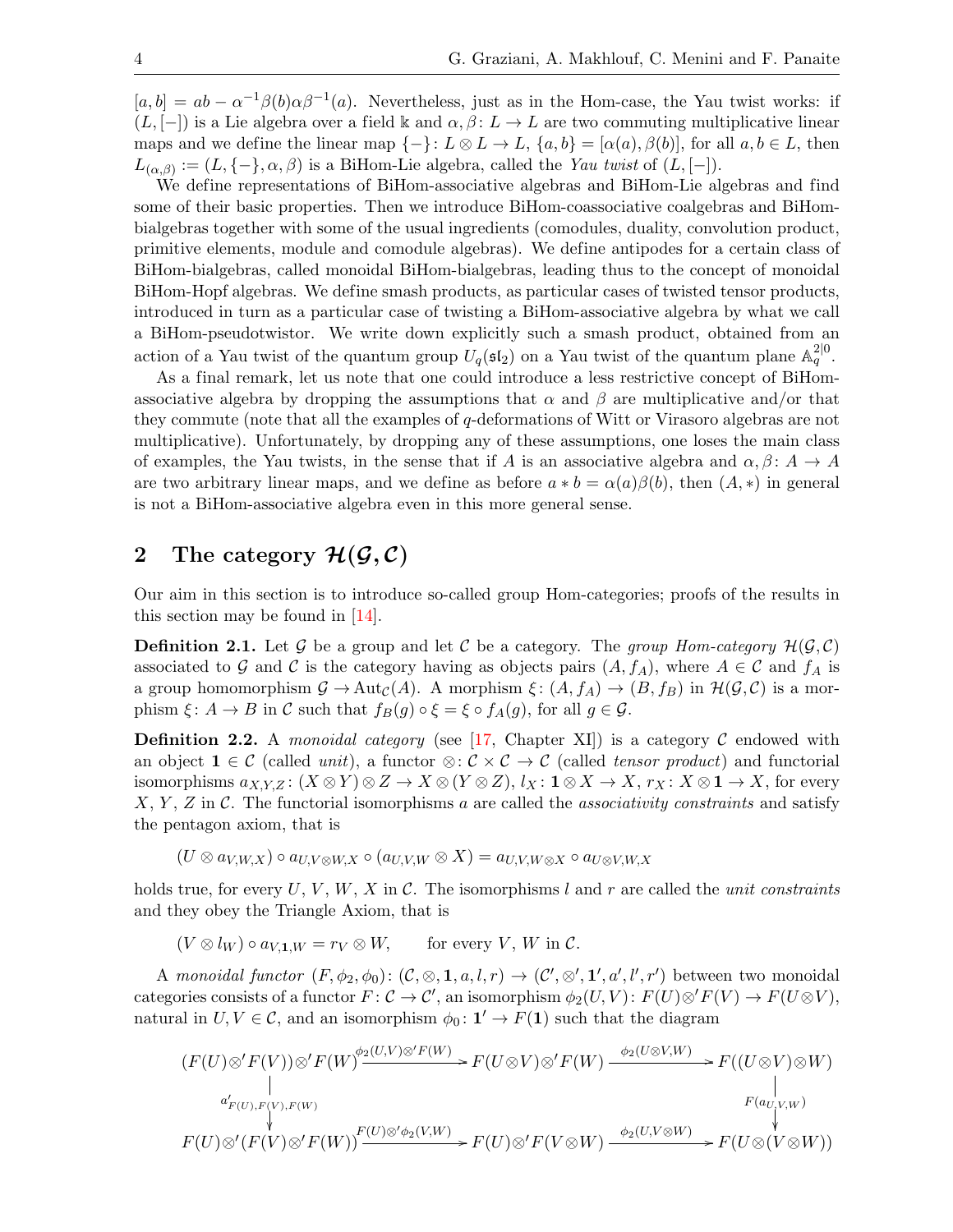is commutative, and the following conditions are satisfied

$$
F(l_U) \circ \phi_2(\mathbf{1}, U) \circ (\phi_0 \otimes' F(U)) = l'_{F(U)}, \qquad F(r_U) \circ \phi_2(U, \mathbf{1}) \circ (F(U) \otimes' \phi_0) = r'_{F(U)}.
$$

<span id="page-4-0"></span>**Claim 2.3.** Let G be a group and let  $(C, \otimes, 1, a, l, r)$  be a monoidal category. Given any pair of objects  $(A, f_A), (B, f_B) \in \mathcal{H}(\mathcal{G}, \mathcal{C})$ , consider the map  $f_A \otimes f_B : \mathcal{G} \to \text{Aut}_{\mathcal{C}}(A \otimes B)$  defined by setting

$$
(f_A \otimes f_B)(g) = f_A(g) \otimes f_B(g),
$$

for all  $g \in \mathcal{G}$ . Then  $f_A \otimes f_B$  is a group homomorphism and hence

$$
(A\otimes B, f_A\otimes f_B)\in \mathcal{H}(\mathcal{G},\mathcal{C}).
$$

Moreover, if  $\phi: (A, f_A) \to (\tilde{A}, f_{\tilde{A}})$  and  $\xi: (B, f_B) \to (\tilde{B}, f_{\tilde{B}})$  are morphisms in  $\mathcal{H}(\mathcal{G}, \mathcal{C})$ , then

$$
\phi \otimes \xi \colon \ (A \otimes B, f_A \otimes f_B) \to \big(\tilde{A} \otimes \tilde{B}, f_{\tilde{A}} \otimes f_{\tilde{B}}\big)
$$

is a morphism in  $\mathcal{H}(\mathcal{G}, \mathcal{C})$ .

Let  $Z(G)$  be the center of G and let  $c \in Z(G)$ . Then we can consider the functorial isomorphism  $\varphi(c)$ : Id $_{\mathcal{H}(\mathcal{G},\mathcal{C})}$   $\to$  Id $_{\mathcal{H}(\mathcal{G},\mathcal{C})}$  defined by setting

$$
\varphi(c)(A, f_A) = f_A(c)
$$
, for every  $(A, f_A)$  in  $\mathcal{H}(\mathcal{G}, \mathcal{C})$ .

Also, let  $\widehat{Id}_1 : \mathcal{G} \to \text{Aut}_{\mathcal{C}}(1)$  denote the constant map equal to  $Id_1$ .

Let  $c, d \in Z(\mathcal{G})$  and let  $\nu \in \text{Aut}_{\mathcal{C}}(1)$ . We set

$$
\overline{a}^{c,d,\nu} = a \circ [(\varphi(c) \otimes \mathrm{Id}_{\mathcal{H}(\mathcal{G},\mathcal{C})}) \otimes \varphi(d)], \qquad \overline{l}^{c,d,\nu} = \varphi(d^{-1}) \circ l \circ (\nu \otimes \mathrm{Id}_{\mathcal{H}(\mathcal{G},\mathcal{C})}),
$$
  

$$
\overline{r}^{c,d,\nu} = \varphi(c) \circ r \circ (\mathrm{Id}_{\mathcal{H}(\mathcal{G},\mathcal{C})} \otimes \nu).
$$

<span id="page-4-1"></span>**Theorem 2.4.** In the setting of Claim  $2.3$ , the category

$$
\mathcal{H}^{c,d,\nu}(\mathcal{G},\mathcal{C})=\big(\mathcal{H}(\mathcal{G},\mathcal{C}),\otimes,\big(\mathbf{1},\widehat{\mathrm{Id}_\mathbf{1}}\big),\overline{a}^{c,d,\nu},\overline{l}^{c,d,\nu},\overline{r}^{c,d,\nu}\big)
$$

is monoidal.

From now on, when  $(C, \otimes, 1, a, l, r)$  is a monoidal category, G is a group,  $c, d \in Z(\mathcal{G})$  and  $\nu \in \text{Aut}_{\mathcal{C}}(1)$ , we will indicate the monoidal category defined in Theorem [2.4](#page-4-1) by  $\mathcal{H}^{c,d,\nu}(\mathcal{G},\mathcal{C})$ . In the case when  $c = d = \mathbf{1}_{\mathcal{G}}$  and  $\nu = \text{Id}_{\mathbf{1}}$ , we will simply write  $\mathcal{H}(\mathcal{G}, \mathcal{C})$ .

<span id="page-4-2"></span>**Theorem 2.5.** Let  $(C, \otimes, 1, a, l, r)$  be a monoidal category and G a group. Then the identity functor  $\mathcal{I} \colon \mathcal{H}^{c,d,\nu}(\mathcal{G},\mathcal{C}) \to \mathcal{H}(\mathcal{G},\mathcal{C})$  is a monoidal isomorphism via

$$
\phi_0 = \nu^{-1} \colon \left( \mathbf{1}, \widehat{\mathrm{Id}_1} \right) \to \left( \mathbf{1}, \widehat{\mathrm{Id}_1} \right) \qquad \text{and} \qquad \phi_2((A, f_A), (B, f_B)) = f_A(c^{-1}) \otimes f_B(d),
$$

for every  $(A, f_A), (B, f_B) \in \mathcal{H}^{c,d,\nu}(\mathcal{G}, \mathcal{C}).$ 

**Definition 2.6** (see [\[17\]](#page-33-16)). A *braided monoidal category*  $(C, \otimes, 1, a, l, r, \gamma)$  is a monoidal category  $(C, \otimes, \mathbf{1}, a, l, r)$  equipped with a *braiding*  $\gamma$ , that is, an isomorphism  $\gamma_{UV}: U \otimes V \to V \otimes U$ , natural in  $U, V \in \mathcal{C}$ , satisfying, for all  $U, V, W \in \mathcal{C}$ , the hexagon axioms

$$
a_{V,W,U} \circ \gamma_{U,V\otimes W} \circ a_{U,V,W} = (V \otimes \gamma_{U,W}) \circ a_{V,U,W} \circ (\gamma_{U,V} \otimes W),
$$
  

$$
a_{W,U,V}^{-1} \circ \gamma_{U\otimes V,W} \circ a_{U,V,W}^{-1} = (\gamma_{U,W} \otimes V) \circ a_{U,W,V}^{-1} \circ (U \otimes \gamma_{V,W}).
$$

A braided monoidal category is called *symmetric* if we further have  $\gamma_{V,U} \circ \gamma_{U,V} = \text{Id}_{U \otimes V}$  for every  $U, V \in \mathcal{C}$ . A braided monoidal functor is a monoidal functor  $F: \mathcal{C} \to \mathcal{C}'$  such that

$$
F(\gamma_{U,V}) \circ \phi_2(U,V) = \phi_2(V,U) \circ \gamma'_{F(U),F(V)}, \quad \text{for every } U, V \in \mathcal{C}.
$$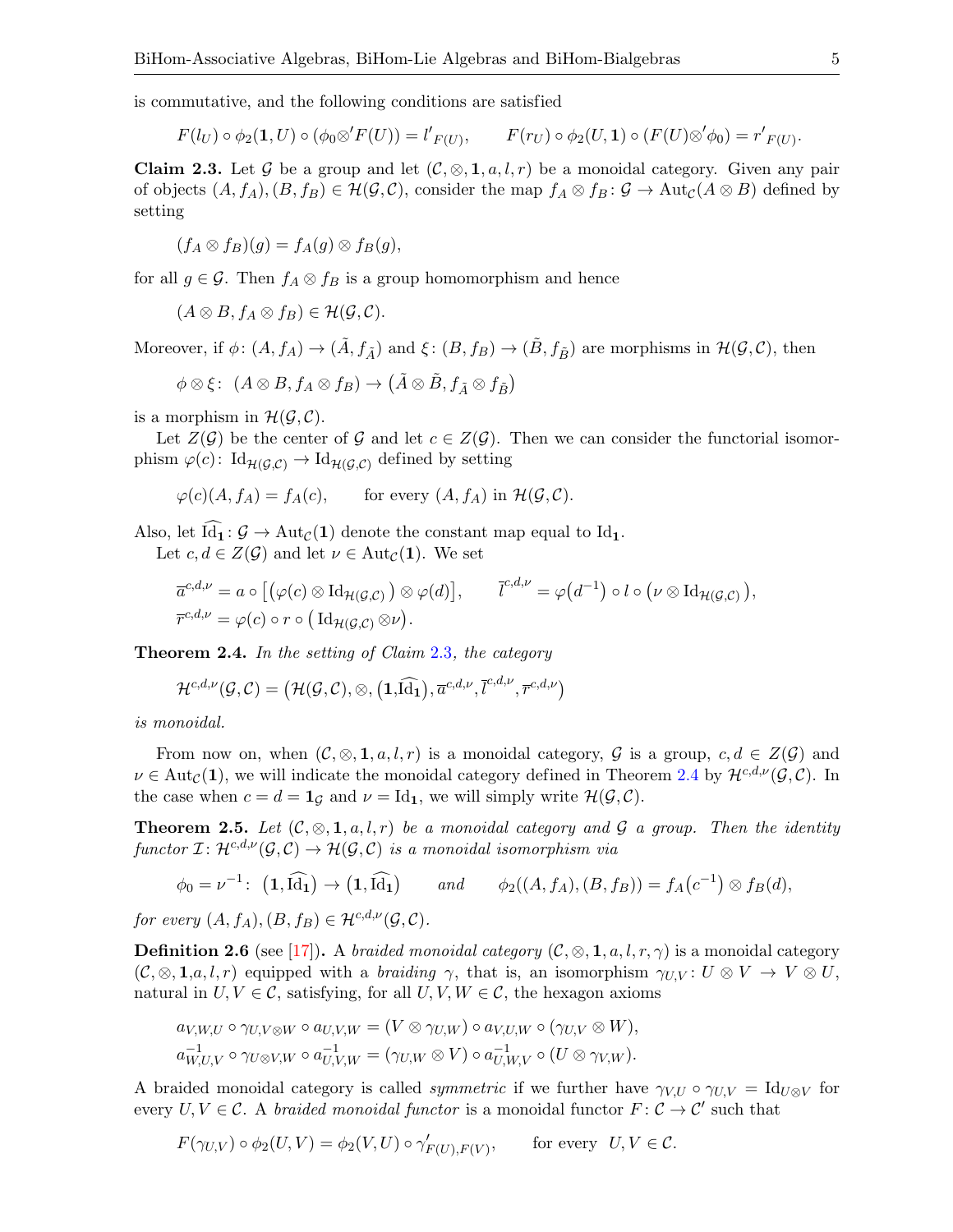<span id="page-5-0"></span>Claim 2.7. Let G be a group and let  $(C, \otimes, 1, a, l, r, \gamma)$  be a braided monoidal category. Let  $c, d \in Z(\mathcal{G})$  and let  $\nu \in \text{Aut}_{\mathcal{C}}(1)$ . We will introduce a braided structure on the monoidal category  $\mathcal{H}^{c,d,\nu}(\mathcal{G},\mathcal{C})$  by setting, for every  $(A, f_A)$  and  $(B, f_B)$  in  $\mathcal{H}(\mathcal{G},\mathcal{C})$ ,

$$
\overline{\gamma}_{(A,f_A),(B,f_B)}^{c,d,\nu}=\gamma_{A,B}\circ (f_A(cd)\otimes f_B\big(c^{-1}d^{-1}\big)\big).
$$

<span id="page-5-1"></span>**Theorem 2.8.** In the setting of Claim  $2.7$ , the category

$$
\big(\mathcal{H}(\mathcal{G},\mathcal{C}), \otimes, \big(1,\widehat{\mathrm{Id}_1}\big), \overline{a}^{c,d,\nu}, \overline{l}^{c,d,\nu}, \overline{r}^{c,d,\nu}, \overline{\gamma}^{c,d,\nu}\big)
$$

is a braided monoidal category.

From now on, when  $(C, \otimes, 1, a, l, r, \gamma)$  is a braided monoidal category and G is a group, we will still denote the braided monoidal structure defined in Theorem [2.8](#page-5-1) with  $\mathcal{H}^{c,d,\nu}(\mathcal{G},\mathcal{C})$ . In the case when  $c = d = \mathbf{1}_{\mathcal{G}}$  and  $\nu = id_{\mathbf{1}}$ , we will simply write respectively  $\mathcal{H}(\mathcal{G}, \mathcal{C})$  instead of  $\mathcal{H}^{c,d,\nu}(\mathcal{G},\mathcal{C})$  and  $\gamma_{(A,f_A),(B,f_B)}$  instead of  $\overline{\gamma}_{(A,f_A)}^{c,d,\nu}$  ${}_{(A,f_A),(B,f_B)}^{c,a,\nu}$ .

<span id="page-5-2"></span>**Theorem 2.9.** Let G be a group and let  $(C, \otimes, 1, a, l, r, \gamma)$  be a braided monoidal category. Then the identity functor  $\mathcal{I} : \mathcal{H}^{c,d,\nu}(\mathcal{G},\mathcal{C}) \to \mathcal{H}(\mathcal{G},\mathcal{C})$  is a braided monoidal isomorphism via

$$
\phi_0 = \nu^{-1} \colon \left( \mathbf{1}, \widehat{\mathrm{Id}_1} \right) \to \left( \mathbf{1}, \widehat{\mathrm{Id}_1} \right) \qquad \text{and} \qquad \phi_2((A, f_A), (B, f_B)) = f_A(c^{-1}) \otimes f_B(d),
$$

for every  $(A, f_A), (B, f_B) \in \mathcal{H}^{c,d,\nu}(\mathcal{G}, \mathcal{C}).$ 

**Remark 2.10.** Let G be a torsion-free abelian group. Corollary 4 in  $[4]$  states that, up to a braided monoidal category isomorphism, there is a unique braided monoidal structure (actually symmetric) on the category of representations over the group algebra  $\mathbb{K}[\mathcal{G}]$ , considered monoidal via a structure induced by that of vector spaces over the field k. Thus Theorem [2.9](#page-5-2) can be deduced from this result whenever  $\mathcal G$  is a torsion-free abelian group. We should remark that this result in [\[4\]](#page-32-5) stems from the fact that the third Harrison cohomology group  $H^3_{\text{Harr}}(\mathcal{G}, \mathbb{k}, \mathbb{G}_m)$  has, in this case, just one element. If  $G$  is not a torsion-free abelian group then this might not happen. As one of the referees pointed out, in the case when  $\mathbb{k} = \mathbb{C}$  and  $\mathcal{G} = C_2$  then  $H^3_{\text{Harr}}(\mathcal{G}, \mathbb{k}, \mathbb{G}_m)$ has exactly two elements and so in this case there are two distinct equivalence classes of braided monoidal structures on the category of representations over the group algebra  $\kappa[\mathcal{G}]$ , considered monoidal via a structure induced by that of vector spaces over the field k. This does not contradict our Theorem [2.9.](#page-5-2) In fact, there might exist braided monoidal structures different from the ones considered in the statement of Theorem [2.9.](#page-5-2)

<span id="page-5-3"></span>**Claim 2.11.** Let  $(C, \otimes, 1, a, l, r)$  be a monoidal category and G a group, let  $c, d \in Z(G)$  and  $\nu \in \text{Aut}_{\mathcal{C}}(1)$ . A unital algebra in  $\mathcal{H}^{c,d,\nu}(\mathcal{G},\mathcal{C})$  is a triple  $((A, f_A), \mu, u)$  where

- 1)  $(A, f_A) \in \mathcal{H}(\mathcal{G}, \mathcal{C});$
- 2)  $\mu: (A \otimes A, f_A \otimes f_A) \rightarrow (A, f_A)$  is a morphism in  $\mathcal{H}(\mathcal{G}, \mathcal{C});$
- 3)  $u: (\mathbf{1}, \widehat{\mathrm{Id}_1}) \to (A, f_A)$  is a morphism in  $\mathcal{H}(\mathcal{G}, \mathcal{C})$ ;
- 4)  $\mu \circ (\mu \otimes A) = \mu \circ (A \otimes \mu) \circ \overline{a}_{A,A,A}^{c,d,\nu};$

5) 
$$
\mu \circ (u \otimes A) \circ (\overline{l}_A^{c,d,\nu})^{-1} = \mathrm{Id}_A;
$$

6) Id $_A=\mu\circ (A\otimes u)\circ (\overline{r}_{A}^{c,d,\nu}% -a_{A}^{c,d,\nu})=a_{A}^{c,d,\nu}$  $\frac{c,d,\nu}{A}$ ) $^{-1}$ .

**Definition 2.12.** Given a monoidal category  $M$ , a quadruple  $(A, \mu, u, c)$  is called a *braided* unital algebra in  $M$  if (for simplicity, we will omit to write the associators):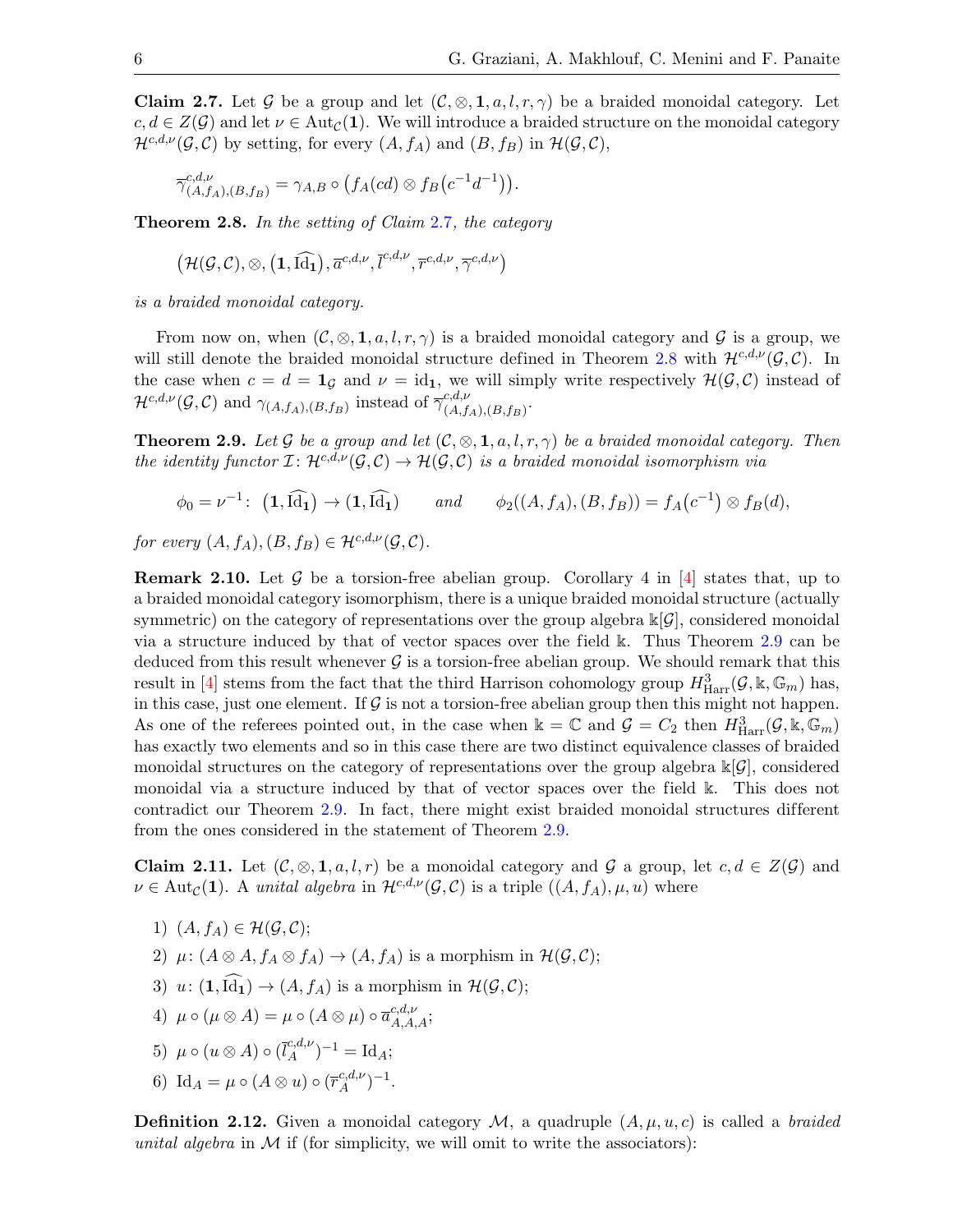- $(A, \mu, u)$  is a unital algebra in M;
- (A, c) is a braided object in M, i.e., c:  $A \otimes A \rightarrow A \otimes A$  is invertible and satisfies the Yang–Baxter equation

$$
(c \otimes A)(A \otimes c)(c \otimes A) = (A \otimes c)(c \otimes A)(A \otimes c);
$$

• the following conditions hold:

$$
c(\mu \otimes A) = (A \otimes \mu)(c \otimes A)(A \otimes c), \qquad c(A \otimes \mu) = (\mu \otimes A)(A \otimes c)(c \otimes A),
$$
  

$$
c(u \otimes A)l_A^{-1} = (A \otimes u)r_A^{-1}, \qquad c(A \otimes u)r_A^{-1} = (u \otimes A)l_A^{-1}.
$$

A braided unital algebra is called *symmetric* whenever  $c^2 = \text{Id}_A$ .

<span id="page-6-2"></span>**Definition 2.13.** Given an additive monoidal category  $M$ , a *braided Lie algebra* in  $M$  consists of a triple  $(L, c, [-]: L \otimes L \to L)$  where  $(L, c)$  is a braided object and the following equalities hold true:

$$
[-] = -[-] \circ c \quad \text{(skew-symmetry)};
$$
  
\n
$$
[-] \circ (L \otimes [-]) \circ [Id_{L \otimes (L \otimes L)} + (L \otimes c)a_{L,L,L}(c \otimes L)a_{L,L,L}^{-1}
$$
  
\n
$$
+ a_{L,L,L}(c \otimes L)a_{L,L,L}^{-1}(L \otimes c)] = 0 \quad \text{(Jacobi condition)};
$$
  
\n
$$
c \circ (L \otimes [-])a_{L,L,L} = ([-] \otimes L)a_{L,L,L}^{-1}(L \otimes c)a_{L,L,L}(c \otimes L);
$$
  
\n
$$
(\text{L} \otimes L) = [(-] \otimes (L \otimes L)a_{L,L,L}(L \otimes c)a_{L,L,L}(c \otimes L);
$$
  
\n
$$
(2.1)
$$

<span id="page-6-1"></span><span id="page-6-0"></span>
$$
c \circ ([-] \otimes L)a_{L,L,L}^{-1} = (L \otimes [-])a_{L,L,L}(c \otimes L)a_{L,L,L}^{-1}(L \otimes c).
$$
\n(2.2)

Let  $M$  be an additive braided monoidal category. A Lie algebra in  $M$  consists of a pair  $(L, [-]: L \otimes L \to L)$  such that  $(L, c_{L,L}, [-])$  is a braided Lie algebra in the additive monoidal category  $M$ , where  $c_{L,L}$  is the braiding c of M evaluated on L (note that in this case the conditions  $(2.1)$  and  $(2.2)$  are automatically satisfied).

<span id="page-6-3"></span>**Claim 2.14.** Given a symmetric algebra  $(A, \mu, u, c)$ , one has that  $[-] := \mu \circ (\text{Id}_{A \otimes A} - c)$  defines a braided Lie algebra structure on  $A$  (see [\[13,](#page-33-17) Construction 2.16]).

In a symmetric monoidal category  $(C, \otimes, 1, a, l, r, c)$ , it is well known that any unital algebra  $(A, \mu, u)$  gives rise to a braided unital algebra  $(A, \mu, u, c_{A,A}).$ 

# 3 Generalized Hom-structures

Let k be a field and let  $\mathbb{R}M$  be the category of linear spaces regarded as a braided monoidal category in the usual way. Then, for every group  $\mathcal{G}$ , the category  $\mathcal{H}(\mathcal{G}, k\mathcal{M})$  identifies with the category  $\kappa[\mathcal{G}]$ -Mod of left modules over the group algebra  $\kappa[\mathcal{G}]$ .

Let  $c, d \in Z(G)$  and  $\nu$  an automorphism of k regarded as linear space over k, that is  $\nu$  is the multiplication by an element of  $\kappa\setminus\{0\}$  that we will also denote by  $\nu$ . Note that, given  $X, Y, Z \in \mathbb{K}[\mathcal{G}]$ -Mod, we have

$$
\overline{a}_{X,Y,Z}^{c,d,\nu}((x \otimes y) \otimes z) = c \cdot x \otimes (y \otimes d \cdot z), \quad \text{for every} \quad x \in X, y \in Y, z \in Z,
$$
  
\n
$$
\overline{l}_X^{c,d,\nu}(t \otimes x) = d^{-1} \cdot (\nu tx) \quad \text{and} \quad \overline{r}_X^{c,d,\nu}(x \otimes t) = c \cdot (\nu tx),
$$
  
\nfor every  $t \in \mathbb{k}$  and  $x \in X$ ,

so that

$$
(\overline{l}_A^{c,d,\nu})^{-1}(x) = (\nu^{-1} \otimes d \cdot x) \qquad \text{and} \qquad (\overline{r}^{c,d,\nu})^{-1}(x) = (c^{-1} \cdot x \otimes \nu^{-1}),
$$
  
for every  $x \in X$ .

The unit object of  $\mathcal{H}^{c,d,\nu}(\mathcal{G}, k\mathcal{M})$  is  $\{1_k\}$  regarded as a left  $k[\mathcal{G}]$ -module in the trivial way.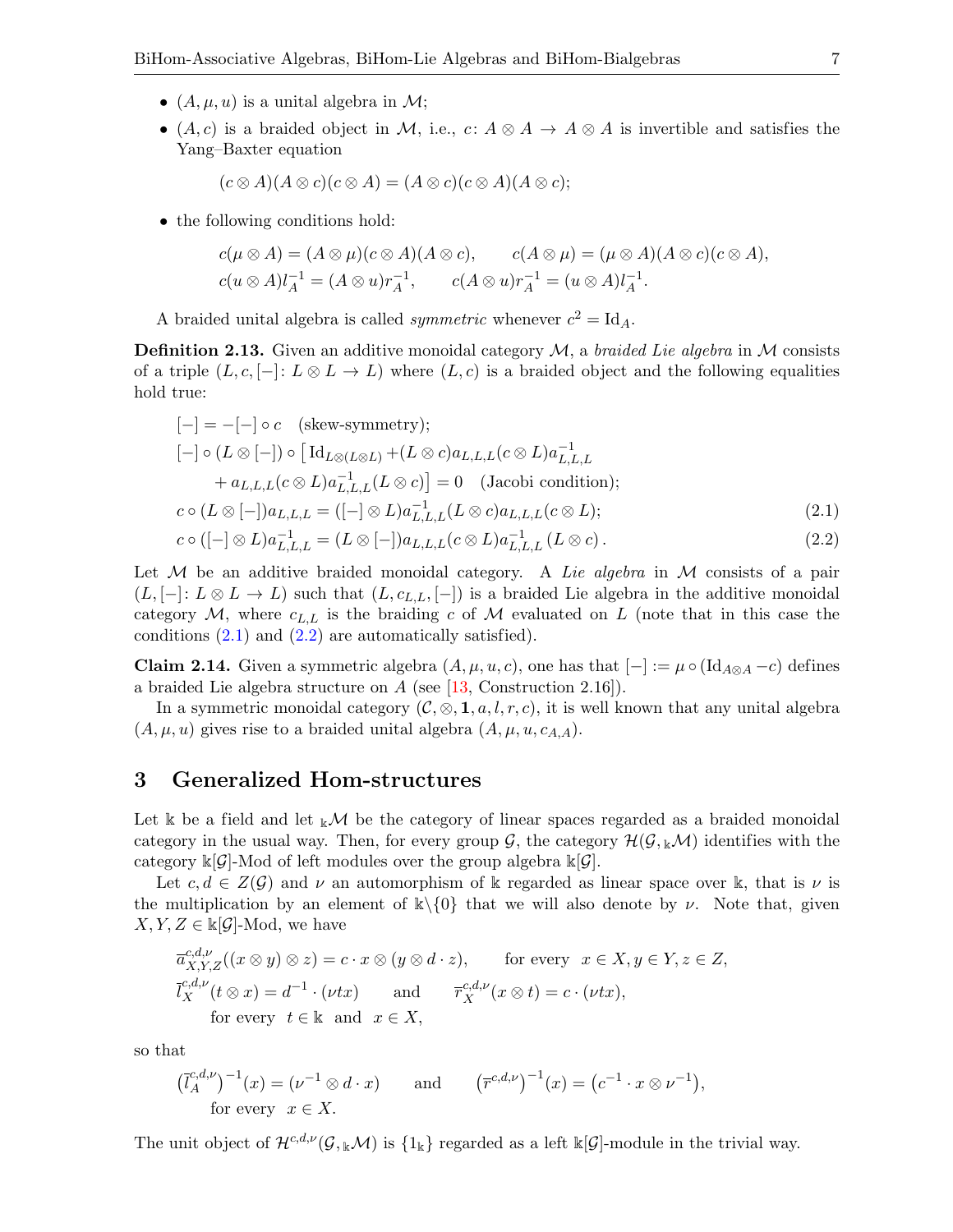<span id="page-7-0"></span>**Claim 3.1.** In view of [2.11,](#page-5-3) a unital algebra in  $\mathcal{H}^{c,d,\nu}(\mathcal{G},k\mathcal{M})$  is a triple  $((A, f_A), \mu, u)$ , where

- 1)  $A \in \mathbb{k}[\mathcal{G}]\text{-Mod};$
- 2)  $\mu: A \otimes A \to A$  is a morphism in  $\Bbbk[\mathcal{G}]-\text{Mod}$ , i.e.,  $g \cdot (ab) = (g \cdot a)(g \cdot b)$ , for every  $g \in \mathcal{G}$ ,  $a, b \in A$ ;
- 3)  $u: \{1_{\mathbb{k}}\} \to A$  is a morphisms in  $\mathbb{k}[\mathcal{G}]-\text{Mod}$ , i.e.,  $g \cdot u(1_{\mathbb{k}}) = u(1_{\mathbb{k}})$ , for every  $g \in \mathcal{G}$ ;
- 4)  $(x \cdot y) \cdot z = (c \cdot x) \cdot [y \cdot (d \cdot z)]$ , for every  $x, y, z \in A$ , which is equivalent to

$$
(c \cdot x) \cdot (y \cdot z) = (x \cdot y) \cdot (d^{-1} \cdot z), \qquad \forall x, y, z \in A;
$$

- 5)  $u(\nu^{-1}) \cdot (d \cdot x) = x$ , for every  $x \in A$ ;
- 6)  $(c^{-1} \cdot x) \cdot u(\nu^{-1}) = x$ , for every  $x \in A$ .

Note that when  $c = d = 1$ <sub>G</sub> and  $\nu = 1$ <sub>k</sub>, it turns out that A is simply a k[G]-module algebra.

<span id="page-7-1"></span>**Example 3.2.** Let M be a k-linear space and  $\mathcal{G} = \mathbb{Z} \times \mathbb{Z}$ . Then a group morphism  $f_M : \mathbb{Z} \times \mathbb{Z} \to$  $\mathrm{Aut}_{\mathbb{k}}(M)$  is completely determined by

$$
f_M((1,0)) = \alpha_M
$$
 and  $f_M((0,1)) = \beta_M^{-1}$ .

Thus an object in  $\mathcal{H}(\mathbb{Z}\times\mathbb{Z}, k\mathcal{M})$  identifies with a triple  $(M, \alpha_M, \beta_M)$ , where  $\alpha_M, \beta_M \in \text{Aut}_k(M)$ and  $\alpha_M \circ \beta_M = \beta_M \circ \alpha_M$ . Also, a morphism  $f: (M, \alpha_M, \beta_M) \to (N, \alpha_N, \beta_N)$  is just a linear map  $f: M \to N$  such that  $f \circ \alpha_M = \alpha_N \circ f$  and  $f \circ \beta_M = \beta_N \circ f$ . Moreover, the tensor product, in the category, of the objects  $(M, \alpha_M, \beta_M)$  and  $(N, \alpha_N, \beta_N)$  is the object  $(M \otimes N, \alpha_M \otimes \alpha_N, \beta_M \otimes \beta_N)$ .

We set  $c = (1,0), d = (0,1)$  and  $\nu = 1_k$ . For  $(X, \alpha_X, \beta_X), (Y, \alpha_Y, \beta_Y), (Z, \alpha_Z, \beta_Z)$  objects in  $\mathcal{H}^{(1,0),(0,1),1}(\mathbb{Z}\times\mathbb{Z},_{\mathbb{K}}\mathcal{M}),$  the associativity constraints in  $\mathcal{H}^{(1,0),(0,1),1}(\mathbb{Z}\times\mathbb{Z},_{\mathbb{K}}\mathcal{M})$  are given by

$$
(\overline{a}^{c,d,\nu})_{(X,\alpha_X,\beta_X),(Y,\alpha_Y,\beta_Y),(Z,\alpha_Z,\beta_Z)}: (X \otimes Y) \otimes Z \to X \otimes (Y \otimes Z),
$$
  

$$
(\overline{a}^{c,d,\nu})_{(X,\alpha_X,\beta_X),(Y,\alpha_Y,\beta_Y),(Z,\alpha_Z,\beta_Z)} = a_{X,Y,Z} \circ [(\alpha_X \otimes Y) \otimes \beta_Z^{-1}],
$$

and the braiding is

$$
\overline{\gamma}_{(X,\alpha_X,\beta_X),(Y,\alpha_Y,\beta_Y)}^{c,d,\nu} = \tau \big[ \big( \alpha_X \beta_X^{-1} \big) \otimes \big( \alpha_Y \beta_Y^{-1} \big)^{-1} \big] = \tau \big[ \big( \alpha_X \beta_X^{-1} \big) \otimes \big( \alpha_Y^{-1} \beta_Y \big) \big],
$$

where  $\tau: X \otimes Y \to Y \otimes X$  denotes the usual flip in the category of linear spaces. Note that  $\overline{\gamma}$ is a symmetric braiding.

Then, in view of [3.1,](#page-7-0) an algebra in  $\mathcal{H}^{(1,0),(0,1),1}(\mathbb{Z}\times\mathbb{Z},_{\mathbb{K}}M)$  is a triple  $((A,\alpha,\beta),\mu,u)$ , where

- 1)  $\alpha, \beta \in \text{Aut}_{\mathbb{k}}(A)$  and  $\alpha \circ \beta = \beta \circ \alpha$ ;
- 2)  $\mu$ :  $(A \otimes A, \alpha \otimes \alpha, \beta \otimes \beta) \rightarrow (A, \alpha, \beta)$  is a morphism in  $\Bbbk[\mathbb{Z} \times \mathbb{Z}]$ -Mod, i.e.,  $\alpha(a \cdot b) = \alpha(a) \cdot \alpha(b)$ and  $\beta(a \cdot b) = \beta(a) \cdot \beta(b)$  for every  $a, b \in A$ ;
- 3)  $u: \{1_k\} \to (A, \alpha, \beta)$  is a morphisms in  $\Bbbk[\mathbb{Z} \times \mathbb{Z}]$ -Mod, i.e.,  $\alpha(u(1_k)) = u(1_k)$  and  $\beta(u(1_k)) =$  $u(1_{\mathbb{k}});$
- 4)  $\alpha(x) \cdot (y \cdot z) = (x \cdot y) \cdot \beta(z)$ , for every  $x, y, z \in A$ ;
- 5)  $u(1_{\mathbb{k}}) \cdot (\beta^{-1}(x)) = x$ , for every  $x \in A$ , which is equivalent to  $u(1_{\mathbb{k}}) \cdot x = \beta(x)$ , for every  $x \in A$ ;
- 6)  $(\alpha^{-1}(x)) \cdot u(1_k) = x$ , for every  $x \in A$ , which is equivalent to  $x \cdot u(1_k) = \alpha(x)$ , for every  $x \in A$ .

Inspired by Example [3.2,](#page-7-1) we introduce the following concept.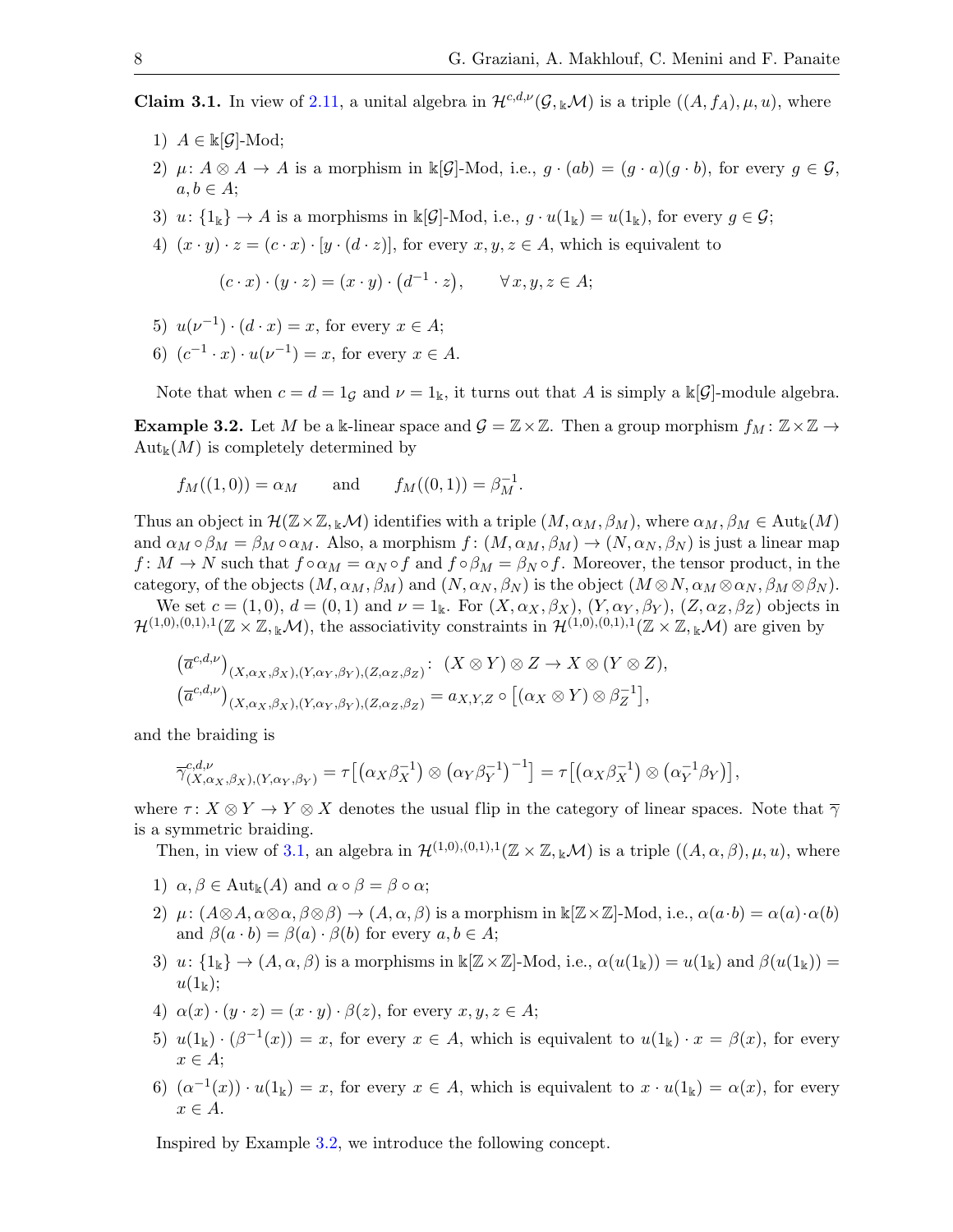**Definition 3.3.** Let k be a field. A *BiHom-associative algebra* over k is a 4-tuple  $(A, \mu, \alpha, \beta)$ , where A is a k-linear space,  $\alpha: A \to A$ ,  $\beta: A \to A$  and  $\mu: A \otimes A \to A$  are linear maps, with notation  $\mu(a \otimes a') = aa'$ , satisfying the following conditions, for all  $a, a', a'' \in A$ :

$$
\alpha \circ \beta = \beta \circ \alpha,
$$
  
\n
$$
\alpha(aa') = \alpha(a)\alpha(a')
$$
 and 
$$
\beta(aa') = \beta(a)\beta(a')
$$
 (multiplicativity),  
\n
$$
\alpha(a)(a'a'') = (aa')\beta(a'')
$$
 (BiHom-associativity).

We call  $\alpha$  and  $\beta$  (in this order) the *structure maps* of A.

A morphism  $f: (A, \mu_A, \alpha_A, \beta_A) \to (B, \mu_B, \alpha_B, \beta_B)$  of BiHom-associative algebras is a linear map  $f: A \to B$  such that  $\alpha_B \circ f = f \circ \alpha_A$ ,  $\beta_B \circ f = f \circ \beta_A$  and  $f \circ \mu_A = \mu_B \circ (f \otimes f)$ .

A BiHom-associative algebra  $(A, \mu, \alpha, \beta)$  is called *unital* if there exists an element  $1_A \in A$ (called a *unit*) such that  $\alpha(1_A) = 1_A$ ,  $\beta(1_A) = 1_A$  and

 $a1_A = \alpha(a)$  and  $1_Aa = \beta(a), \forall a \in A.$ 

A morphism of unital BiHom-associative algebras  $f: A \rightarrow B$  is called unital if  $f(1_A) = 1_B$ .

**Remark 3.4.** A Hom-associative algebra  $(A, \mu, \alpha)$  can be regarded as the BiHom-associative algebra  $(A, \mu, \alpha, \alpha)$ .

<span id="page-8-0"></span>Remark 3.5. A BiHom-associative algebra with *bijective* structure maps is exactly an algebra in  $\mathcal{H}^{(1,0),(0,1),1}(\mathbb{Z}\times\mathbb{Z},\mathbb{Z}\mathcal{M})$ . On the other hand, in the setting of Claim [3.1,](#page-7-0) if we define the maps  $\alpha, \beta \colon A \to A$  by  $\alpha(a) = c \cdot a$  and  $\beta(a) = d^{-1} \cdot a$ , for all  $a \in A$ , the axiom 2) in Claim [3.1](#page-7-0) implies that  $\alpha$  and  $\beta$  are multiplicative and then the axiom 4) in Claim [3.1](#page-7-0) says that  $(A, \mu, \alpha, \beta)$ is a BiHom-associative algebra.

Example 3.6. We give now two families of examples of 2-dimensional unital BiHom-associative algebras, that are obtained by a computer algebra system. Let  $\{e_1, e_2\}$  be a basis; for  $i = 1, 2$ the maps  $\alpha_i$ ,  $\beta_i$  and the multiplication  $\mu_i$  are defined by

$$
\alpha_1(e_1) = e_1, \qquad \alpha_1(e_2) = \frac{2a}{b-1}e_1 - e_2,
$$
  
\n
$$
\beta_1(e_1) = e_1, \qquad \beta_1(e_2) = -ae_1 + be_2,
$$
  
\n
$$
\mu_1(e_1, e_1) = e_1, \qquad \mu_1(e_1, e_2) = -ae_1 + be_2,
$$
  
\n
$$
\mu_1(e_2, e_1) = \frac{2a}{b-1}e_1 - e_2, \qquad \mu_1(e_2, e_2) = -\frac{a^2(b-2)}{(b-1)^2}e_1 + ae_2,
$$

and

$$
\alpha_2(e_1) = e_1, \qquad \alpha_2(e_2) = \frac{b(1-a)}{a}e_1 + ae_2,
$$
  
\n
$$
\beta_2(e_1) = e_1, \qquad \beta_2(e_2) = be_1 + (1-a)e_2,
$$
  
\n
$$
\mu_2(e_1, e_1) = e_1, \qquad \mu_2(e_1, e_2) = be_1 + (1-a)e_2,
$$
  
\n
$$
\mu_2(e_2, e_1) = \frac{b(1-a)}{a}e_1 + ae_2, \qquad \mu_2(e_2, e_2) = \frac{b}{a}e_2,
$$

where a, b are parameters in k, with  $b \neq 1$  in the first case and  $a \neq 0$  in the second. In both cases, the unit is  $e_1$ .

<span id="page-8-1"></span>**Claim 3.7.** In view of Theorem [2.5,](#page-4-2) if  $(A, \mu, \alpha, \beta)$  is a BiHom-associative algebra, and  $\alpha$  and  $\beta$ are invertible, then  $(A, \mu \circ (\alpha^{-1} \otimes \beta^{-1}), \mathrm{Id}_A, \mathrm{Id}_A)$  is a BiHom-associative algebra, i.e., the multiplication  $\mu \circ (\alpha^{-1} \otimes \beta^{-1})$  is associative in the usual sense.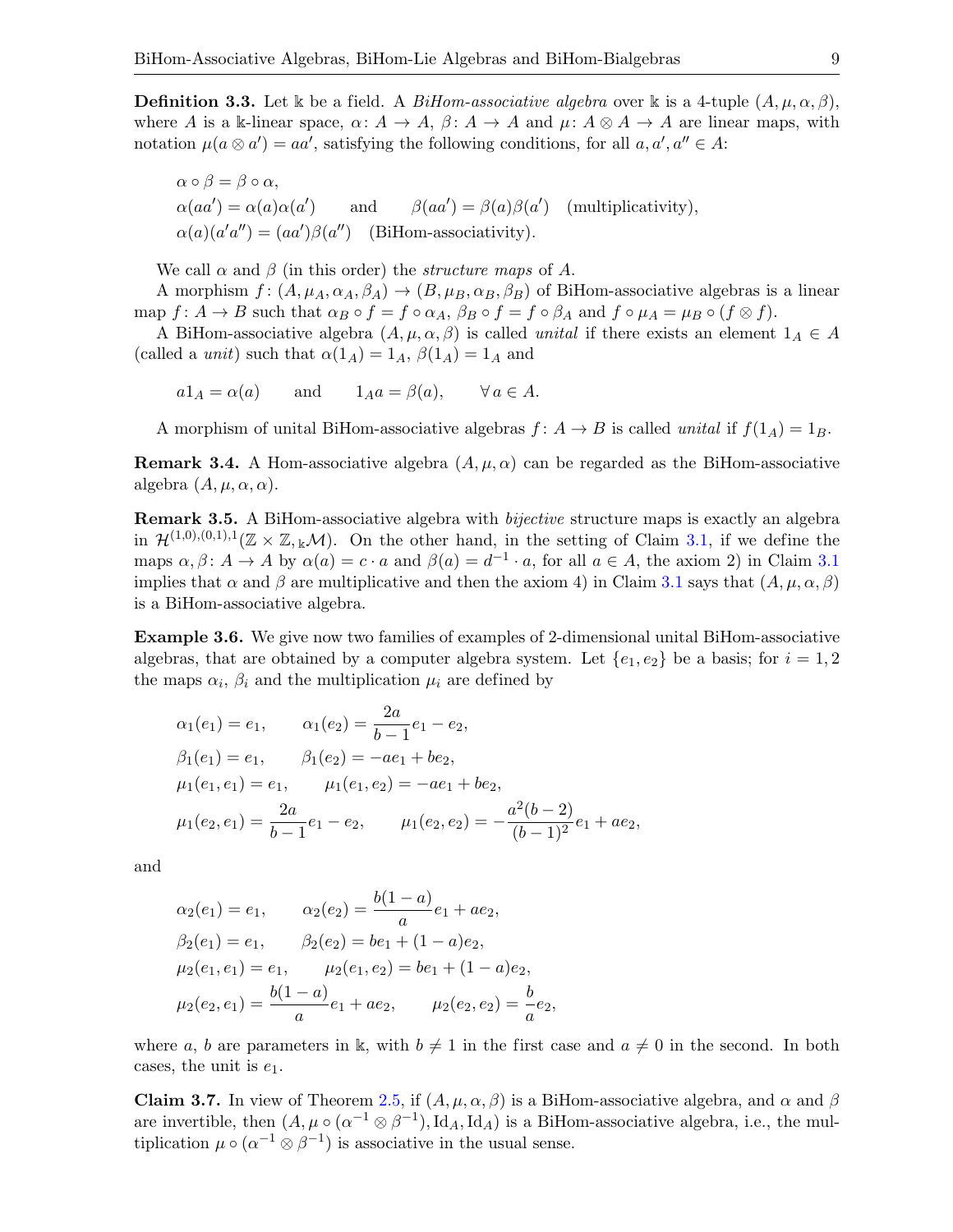On the other hand, if  $(A, \mu: A \otimes A \rightarrow A)$  is an associative algebra and  $\alpha, \beta: A \rightarrow A$  are commuting algebra endomorphisms, then one can easily check that  $(A, \mu \circ (\alpha \otimes \beta), \alpha, \beta)$  is a BiHom-associative algebra, denoted by  $A_{(\alpha,\beta)}$  and called the Yau twist of  $(A,\mu)$ .

In view of Claim [3.7,](#page-8-1) a BiHom-associative algebra with bijective structure maps is a Yau twist of an associative algebra.

The Yau twisting procedure for BiHom-associative algebras admits a more general form, which we state in the next result (the proof is straightforward and left to the reader).

<span id="page-9-2"></span>**Proposition 3.8.** Let  $(D, \mu, \tilde{\alpha}, \beta)$  be a BiHom-associative algebra and  $\alpha, \beta \colon D \to D$  two multiplicative linear maps such that any two of the maps  $\tilde{\alpha}$ ,  $\tilde{\beta}$ ,  $\alpha$ ,  $\beta$  commute. Then  $(D, \mu \circ (\alpha \otimes \beta))$ ,  $\tilde{\alpha} \circ \alpha, \tilde{\beta} \circ \beta)$  is also a BiHom-associative algebra, denoted by  $D_{(\alpha,\beta)}$ .

<span id="page-9-0"></span>Example 3.9. We present an example of a BiHom-associative algebra that cannot be expressed as a Hom-associative algebra. Let k be a field and  $A = k[X]$ . Let  $\alpha: A \to A$  be the algebra map defined by setting  $\alpha(X) = X^2$  and let  $\beta = Id_{\mathbb{k}[X]}$ . Then we can consider the BiHom-associative algebra  $A_{(\alpha,\beta)} = (A, \mu \circ (\alpha \otimes \beta), \alpha, \beta)$ , where  $\mu: A \otimes A \rightarrow A$  is the usual multiplication. For every  $a, a' \in A$  set

$$
a * a' = \mu \circ (\alpha \otimes \beta)(a \otimes a') = \alpha(a)a'.
$$

Let us assume that there exists  $\theta \in \text{End}(\mathbb{k}[X])$  such that  $(A, \mu \circ (\alpha \otimes \beta), \theta)$  is a Hom-associative algebra. Then we should have that

<span id="page-9-1"></span>
$$
\theta(X) * (X * X) = (X * X) * \theta(X). \tag{3.1}
$$

Write

$$
\theta(X) = \sum_{i=0}^{n} a_i X^i, \quad \text{where } a_i \in \mathbb{k} \text{ for every } i = 0, 1, \dots, n \text{ and } a_n \neq 0.
$$

Since

$$
X * X = \alpha(X)X = X^3,
$$

[\(3.1\)](#page-9-1) rewrites as

$$
\sum_{i=0}^{n} a_i X^i * X^3 = X^3 * \sum_{i=0}^{n} a_i X^i,
$$

and hence as

$$
\sum_{i=0}^{n} a_i \alpha(X)^i X^3 = \alpha(X)^3 \sum_{i=0}^{n} a_i X^i,
$$

i.e.,

$$
\sum_{i=0}^{n} a_i X^{2i+3} = \sum_{i=0}^{n} a_i X^{6+i},
$$

which implies that

$$
2n + 3 = 6 + n
$$
, i.e.,  $n = 3$ , and hence  
 $a_0X^3 + a_1X^5 + a_2X^7 + a_3X^9 = a_0X^6 + a_1X^7 + a_2X^8 + a_3X^9$ ,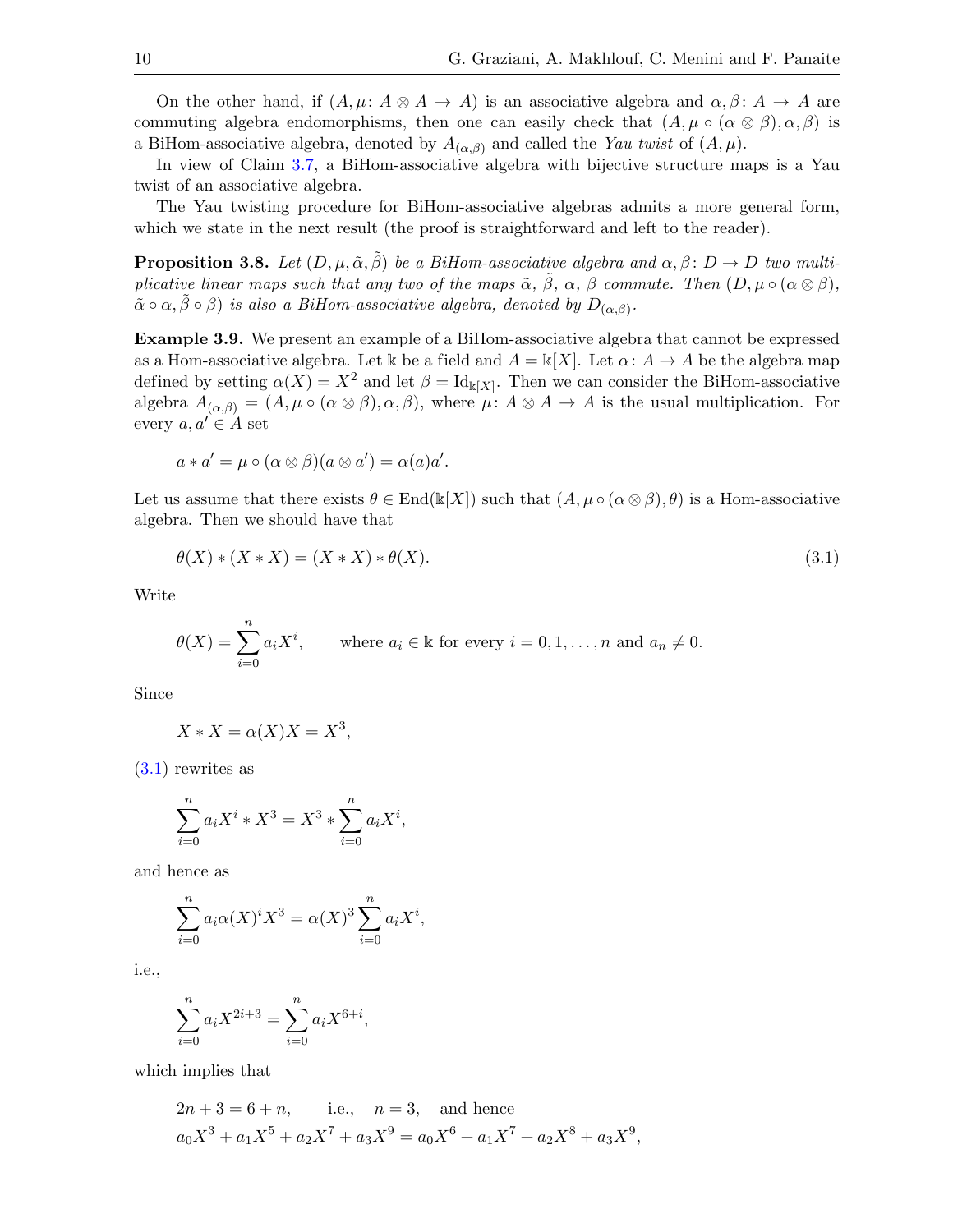so that

$$
\theta(X) = a_3 X^3.
$$

Let us set  $c = a_3$  and let us check the equality

$$
\theta(X^2) * (X * X) = (X^2 * X) * \theta(X).
$$

The left-hand side is

$$
\theta(X^2) * (X * X) = c^2 X^6 * X^3 = \alpha (c^2 X^6) X^3 = c^2 X^{15}.
$$

The right-hand side is

$$
(X^{2} * X) * \theta(X) = (\alpha(X^{2})X) * \theta(X) = X^{5} * \theta(X) = cX^{10}X^{3} = cX^{13}.
$$

Thus the equality does not hold.

<span id="page-10-0"></span>**Remark 3.10.** Given two algebras  $(A, \mu_A, 1_A)$  and  $(B, \mu_B, 1_B)$  in a braided monoidal category  $(C, \otimes, \mathbf{1}, a, l, r, c)$ , it is well known that  $A \otimes B$  becomes also an algebra in the category, with multiplication  $\mu_{A\otimes B}$  defined by

$$
\mu_{A\otimes B} = (\mu_A \otimes \mu_B) \circ a_{A,A,B\otimes B}^{-1} \circ (A \otimes a_{A,B,B})
$$
  

$$
\circ (A \otimes (c_{B,A} \otimes B)) \circ (A \otimes a_{B,A,B}^{-1}) \circ a_{A,B,A\otimes B}.
$$

In the case of our category  $\mathcal{H}^{c,d,\nu}(\mathcal{G},_{\mathbb{k}}M)$ , we have, for every  $x, y \in A$ ,  $x', y' \in B$ :

$$
\mu_{A\otimes B}((x\otimes y)\otimes (x'\otimes y')) = ((\mu_A\otimes \mu_B)\circ a_{A,A,B\otimes B}^{-1}\circ (A\otimes a_{A,B,B})
$$
  
\n
$$
\circ (A\otimes (c_{B,A}\otimes B))\circ (A\otimes a_{B,A,B}^{-1})\circ a_{A,B,A\otimes B})((x\otimes y)\otimes (x'\otimes y'))
$$
  
\n
$$
= ((\mu_A\otimes \mu_B)\circ a_{A,A,B\otimes B}^{-1}\circ (A\otimes a_{A,B,B})\circ (A\otimes (c_{B,A}\otimes B))
$$
  
\n
$$
\circ (A\otimes a_{B,A,B}^{-1})) (cx\otimes (y\otimes (dx'\otimes dy')))
$$
  
\n
$$
= ((\mu_A\otimes \mu_B)\circ a_{A,A,B\otimes B}^{-1}\circ (A\otimes a_{A,B,B})) (cx\otimes ((c^{-1}x'\otimes dy)\otimes y'))
$$
  
\n
$$
= ((\mu_A\otimes \mu_B)\circ a_{A,A,B\otimes B}^{-1})(cx\otimes (x'\otimes (dy\otimes dy')))
$$
  
\n
$$
= (\mu_A\otimes \mu_B)((x\otimes x')\otimes (y\otimes y')) = (x\cdot x')\otimes (y\cdot y').
$$

In particular, if  $(A, \alpha_A, \beta_A)$  and  $(B, \alpha_B, \beta_B)$  are two algebras in  $\mathcal{H}^{(1,0),(0,1),1}(\mathbb{Z}\times\mathbb{Z}, \mathbb{Z}\mathcal{M})$ , their braided tensor product  $A\otimes B$  in the category is the algebra  $(A\otimes B, \alpha_A\otimes \alpha_B, \beta_A\otimes \beta_B)$ , whose multiplication is given by  $(a \otimes b)(a' \otimes b') = aa' \otimes bb'$ , for all  $a, a' \in A$  and  $b, b' \in B$ .

**Remark 3.11.** If  $(A, \mu_A, \alpha_A, \beta_A)$  and  $(B, \mu_B, \alpha_B, \beta_B)$  are two BiHom-associative algebras over a field k, then  $(A \otimes B, \mu_{A \otimes B}, \alpha_A \otimes \alpha_B, \beta_A \otimes \beta_B)$  is a BiHom-associative algebra (called the tensor product of A and B), where  $\mu_{A\otimes B}$  is the usual multiplication:  $(a\otimes b)(a'\otimes b') = aa'\otimes bb'$ . If A and B are unital with units  $1_A$  and respectively  $1_B$  then  $A \otimes B$  is also unital with unit  $1_A \otimes 1_B$ . This is consistent with Remark [3.10.](#page-10-0)

<span id="page-10-1"></span>**Example 3.12.** In view of Definition [2.13,](#page-6-2) a Lie algebra in  $\mathcal{H}^{c,d,\nu}(\mathcal{G}, k\mathcal{M})$  is a pair  $((L, f_L), [-])$ , where

- 1)  $(L, f_L) \in \mathbb{k}[\mathcal{G}]$ -Mod;
- 2) [-]:  $L \otimes L \to L$  is a morphism in  $\Bbbk[\mathcal{G}]$ -Mod;
- 3)  $[-] = -[-] \circ \overline{\gamma}_{L,L};$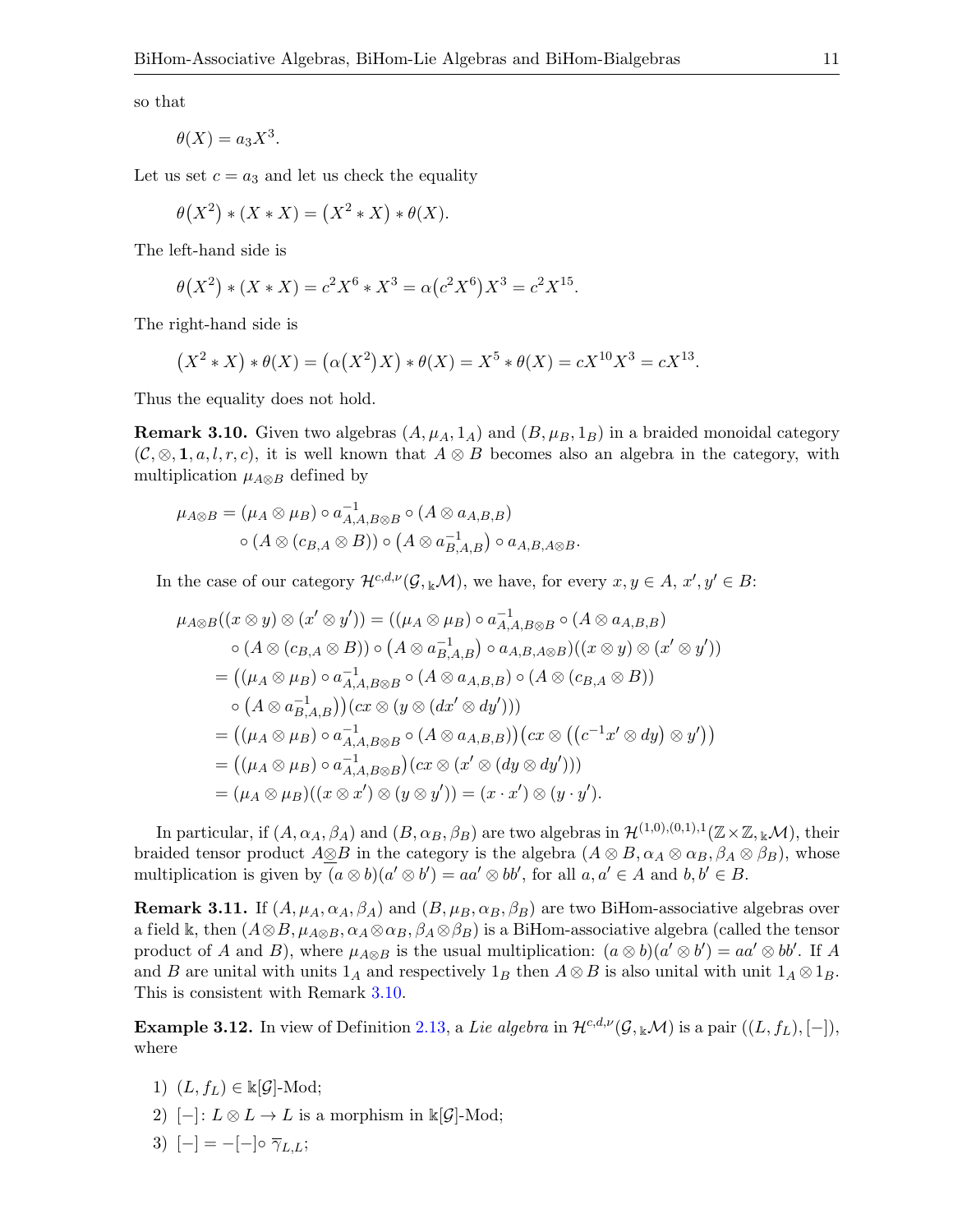4)

$$
[-] \circ (L \otimes [-]) + [-] \circ (L \otimes [-]) \circ (L \otimes \overline{\gamma}_{L,L}) \overline{a}_{L,L,L} (\overline{\gamma}_{L,L} \otimes L) \overline{a}_{L,L,L}^{-1}
$$

$$
+ [-] \circ (L \otimes [-]) \overline{a}_{L,L,L} (\overline{\gamma}_{L,L} \otimes L) \overline{a}_{L,L,L}^{-1} (L \otimes \overline{\gamma}_{L,L}) = 0,
$$

where  $\overline{\gamma}_{L,L} = \tau \circ (f_L(cd) \otimes f_L(c^{-1}d^{-1}))$  and  $\tau$  is the usual flip.

We will write down 4) explicitly. We have

$$
\begin{split}\n&\left(\left(L\otimes\overline{\gamma}_{L,L}\right)\overline{a}_{L,L,L}\left(\overline{\gamma}_{L,L}\otimes L\right)\overline{a}_{L,L,L}^{-1}\right)(x\otimes(y\otimes z))\right.\\
&=\left(L\otimes\overline{\gamma}_{L,L}\right)\overline{a}_{L,L,L}\left(\overline{\gamma}_{L,L}\otimes L\right)\left(\left(c^{-1}x\otimes y\right)\otimes d^{-1}z\right)\\
&=\left(L\otimes\overline{\gamma}_{L,L}\right)\overline{a}_{L,L,L}\left(\left(c^{-1}d^{-1}y\otimes cdc^{-1}x\right)\otimes d^{-1}z\right)\\
&=\left(L\otimes\overline{\gamma}_{L,L}\right)\left(cc^{-1}d^{-1}y\otimes\left(cdc^{-1}x\otimes dd^{-1}z\right)\right)\\
&=\left(cc^{-1}d^{-1}y\otimes\left(c^{-1}d^{-1}dd^{-1}z\otimes cdcdc^{-1}x\right)\\
&=\left.d^{-1}y\otimes\left(c^{-1}d^{-1}z\otimes dcdx\right),\n\end{split}
$$

therefore

$$
[-] \circ (L \otimes [-]) ((L \otimes \overline{\gamma}_{L,L}) \overline{a}_{L,L,L} (\overline{\gamma}_{L,L} \otimes L) \overline{a}_{L,L,L}^{-1})(x \otimes (y \otimes z))
$$
  
=  $[d^{-1}y, [c^{-1}d^{-1}z, cd^2x]],$ 

and

$$
(\overline{a}_{L,L,L}(\overline{\gamma}_{L,L}\otimes L)\overline{a}_{L,L,L}^{-1}(L\otimes \overline{\gamma}_{L,L})) (x\otimes (y\otimes z))
$$
  
\n
$$
= \overline{a}_{L,L,L}(\overline{\gamma}_{L,L}\otimes L)\overline{a}_{L,L,L}^{-1}(x\otimes (c^{-1}d^{-1}z\otimes cdy))
$$
  
\n
$$
= \overline{a}_{L,L,L}(\overline{\gamma}_{L,L}\otimes L)(c^{-1}x\otimes (c^{-1}d^{-1}z\otimes d^{-1}cdy))
$$
  
\n
$$
= \overline{a}_{L,L,L}(\overline{\gamma}_{L,L}\otimes L)((c^{-1}x\otimes c^{-1}d^{-1}z)\otimes cy)
$$
  
\n
$$
= \overline{a}_{L,L,L}((c^{-2}d^{-2}z\otimes cdc^{-1}x)\otimes cy)
$$
  
\n
$$
= ((c^{-1}d^{-2}z\otimes dx)\otimes cdy),
$$

hence

$$
[-] \circ (L \otimes [-]) (\overline{a}_{L,L,L} (\overline{\gamma}_{L,L} \otimes L) \overline{a}_{L,L,L}^{-1} (L \otimes \overline{\gamma}_{L,L})) (x \otimes (y \otimes z)) = [c^{-1} d^{-2} z, [dx, c dy]].
$$

Thus 4) is equivalent to

$$
[x, [y, z]] + [d^{-1}y, [c^{-1}d^{-1}z, cd^2x]] + [c^{-1}d^{-2}z, [dx, cdy]] = 0, \quad \text{for every } x, y, z \in L,
$$

which is equivalent to

$$
[d^{-2}x, [d^{-1}y, cz]] + [d^{-2}y, [d^{-1}z, cx]] + [d^{-2}z, [d^{-1}x, cy]] = 0, \quad \text{for every } x, y, z \in L.
$$

Thus, a Lie algebra in  $\mathcal{H}^{c,d,\nu}(\mathcal{G}, k\mathcal{M})$  is a pair  $(L, [-])$ , where

- 1)  $L \in \mathbb{k}[\mathcal{G}]\text{-Mod};$
- 2)  $g[x, y] = [gx, gy]$ , for every  $x, y \in L$ ;
- 3)  $[x, y] = -[c^{-1}d^{-1}y, cdx]$ , for every  $x, y \in L$ , i.e.,  $[x, cdy] = -[y, cdx]$ , for every  $x, y \in L$ (skew-symmetry);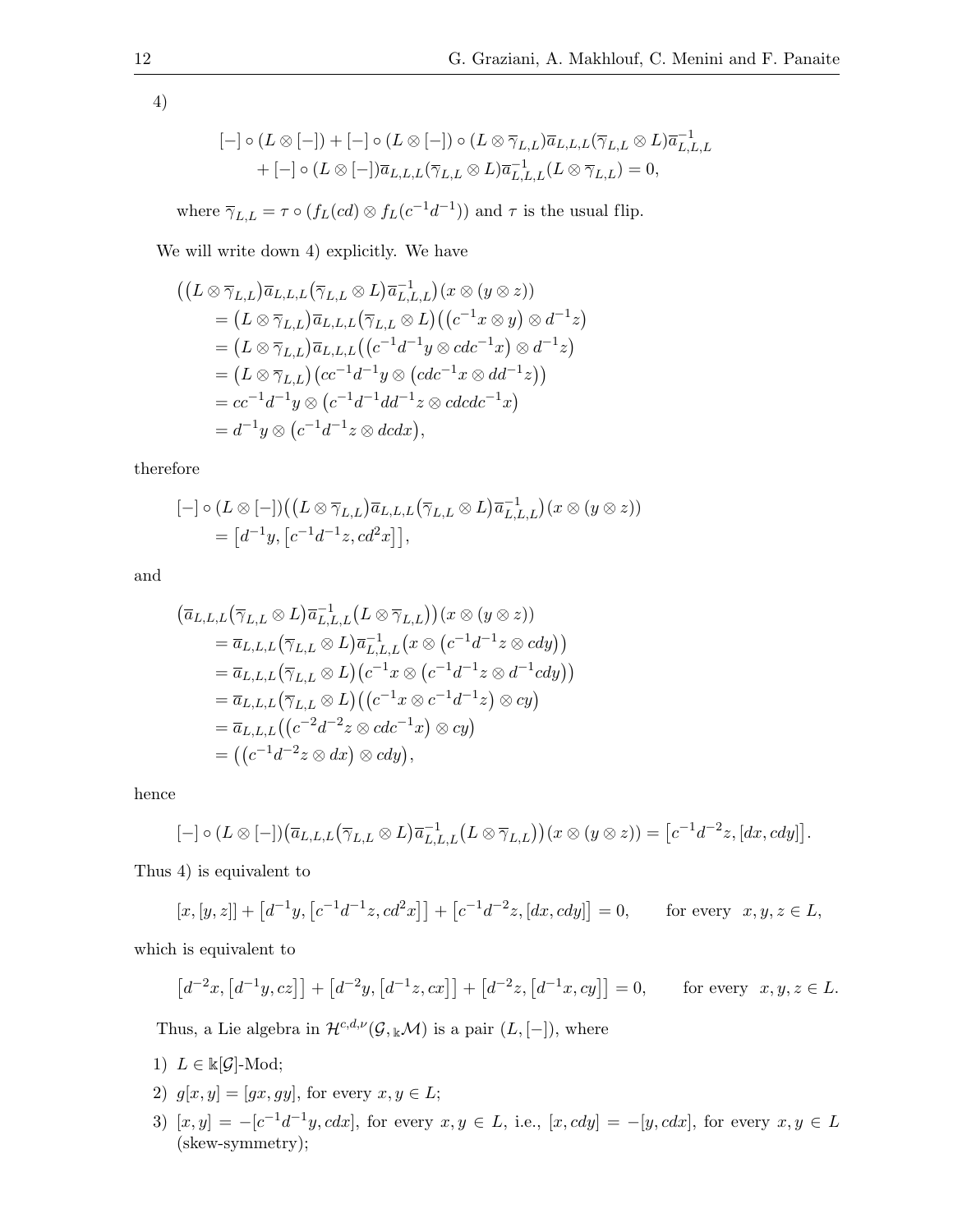4)  $[d^{-2}x, [d^{-1}y, cz]] + [d^{-2}y, [d^{-1}z, cx]] + [d^{-2}z, [d^{-1}x, cy]] = 0$ , for every  $x, y, z \in L$  (Jacobi condition).

In particular, a Lie algebra in  $\mathcal{H}^{(1,0),(0,1),1}(\mathbb{Z}\times\mathbb{Z},\mathbb{Z}\mathcal{M})$  is a pair  $((L,\alpha,\beta),[-])$ , where

- 1)  $\alpha, \beta \in \text{Aut}_{\mathbb{k}}(L)$  and  $\alpha \circ \beta = \beta \circ \alpha$ ;
- 2) [-]:  $(L \otimes L, \alpha \otimes \alpha, \beta \otimes \beta) \rightarrow (L, \alpha, \beta)$  is a morphism in  $\mathbb{K}[\mathbb{Z} \times \mathbb{Z}]$ -Mod, i.e.,  $\alpha[a, b] =$  $[\alpha(a), \alpha(b)]$  and  $\beta[a, b] = [\beta(a), \beta(b)]$ , for every  $a, b \in L$ ;
- 3)  $[a, \alpha\beta^{-1}(b)] = -[b, \alpha\beta^{-1}(a)]$ , for every  $a, b \in L$ , which is equivalent to  $[\beta(a), \alpha(b)] =$  $-[β(b), α(a)],$  for every  $a, b \in L$ ;
- 4)  $[\beta^2 x, [\beta y, \alpha z]] + [\beta^2 y, [\beta z, \alpha x]] + [\beta^2 z, [\beta x, \alpha y]] = 0$ , for every  $x, y, z \in L$ .

Inspired by Example [3.12,](#page-10-1) we introduce the following concept.

**Definition 3.13.** A BiHom-Lie algebra over a field k is a 4-tuple  $(L, [-], \alpha, \beta)$ , where L is a k-linear space,  $\alpha: L \to L$ ,  $\beta: L \to L$  and  $[-]: L \otimes L \to L$  are linear maps, with notation  $[-](a \otimes a') = [a, a'],$  satisfying the following conditions, for all  $a, a', a'' \in L$ :

$$
\alpha \circ \beta = \beta \circ \alpha,
$$
  
\n
$$
\alpha([a', a'']) = [\alpha(a'), \alpha(a'')]
$$
 and 
$$
\beta([a', a'']) = [\beta(a'), \beta(a'')],
$$
  
\n
$$
[\beta(a), \alpha(a')] = -[\beta(a'), \alpha(a)]
$$
 (skew-symmetry),  
\n
$$
[\beta^2(a), [\beta(a'), \alpha(a'')] + [\beta^2(a'), [\beta(a''), \alpha(a)]] + [\beta^2(a''), [\beta(a), \alpha(a')]] = 0
$$
  
\n(BiHom-Jacobi condition).

We call  $\alpha$  and  $\beta$  (in this order) the *structure maps* of L. A morphism  $f : (L, [-], \alpha, \beta) \rightarrow$  $(L', [-]', \alpha', \beta')$  of BiHom-Lie algebras is a linear map  $f: L \to L'$  such that  $\alpha' \circ f = f \circ \alpha$ ,  $\beta' \circ f = f \circ \beta$  and  $f([x, y]) = [f(x), f(y)]'$ , for all  $x, y \in L$ .

Thus, a Lie algebra in  $\mathcal{H}^{(1,0),(0,1),1}(\mathbb{Z}\times\mathbb{Z},\mathbb{R}\mathcal{M})$  is exactly a BiHom-Lie algebra with *bijective* structure maps.

**Remark 3.14.** Obviously, a Hom-Lie algebra  $(L, [-], \alpha)$  is a particular case of a BiHom-Lie algebra, namely  $(L, [-], \alpha, \alpha)$ . Conversely, a BiHom-Lie algebra  $(L, [-], \alpha, \alpha)$  with bijective  $\alpha$  is the Hom-Lie algebra  $(L, [-], \alpha)$ .

In view of Claim [2.14,](#page-6-3) we have:

<span id="page-12-0"></span>**Proposition 3.15.** If  $(A, \mu, \alpha, \beta)$  is a BiHom-associative algebra with bijective  $\alpha$  and  $\beta$ , then, for every  $a, a' \in A$ , we can set

$$
[a, a'] = aa' - (\alpha^{-1}\beta(a'))(\alpha\beta^{-1}(a)).
$$

Then  $(A, [-], \alpha, \beta)$  is a BiHom-Lie algebra, denoted by  $L(A)$ .

The proofs of the following three results are straightforward and left to the reader.

**Proposition 3.16.** Let  $(L, [-])$  be an ordinary Lie algebra over a field k and let  $\alpha, \beta \colon L \to L$ two commuting linear maps such that  $\alpha([a, a']) = [\alpha(a), \alpha(a')]$  and  $\beta([a, a']) = [\beta(a), \beta(a')]$ , for all  $a, a' \in L$ . Define the linear map  $\{-\} \colon L \otimes L \to L$ ,

 $\{a, b\} = [\alpha(a), \beta(b)], \quad \text{for all} \ \ a, b \in L.$ 

Then  $L_{(\alpha,\beta)} := (L, \{-\}, \alpha, \beta)$  is a BiHom-Lie algebra, called the Yau twist of  $(L, [-])$ .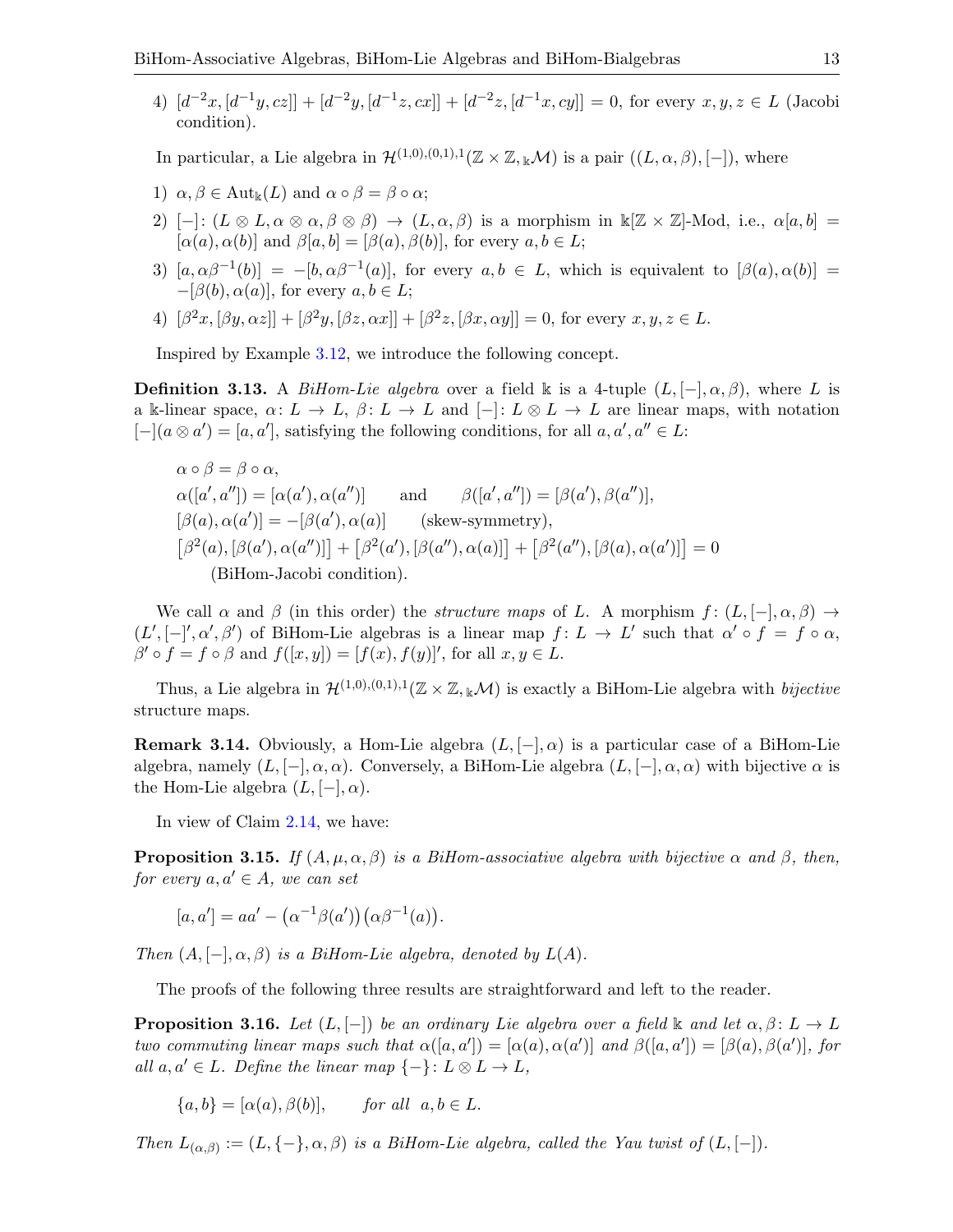**Claim 3.17.** More generally, let  $(L, [-], \alpha, \beta)$  be a BiHom-Lie algebra and  $\alpha', \beta': L \to L$  linear maps such that  $\alpha'([a, b]) = [\alpha'(a), \alpha'(b)]$  and  $\beta'([a, b]) = [\beta'(a), \beta'(b)]$  for all  $a, b \in L$ , and any two of the maps  $\alpha, \beta, \alpha', \beta'$  commute. Then  $(L, [-]_{(\alpha', \beta')} := [-] \circ (\alpha' \otimes \beta'), \alpha \circ \alpha', \beta \circ \beta')$  is a BiHom-Lie algebra.

**Proposition 3.18.** Let  $(A, \mu)$  be an associative algebra and  $\alpha, \beta \colon A \to A$  two commuting algebra isomorphisms. Then  $L(A_{(\alpha,\beta)}) = L(A)_{(\alpha,\beta)}$ , as BiHom-Lie algebras.

**Remark 3.19.** Let G be a group and  $c, d \in Z(G)$ ,  $\nu \in \text{Aut}_{\mathcal{C}}(1)$ . It is straightforward to prove that the category  $\mathcal{H}^{c,d,\nu}(\mathcal{G},\kappa,\mathcal{M})$  fulfills the assumption of [\[5,](#page-32-6) Theorem 6.4]. Hence, for any Lie algebra  $(L, [-])$  in  $\mathcal{H}^{c,d,\nu}(\mathcal{G}, k\mathcal{M})$ , we can consider the universal enveloping bialgebra  $\overline{\mathcal{U}}((L, [-])$  as introduced in [\[5\]](#page-32-6). By [\[5,](#page-32-6) Remark 6.5],  $\overline{\mathcal{U}}((L, [-])$  as a bialgebra is a quotient of the tensor bialgebra  $TL$ . The morphism giving the projection is induced by the canonical projection  $p: TL \rightarrow U(L, [-])$  defining the universal enveloping algebra. At algebra level we have

$$
\mathcal{U}(L,[-]) = \frac{TL}{([x,y] - x \otimes y + \overline{\gamma}_{L,L}(x \otimes y) \mid x, y \in L)}
$$
  
= 
$$
\frac{TL}{([x,y] - x \otimes y + (f_L(c^{-1}d^{-1})(y)) \otimes f_L(cd)(x) \mid x, y \in L)}.
$$

By Theorem [2.9,](#page-5-2) the identity functor  $\mathcal{I} : \mathcal{H}^{c,d,\nu}(\mathcal{G}, k\mathcal{M}) \to \mathcal{H}(\mathcal{G}, k\mathcal{M})$  is a braided monoidal isomorphism. Let  $F: \mathcal{H}(\mathcal{G}, k\mathcal{M}) \to k\mathcal{M}$  be the forgetful functor. Then  $F \circ \mathcal{I}$  is a monoidal functor  $\mathcal{H}^{c,d,\nu}(\mathcal{G}, k\mathcal{M}) \to k\mathcal{M}$  to which we can apply [\[5,](#page-32-6) Theorem 8.5] to get that  $\mathcal{H}^{c,d,\nu}(\mathcal{G}, k\mathcal{M})$ is what is called in [\[5\]](#page-32-6) a Milnor–Moore category. This implies that, by [\[5,](#page-32-6) Theorem 7.2], we have an isomorphism  $(L, [-]) \rightarrow \mathcal{P}U((L, [-]))$ , where  $\mathcal{P}U((L, [-])$  denotes the primitive part of  $\mathcal{U}((L, [-])$ . That is, half of the Milnor–Moore theorem holds.

The case  $\mathcal{G} = \mathbb{Z}$  can be found in [\[5,](#page-32-6) Remark 9.10].

In the particular case of a Lie algebra  $((L, \alpha, \beta), [-])$  in  $\mathcal{H}^{(1,0),(0,1),1}(\mathbb{Z}\times \mathbb{Z},_{\mathbb{K}}M)$  we have that

$$
\mathcal{U}(L,[-]) = \frac{TL}{([x,y]-x\otimes y+(\alpha^{-1}\beta)(y)\otimes(\alpha\beta^{-1})(x) \mid x,y\in L)}.
$$

Enveloping algebras of Hom-Lie algebras where introduced in [\[29\]](#page-33-18) (see also [\[8,](#page-32-1) Section 8]).

### 4 Representations

From now on, we will always work over a base field k. All algebras, linear spaces etc. will be over k; unadorned ⊗ means ⊗<sub>k</sub>. For a comultiplication  $\Delta: C \to C \otimes C$  on a linear space C, we use a Sweedler-type notation  $\Delta(c) = c_1 \otimes c_2$ , for  $c \in C$ . Unless otherwise specified, the (co)algebras ((co)associative or not) that will appear in what follows are not supposed to be (co)unital, and a multiplication  $\mu: V \otimes V \to V$  on a linear space V is denoted by juxtaposition:  $\mu(v \otimes v') = vv'$ . For the composition of two maps f and g, we will write either g of or simply gf. For the identity map on a linear space V we will use the notation  $\mathrm{id}_V$ .

**Definition 4.1.** Let  $(A, \mu_A, \alpha_A, \beta_A)$  be a BiHom-associative algebra. A *left A-module* is a triple  $(M, \alpha_M, \beta_M)$ , where M is a linear space,  $\alpha_M, \beta_M \colon M \to M$  are linear maps and we have a linear map  $A \otimes M \to M$ ,  $a \otimes m \to a \cdot m$ , such that, for all  $a, a' \in A$ ,  $m \in M$ , we have

<span id="page-13-1"></span><span id="page-13-0"></span>
$$
\alpha_M \circ \beta_M = \beta_M \circ \alpha_M,\tag{4.1}
$$

 $\alpha_M(a \cdot m) = \alpha_A(a) \cdot \alpha_M(m),$ (4.2)

$$
\beta_M(a \cdot m) = \beta_A(a) \cdot \beta_M(m),\tag{4.3}
$$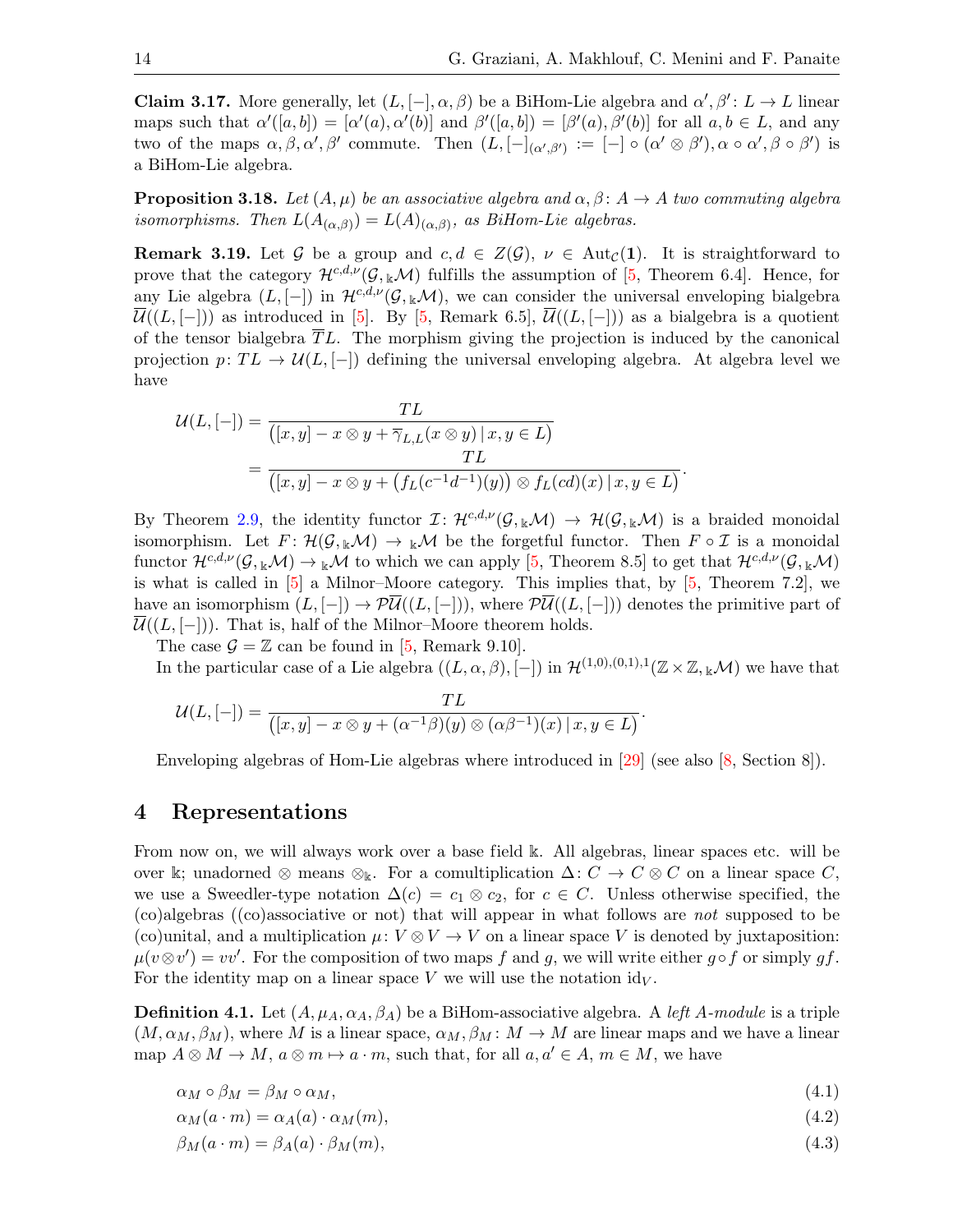<span id="page-14-1"></span>
$$
\alpha_A(a) \cdot (a' \cdot m) = (aa') \cdot \beta_M(m). \tag{4.4}
$$

If  $(M, \alpha_M, \beta_M)$  and  $(N, \alpha_N, \beta_N)$  are left A-modules (both A-actions denoted by  $\cdot$ ), a morphism of left A-modules  $f: M \to N$  is a linear map satisfying the conditions  $\alpha_N \circ f = f \circ \alpha_M$ ,  $\beta_N \circ f = f \circ \beta_M$  and  $f(a \cdot m) = a \cdot f(m)$ , for all  $a \in A$  and  $m \in M$ .

If  $(A, \mu_A, \alpha_A, \beta_A, 1_A)$  is a unital BiHom-associative algebra and  $(M, \alpha_M, \beta_M)$  is a left Amodule, them M is called unital if  $1_A \cdot m = \beta_M(m)$ , for all  $m \in M$ .

**Remark 4.2.** If  $(A, \mu, \alpha, \beta)$  is a BiHom-associative algebra, then  $(A, \alpha, \beta)$  is a left A-module with action defined by  $a \cdot b = ab$ , for all  $a, b \in A$ .

<span id="page-14-0"></span>**Lemma 4.3.** Let  $(E, \mu, 1_E)$  be an associative unital algebra and  $u, v \in E$  two invertible elements such that  $uv = vu$ . Define the linear maps  $\tilde{\alpha}, \tilde{\beta} : E \to E$ ,  $\tilde{\alpha}(a) = uau^{-1}$ ,  $\tilde{\beta}(a) = vav^{-1}$ , for all  $a \in E$ , and the linear map  $\tilde{\mu} \colon E \otimes E \to E$ ,  $\tilde{\mu}(a \otimes b) := a * b = u a u^{-1} b v^{-1}$ , for all  $a, b \in E$ . Then  $(E, \tilde{\mu}, \tilde{\alpha}, \beta)$  is a unital BiHom-associative algebra with unit v, denoted by  $E(u, v)$ .

**Proof.** Obviously  $\tilde{\alpha} \circ \tilde{\beta} = \tilde{\beta} \circ \tilde{\alpha}$  because  $uv = vu$ . Then, for all  $a, b, c \in E$ :

$$
\tilde{\alpha}(a) * \tilde{\alpha}(b) = (uau^{-1}) * (ubu^{-1}) = uuau^{-1}u^{-1}ubu^{-1}v^{-1}
$$
  
\n
$$
= uuau^{-1}bu^{-1}v^{-1} = \tilde{\alpha}(uau^{-1}bv^{-1}) = \tilde{\alpha}(a * b),
$$
  
\n
$$
\tilde{\beta}(a) * \tilde{\beta}(b) = (vav^{-1}) * (vbv^{-1}) = uvav^{-1}u^{-1}vbv^{-1}v^{-1}
$$
  
\n
$$
= uvau^{-1}bv^{-1}v^{-1} = \tilde{\beta}(uau^{-1}bv^{-1}) = \tilde{\beta}(a * b),
$$
  
\n
$$
\tilde{\alpha}(a) * (b * c) = (uau^{-1}) * (ubu^{-1}cv^{-1}) = uuau^{-1}u^{-1}ubu^{-1}cv^{-1}v^{-1}
$$
  
\n
$$
= uuau^{-1}bv^{-1}u^{-1}vcv^{-1}v^{-1} = (uau^{-1}bv^{-1}) * (vcv^{-1}) = (a * b) * \tilde{\beta}(c),
$$

so  $(E, \tilde{\mu}, \tilde{\alpha}, \tilde{\beta})$  is indeed a BiHom-associative algebra. To prove that v is the unit, we compute

$$
\tilde{\alpha}(v) = uvu^{-1} = v, \qquad \tilde{\beta}(v) = vvv^{-1} = v,
$$
  
\n
$$
a * v = uau^{-1}vv^{-1} = uau^{-1} = \tilde{\alpha}(a), \qquad v * a = uvu^{-1}av^{-1} = vav^{-1} = \tilde{\beta}(a),
$$

finishing the proof.

**Proposition 4.4.** Let  $(A, \mu_A, \alpha_A, \beta_A)$  be a BiHom-associative algebra, M a linear space and  $\alpha_M, \beta_M \colon M \to M$  two commuting linear isomorphisms. Consider the associative unital algebra  $E = \text{End}(M)$  with its usual structure, denote  $u := \alpha_M$ ,  $v := \beta_M$ , and construct the BiHomassociative algebra  $(E, \tilde{\mu}, \tilde{\alpha}, \beta) = \text{End}(M)(\alpha_M, \beta_M)$  as in Lemma [4.3](#page-14-0). Then setting a structure of a left A-module on  $(M, \alpha_M, \beta_M)$  is equivalent to giving a morphism of BiHom-associative algebras  $\varphi: (A, \mu_A, \alpha_A, \beta_A) \to (E, \tilde{\mu}, \tilde{\alpha}, \beta)$ . If A is moreover unital with unit  $1_A$ , then the module  $(M, \alpha_M, \beta_M)$  is unital if and only if the morphism  $\varphi$  is unital.

**Proof.** The correspondence is given as follows: the module structure  $A \otimes M \rightarrow M$  is defined by setting  $a \otimes m \mapsto a \cdot m$  if and only if  $a \cdot m = \varphi(a)(m)$ , for all  $a \in A$ ,  $m \in M$ . It is easy to see that conditions [\(4.2\)](#page-13-0) and [\(4.3\)](#page-13-1) are equivalent to  $\tilde{\alpha} \circ \varphi = \varphi \circ \alpha_A$  and respectively  $\beta \circ \varphi = \varphi \circ \beta_A$ . We prove that, assuming [\(4.2\)](#page-13-0) and [\(4.3\)](#page-13-1), we have that [\(4.4\)](#page-14-1) is equivalent to  $\varphi \circ \mu_A = \tilde{\mu} \circ (\varphi \otimes \varphi)$ . Note first that [\(4.2\)](#page-13-0) may be written as  $\alpha_M \circ \varphi(a) = \varphi(\alpha_A(a)) \circ \alpha_M$ , for all  $a \in A$ , or equivalently  $\alpha_M \circ \varphi(a) \circ \alpha_M^{-1} = \varphi(\alpha_A(a)),$  for all  $a \in A$ . Thus, for all  $a, b \in A$ , we have

$$
\tilde{\mu}\circ(\varphi\otimes\varphi)(a\otimes b)=\varphi(a)*\varphi(b)=\alpha_M\circ\varphi(a)\circ\alpha_M^{-1}\circ\varphi(b)\circ\beta_M^{-1}=\varphi(\alpha_A(a))\circ\varphi(b)\circ\beta_M^{-1}.
$$

Hence, we have

$$
\varphi \circ \mu_A = \tilde{\mu} \circ (\varphi \otimes \varphi) \Longleftrightarrow \varphi(ab) = \varphi(a) * \varphi(b), \qquad \forall a, b \in A,
$$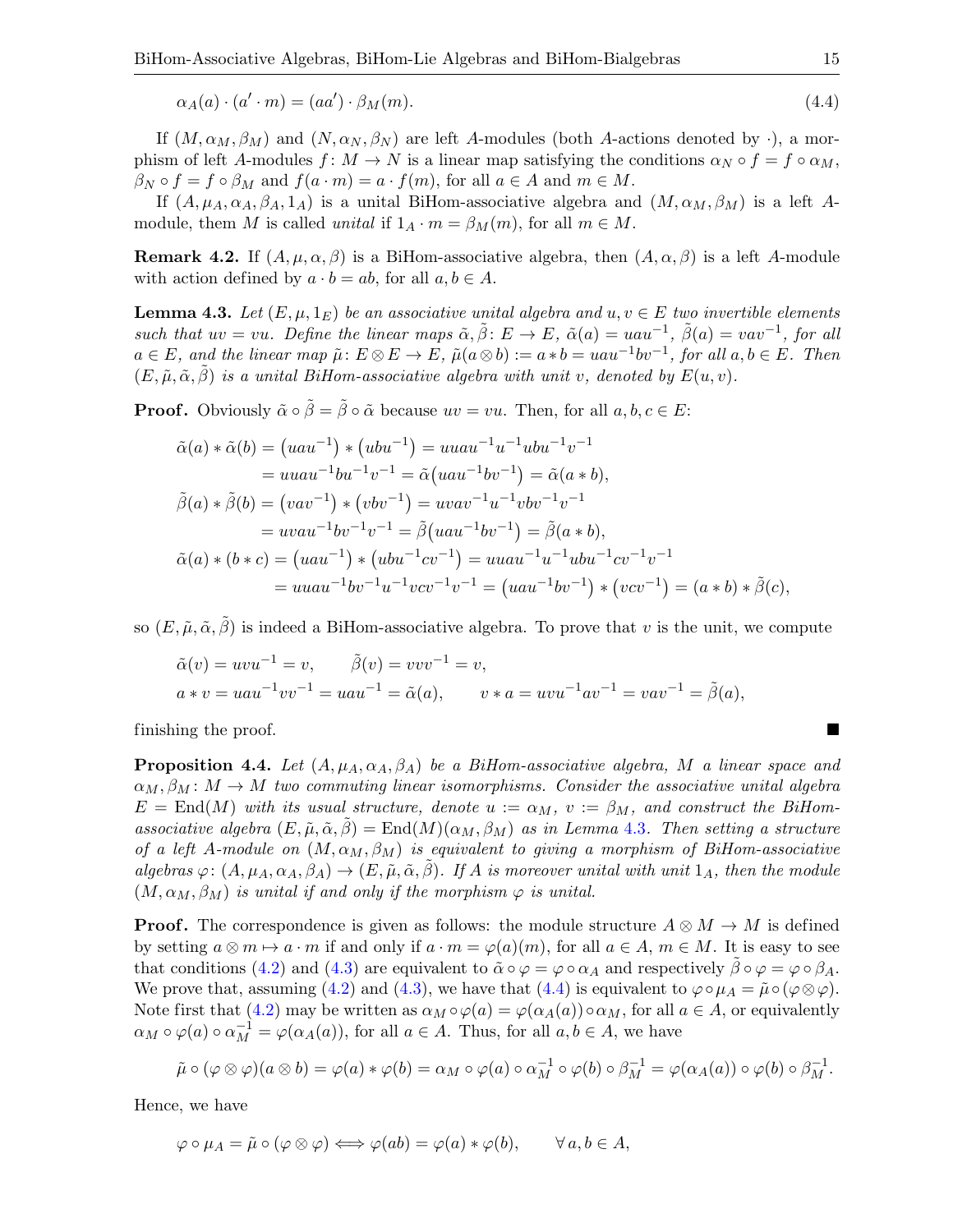$$
\iff \varphi(ab)(n) = (\varphi(a) * \varphi(b))(n), \qquad \forall a, b \in A, n \in M,
$$
  
\n
$$
\iff (ab) \cdot n = (\varphi(\alpha_A(a)) \circ \varphi(b) \circ \beta_M^{-1})(n), \qquad \forall a, b \in A, n \in M,
$$
  
\n
$$
\iff (ab) \cdot \beta_M(m) = (\varphi(\alpha_A(a)) \circ \varphi(b))(m), \qquad \forall a, b \in A, m \in M,
$$
  
\n
$$
\iff (ab) \cdot \beta_M(m) = \alpha_A(a) \cdot (b \cdot m), \qquad \forall a, b \in A, m \in M,
$$

which is exactly  $(4.4)$ .

Assume that A is unital with unit  $1_A$ . The fact that  $\varphi$  is unital is equivalent to  $\varphi(1_A) = \beta_M$ , which is equivalent to  $1_A \cdot m = \beta_M(m)$ , for all  $m \in M$ , which is equivalent to saying that the module  $M$  is unital.

We recall the following concept from [\[27\]](#page-33-13) (see also [\[7\]](#page-32-4) on this subject).

**Definition 4.5** ([\[27\]](#page-33-13)). Let  $(L, [-], \alpha)$  be a Hom-Lie algebra. A representation of L is a triple  $(M, \rho, A)$ , where M is a linear space,  $A: M \to M$  and  $\rho: L \to \text{End}(M)$  are linear maps such that, for all  $x, y \in L$ , the following conditions are satisfied:

$$
\rho(\alpha(x)) \circ A = A \circ \rho(x), \qquad \rho([x, y]) \circ A = \rho(\alpha(x)) \circ \rho(y) - \rho(\alpha(y)) \circ \rho(x).
$$

**Remark 4.6.** Let  $(L, [-], \alpha)$  be a Hom-Lie algebra, M a linear space,  $A: M \to M$  and  $\rho: L \to$  $\text{End}(M)$  linear maps such that A is bijective. We can consider the Hom-associative algebra  $\text{End}(M)(A, A)$  as in Lemma [4.3,](#page-14-0) and then the Hom-Lie algebra  $L(\text{End}(M)(A, A))$ . Then one can check that  $(M, \rho, A)$  is a representation of L if and only if  $\rho$  is a morphism of Hom-Lie algebras from L to  $L(\text{End}(M)(A, A)).$ 

Inspired by this remark, we can introduce now the following concept:

**Definition 4.7.** Let  $(L, [-], \alpha, \beta)$  be a BiHom-Lie algebra. A representation of L is a 4-tuple  $(M, \rho, \alpha_M, \beta_M)$ , where M is a linear space,  $\alpha_M, \beta_M \colon M \to M$  are two commuting linear maps and  $\rho: L \to \text{End}(M)$  is a linear map such that, for all  $x, y \in L$ , we have

<span id="page-15-1"></span><span id="page-15-0"></span>
$$
\rho(\alpha(x)) \circ \alpha_M = \alpha_M \circ \rho(x), \tag{4.5}
$$

<span id="page-15-2"></span>
$$
\rho(\beta(x)) \circ \beta_M = \beta_M \circ \rho(x),\tag{4.6}
$$

$$
\rho([\beta(x), y]) \circ \beta_M = \rho(\alpha \beta(x)) \circ \rho(y) - \rho(\beta(y)) \circ \rho(\alpha(x)). \tag{4.7}
$$

A first indication that this is indeed the appropriate concept of representation for BiHom-Lie algebras is provided by the following result (extending the corresponding one for Hom-associative algebras in [\[6\]](#page-32-7)), whose proof is straightforward and left to the reader.

**Proposition 4.8.** Let  $(A, \mu_A, \alpha_A, \beta_A)$  be a BiHom-associative algebra with bijective structure maps and  $(M, \alpha_M, \beta_M)$  a left A-module, with action  $A \otimes M \to M$ ,  $a \otimes m \mapsto a \cdot m$ . Then we have a representation  $(M, \rho, \alpha_M, \beta_M)$  of the BiHom-Lie algebra  $L(A)$ , where  $\rho: L(A) \to End(M)$  is the linear map defined by  $\rho(a)(m) = a \cdot m$ , for all  $a \in A$ ,  $m \in M$ .

A second indication is provided by the fact that, under certain circumstances, we can construct the semidirect product (the Hom-case is done in [\[27\]](#page-33-13)).

**Proposition 4.9.** Let  $(L, [-], \alpha, \beta)$  be a BiHom-Lie algebra and  $(M, \rho, \alpha_M, \beta_M)$  a representation of L, with notation  $\rho(x)(a) = x \cdot a$ , for all  $x \in L$ ,  $a \in M$ . Assume that the maps  $\alpha$  and  $\beta_M$ are bijective. Then  $L \ltimes M := (L \oplus M, [-], \alpha \oplus \alpha_M, \beta \oplus \beta_M)$  is a BiHom-Lie algebra (called the semidirect product), where  $\alpha \oplus \alpha_M$ ,  $\beta \oplus \beta_M$ :  $L \oplus M \to L \oplus M$  are defined by  $(\alpha \oplus \alpha_M)(x, a) =$  $(\alpha(x), \alpha_M(a))$  and  $(\beta \oplus \beta_M)(x, a) = (\beta(x), \beta_M(a)),$  and, for all  $x, y \in L$  and  $a, b \in M$ , the  $bracket$  [−] is defined by

$$
[(x, a), (y, b)] = ([x, y], x \cdot b - \alpha^{-1}\beta(y) \cdot \alpha_M \beta_M^{-1}(a)).
$$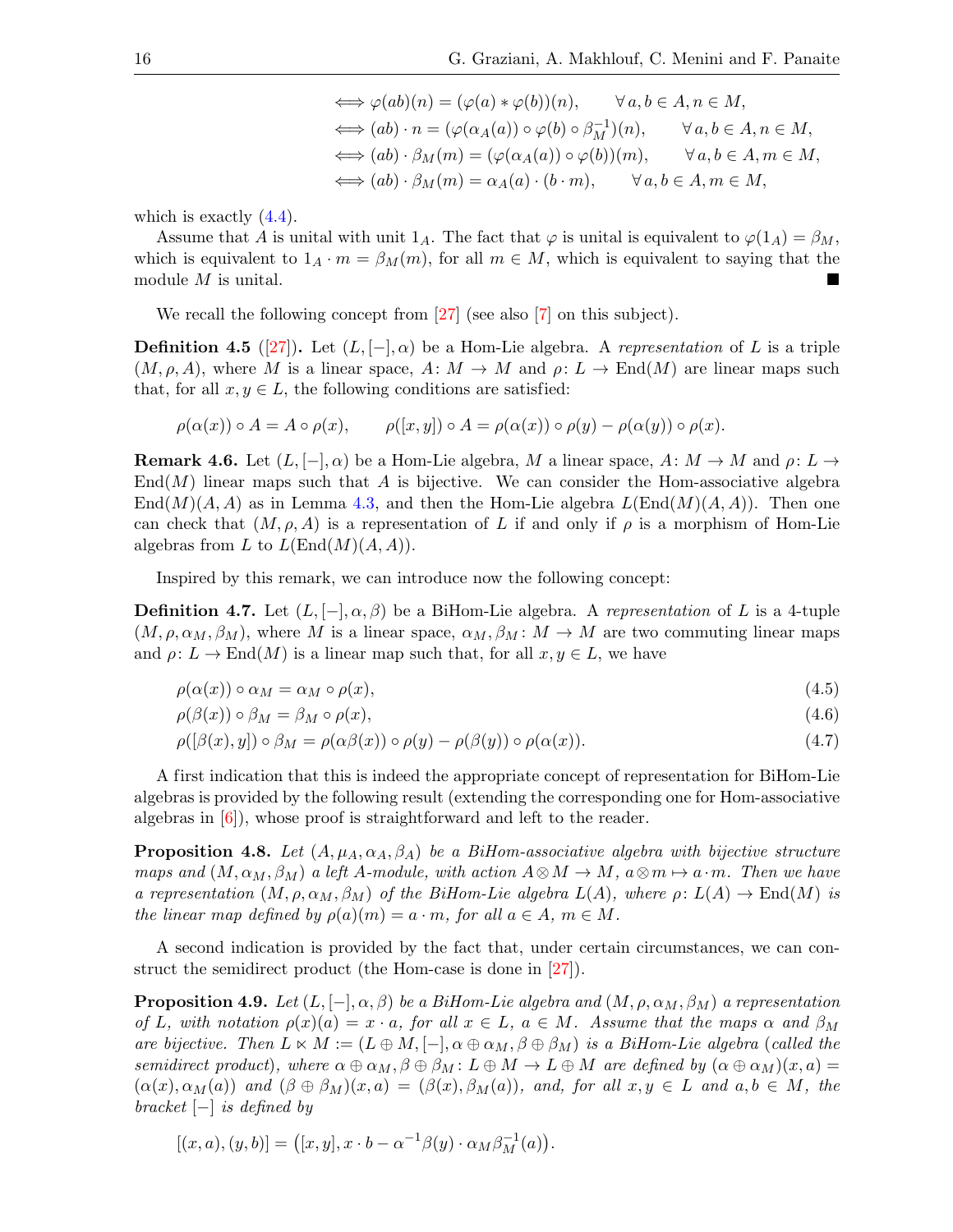**Proof.** Follows by a direct computation that is left to the reader.

**Proposition 4.10.** Let  $(L, [-], \alpha, \beta)$  be a BiHom-Lie algebra such that the map  $\beta$  is surjective, M a linear space,  $\alpha_M$ ,  $\beta_M$ :  $M \to M$  two commuting linear isomorphisms and  $\rho: L \to \text{End}(M)$ a linear map. Then  $(M, \rho, \alpha_M, \beta_M)$  is a representation of L if and only if  $\rho$  is a morphism of BiHom-Lie algebras from L to  $L(\text{End}(M)(\alpha_M, \beta_M)).$ 

**Proof.** Obviously, [\(4.5\)](#page-15-0) and [\(4.6\)](#page-15-1) are respectively equivalent to  $\tilde{\alpha} \circ \rho = \rho \circ \alpha$  and  $\tilde{\beta} \circ \rho = \rho \circ \beta$ , so we only need to prove that, assuming [\(4.5\)](#page-15-0) and [\(4.6\)](#page-15-1), [\(4.7\)](#page-15-2) is equivalent to  $\rho([x, y]) = [\rho(x), \rho(y)]$ for all  $x, y \in L$ . First we write down explicitly the bracket of  $L(End(M)(\alpha_M, \beta_M))$ . In view of Proposition [3.15,](#page-12-0) this bracket looks as follows, for  $f, g \in \text{End}(M)$ :

$$
[f,g] = f * g - (\tilde{\alpha}^{-1}\tilde{\beta}(g)) * (\tilde{\alpha}\tilde{\beta}^{-1}(f))
$$
  
\n
$$
= f * g - (\tilde{\alpha}^{-1}(\beta_M \circ g \circ \beta_M^{-1})) * (\tilde{\alpha}(\beta_M^{-1} \circ f \circ \beta_M))
$$
  
\n
$$
= f * g - (\alpha_M^{-1} \circ \beta_M \circ g \circ \beta_M^{-1} \circ \alpha_M) * (\alpha_M \circ \beta_M^{-1} \circ f \circ \beta_M \circ \alpha_M^{-1})
$$
  
\n
$$
= \alpha_M \circ f \circ \alpha_M^{-1} \circ g \circ \beta_M^{-1}
$$
  
\n
$$
- \alpha_M \circ \alpha_M^{-1} \circ \beta_M \circ g \circ \beta_M^{-1} \circ \alpha_M \circ \alpha_M^{-1} \circ \alpha_M \circ \beta_M^{-1} \circ f \circ \beta_M \circ \alpha_M^{-1} \circ \beta_M^{-1}
$$
  
\n
$$
= \alpha_M \circ f \circ \alpha_M^{-1} \circ g \circ \beta_M^{-1} - \beta_M \circ g \circ \beta_M^{-1} \circ \alpha_M \circ \beta_M^{-1} \circ f \circ \beta_M \circ \alpha_M^{-1} \circ \beta_M^{-1}.
$$

Let  $x, y \in L$ ; we take  $f = \rho(\beta(x)), g = \rho(y)$ . We obtain

$$
[\rho(\beta(x)), \rho(y)] \circ \beta_M = \alpha_M \circ \rho(\beta(x)) \circ \alpha_M^{-1} \circ \rho(y)
$$
  

$$
- \beta_M \circ \rho(y) \circ \beta_M^{-1} \circ \alpha_M \circ \beta_M^{-1} \circ \rho(\beta(x)) \circ \beta_M \circ \alpha_M^{-1}
$$
  

$$
\stackrel{(4.5), (4.6)}{=} \rho(\alpha\beta(x)) \circ \rho(y) - \rho(\beta(y)) \circ \alpha_M \circ \rho(x) \circ \alpha_M^{-1}
$$
  

$$
\stackrel{(4.5)}{=} \rho(\alpha\beta(x)) \circ \rho(y) - \rho(\beta(y)) \circ \rho(\alpha(x)),
$$

which is the right-hand side of [\(4.7\)](#page-15-2). So, we have that (4.7) holds if and only if  $\rho([\beta(x), y]) =$  $[\rho(\beta(x)), \rho(y)]$  for all  $x, y \in L$ , which is equivalent to  $\rho([a, b]) = [\rho(a), \rho(b)]$ , for all  $a, b \in L$ , because  $\beta$  is surjective.

**Proposition 4.11.** Let  $(L, [-], \alpha, \beta)$  be a BiHom-Lie algebra and define the linear map ad: L  $\rightarrow$  $\text{End}(L)$ ,  $\text{ad}(x)(y) = [x, y]$ , for all  $x, y \in L$ . If the maps  $\alpha$  and  $\beta$  are bijective, then  $(L, \text{ad}, \alpha, \beta)$ is a representation of L.

**Proof.** The conditions [\(4.5\)](#page-15-0) and [\(4.6\)](#page-15-1) are equivalent to  $\alpha([a, b]) = [\alpha(a), \alpha(b)]$  and  $\beta([a, b]) =$  $[\beta(a), \beta(b)]$  for all  $a, b \in L$ , so we only need to prove [\(4.7\)](#page-15-2). Note first that the skew-symmetry condition implies

$$
ad(x)(y) = -[\alpha^{-1}\beta(y), \alpha\beta^{-1}(x)], \qquad \forall x, y \in L.
$$

We compute the left-hand side of  $(4.7)$  applied to  $z \in L$ :

$$
(\text{ad}([\beta(x), y]) \circ \beta)(z) = \text{ad}([\beta(x), y])(\beta(z)) = -[\alpha^{-1}\beta^{2}(z), \alpha\beta^{-1}([\beta(x), y])]
$$
  
= -[\beta^{2}(\alpha^{-1}(z)), [\alpha(x), \alpha\beta^{-1}(y)]]  
= -[\beta^{2}(\alpha^{-1}(z)), [\beta(\alpha\beta^{-1}(x)), \alpha(\beta^{-1}(y))]].

We compute the right-hand side of  $(4.7)$  applied to  $z \in L$ :

$$
(\mathrm{ad}(\alpha\beta(x)) \circ \mathrm{ad}(y))(z) - (\mathrm{ad}(\beta(y)) \circ \mathrm{ad}(\alpha(x))(z)
$$
  
= 
$$
\mathrm{ad}(\alpha\beta(x))(-[\alpha^{-1}\beta(z), \alpha\beta^{-1}(y)]) - \mathrm{ad}(\beta(y))(-[\alpha^{-1}\beta(z), \alpha^2\beta^{-1}(x)])
$$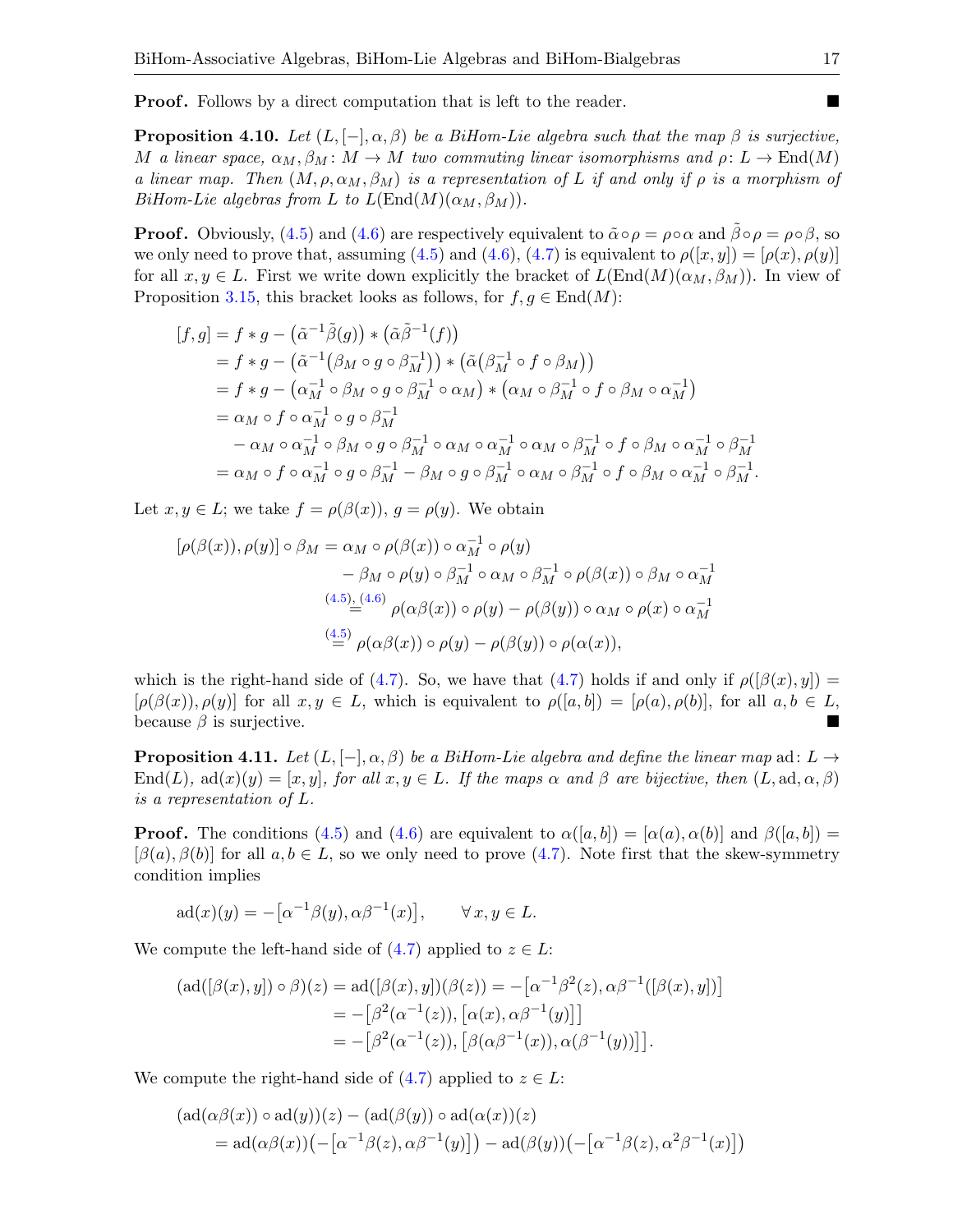$$
= [\alpha^{-1}\beta([\alpha^{-1}\beta(z),\alpha\beta^{-1}(y)]),\alpha\beta^{-1}\alpha\beta(x)]
$$
  
\n
$$
- [\alpha^{-1}\beta([\alpha^{-1}\beta(z),\alpha^2\beta^{-1}(x)]),\alpha\beta^{-1}\beta(y)]
$$
  
\n
$$
= [\beta([\alpha^{-2}\beta(z),\beta^{-1}(y)]),\alpha^2(x)] - [\beta([\alpha^{-2}\beta(z),\alpha\beta^{-1}(x)]),\alpha(y)]
$$
  
\nskew-symmetry  
\n
$$
- [\beta\alpha(x), [\alpha^{-1}\beta(z),\alpha\beta^{-1}(y)]] + [\beta(y), [\alpha^{-1}\beta(z),\alpha^2\beta^{-1}(x)]]
$$
  
\n
$$
= [\beta\alpha(x), [y, z]] + [\beta(y), [\beta\alpha^{-1}(z),\alpha^2\beta^{-1}(x)]]
$$
  
\n
$$
= [\beta^2(\alpha\beta^{-1}(x)), [\beta(\beta^{-1}(y)),\alpha(\alpha^{-1}(z))]] + [\beta^2(\beta^{-1}(y)), [\beta(\alpha^{-1}(z)),\alpha(\alpha\beta^{-1}(x))]]
$$
,

and [\(4.7\)](#page-15-2) holds because of the BiHom-Jacobi identity applied to the elements  $a = \alpha \beta^{-1}(x)$ ,  $a' = \beta^{-1}(y)$  and  $a'' = \alpha^{-1}$  $(z)$ .

# 5 BiHom-coassociative coalgebras and BiHom-bialgebras

We introduce now the dual concept to the one of BiHom-associative algebra.

**Definition 5.1.** A BiHom-coassociative coalgebra is a 4-tuple  $(C, \Delta, \psi, \omega)$ , in which C is a linear space,  $\psi, \omega: C \to C$  and  $\Delta: C \to C \otimes C$  are linear maps, such that

$$
\psi \circ \omega = \omega \circ \psi, \qquad (\psi \otimes \psi) \circ \Delta = \Delta \circ \psi, \qquad (\omega \otimes \omega) \circ \Delta = \Delta \circ \omega, (\Delta \otimes \psi) \circ \Delta = (\omega \otimes \Delta) \circ \Delta.
$$

We call  $\psi$  and  $\omega$  (in this order) the *structure maps* of C.

A morphism  $g: (C, \Delta_C, \psi_C, \omega_C) \to (D, \Delta_D, \psi_D, \omega_D)$  of BiHom-coassociative coalgebras is a linear map  $g: C \to D$  such that  $\psi_D \circ g = g \circ \psi_C$ ,  $\omega_D \circ g = g \circ \omega_C$  and  $(g \otimes g) \circ \Delta_C = \Delta_D \circ g$ .

A BiHom-coassociative coalgebra  $(C, \Delta, \psi, \omega)$  is called *counital* if there exists a linear map  $\varepsilon: C \to \mathbb{k}$  (called a *counit*) such that

$$
\varepsilon \circ \psi = \varepsilon
$$
,  $\varepsilon \circ \omega = \varepsilon$ ,  $(id_C \otimes \varepsilon) \circ \Delta = \omega$  and  $(\varepsilon \otimes id_C) \circ \Delta = \psi$ .

A morphism of counital BiHom-coassociative coalgebras  $g: C \to D$  is called *counital* if  $\varepsilon_D \circ$  $g = \varepsilon_C$ , where  $\varepsilon_C$  and  $\varepsilon_D$  are the counits of C and D, respectively.

**Remark 5.2.** If  $(C, \Delta_C, \psi_C, \omega_C)$  and  $(D, \Delta_D, \psi_D, \omega_D)$  are two BiHom-coassociative coalgebras, then  $(C \otimes D, \Delta_{C \otimes D}, \psi_C \otimes \psi_D, \omega_C \otimes \omega_D)$  is also a BiHom-coassociative coalgebra (called the tensor product of C and D), where  $\Delta_{C\otimes D}: C\otimes D \to C\otimes D\otimes C\otimes D$  is defined by  $\Delta(c\otimes d)=$  $c_1 \otimes d_1 \otimes c_2 \otimes d_2$ , for all  $c \in C$ ,  $d \in D$ . If C and D are counital with counits  $\varepsilon_C$  and respectively  $\varepsilon_D$ , then  $C \otimes D$  is also counital with counit  $\varepsilon_C \otimes \varepsilon_D$ .

**Definition 5.3.** Let  $(C, \Delta_C, \psi_C, \omega_C)$  be a BiHom-coassociative coalgebra. A right C-comodule is a triple  $(M, \psi_M, \omega_M)$ , where M is a linear space,  $\psi_M, \omega_M \colon M \to M$  are linear maps and we have a linear map (called a coaction)  $\rho: M \to M \otimes C$ , with notation  $\rho(m) = m_{(0)} \otimes m_{(1)}$ , for all  $m \in M$ , such that the following conditions are satisfied

$$
\psi_M \circ \omega_M = \omega_M \circ \psi_M, \qquad (\psi_M \otimes \psi_C) \circ \rho = \rho \circ \psi_M, \qquad (\omega_M \otimes \omega_C) \circ \rho = \rho \circ \omega_M,
$$
  

$$
(\omega_M \otimes \Delta_C) \circ \rho = (\rho \otimes \psi_C) \circ \rho.
$$

If  $(M, \psi_M, \omega_M)$  and  $(N, \psi_N, \omega_N)$  are right C-comodules with coactions  $\rho_M$  and respectively  $\rho_N$ , a morphism of right C-comodules  $f: M \to N$  is a linear map satisfying the conditions  $\psi_N \circ f = f \circ \psi_M$ ,  $\omega_N \circ f = f \circ \omega_M$  and  $\rho_N \circ f = (f \otimes id_C) \circ \rho_M$ .

If  $(C, \Delta_C, \psi_C, \omega_C, \varepsilon_C)$  is a counital BiHom-coassociative coalgebra and  $(M, \psi_M, \omega_M)$  is a right C-comodule with coaction  $\rho$ , then M is called *counital* if  $(id_M \otimes \varepsilon_C) \circ \rho = \omega_M$ .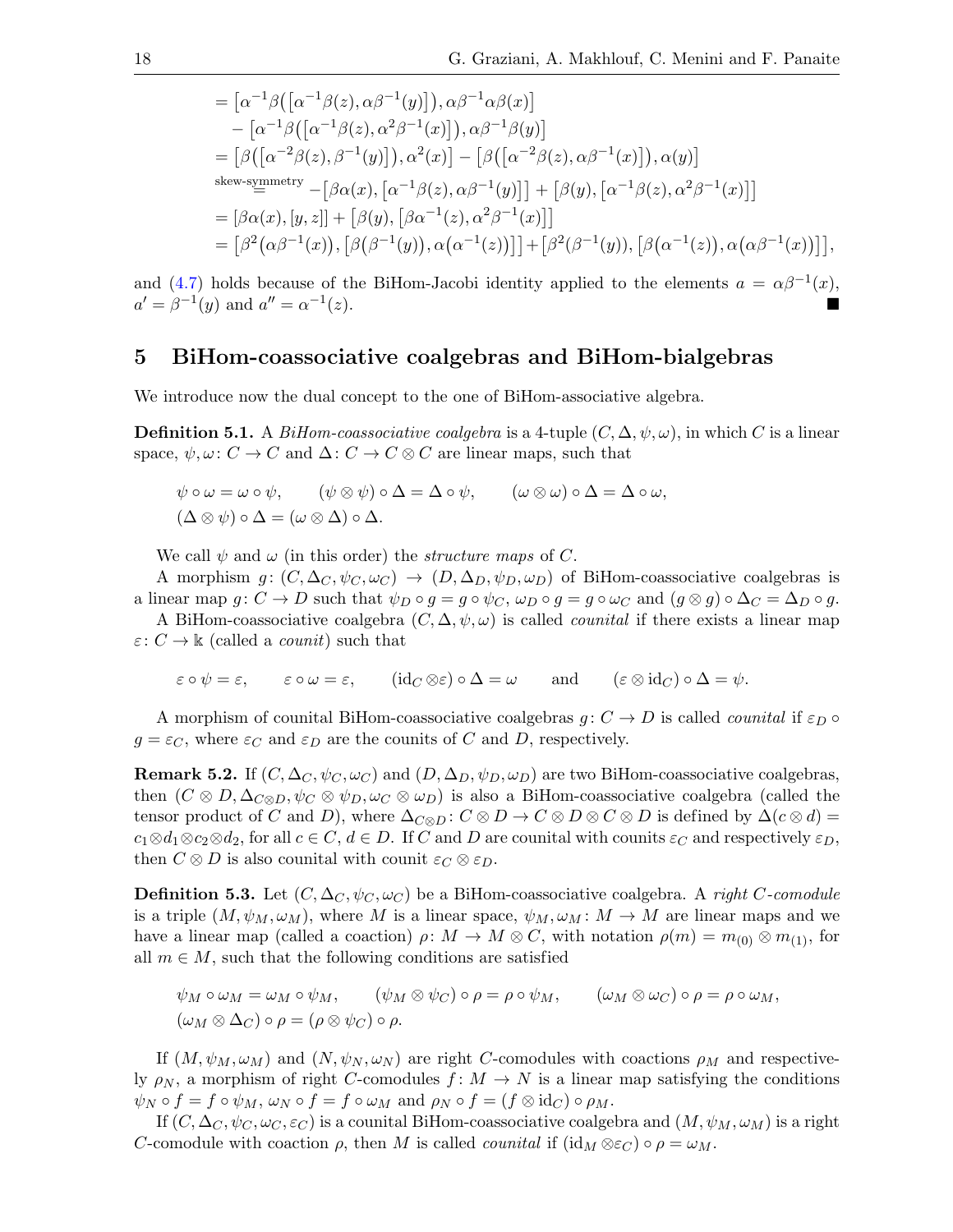**Remark 5.4.** If  $(C, \Delta, \psi, \omega)$  is a BiHom-coassociative coalgebra, then  $(C, \psi, \omega)$  is a right Ccomodule, with coaction  $\rho = \Delta$ .

We discuss now the duality between BiHom-associative and BiHom-coassociative structures.

**Theorem 5.5.** Let  $(C, \Delta, \psi, \omega)$  be a BiHom-coassociative coalgebra. Then its dual linear space is provided with a structure of BiHom-associative algebra  $(C^*, \Delta^*, \omega^*, \psi^*)$ , where  $\Delta^*, \psi^*, \omega^*$ are the transpose maps. Moreover, the BiHom-associative algebra  $C^*$  is unital whenever the BiHom-coassociative coalgebra C is counital.

**Proof.** The product  $\mu = \Delta^*$  is defined from  $C^* \otimes C^*$  to  $C^*$  by

$$
(fg)(x) = \Delta^*(f,g)(x) = \langle \Delta(x), f \otimes g \rangle = (f \otimes g)(\Delta(x)) = f(x_1)g(x_2), \qquad \forall x \in C,
$$

where  $\langle \cdot, \cdot \rangle$  is the natural pairing between the linear space C ⊗ C and its dual linear space. For  $f, g, h \in C^*$  and  $x \in C$ , we have

$$
(fg)\psi^*(h)(x) = \langle (\Delta \otimes \psi) \circ \Delta(x), f \otimes g \otimes h \rangle,
$$
  

$$
\omega^*(f)(gh)(x) = \langle (\omega \otimes \Delta) \circ \Delta(x), f \otimes g \otimes h \rangle.
$$

Therefore, the BiHom-associativity condition  $\mu \circ (\mu \otimes \psi^* - \omega^* \otimes \mu) = 0$  follows from the BiHomcoassociativity condition  $(\Delta \otimes \psi - \omega \otimes \Delta) \circ \Delta = 0$ .

Moreover, if C has a counit  $\varepsilon$  then for  $f \in C^*$  and  $x \in C$  we have

$$
(\varepsilon f)(x) = \varepsilon(x_1)f(x_2) = f(\varepsilon(x_1)x_2) = f(\psi(x)) = \psi^*(f)(x),
$$
  
\n
$$
(f\varepsilon)(x) = f(x_1)\varepsilon(x_2) = f(x_1\varepsilon(x_2)) = f(\omega(x)) = \omega^*(f)(x),
$$

which shows that  $\varepsilon$  is the unit of  $C^*$ .

The dual of a BiHom-associative algebra  $(A, \mu, \alpha, \beta)$  is not always a BiHom-coassociative coalgebra, because  $(A \otimes A)^* \supsetneq A^* \otimes A^*$ . Nevertheless, it is the case if the BiHom-associative algebra is finite-dimensional, since  $(A \otimes A)^* = A^* \otimes A^*$  in this case.

More generally, we can define the finite dual of A by

 $A^{\circ} = \{ f \in A^* / f(I) = 0 \text{ for some cofinite ideal } I \text{ of } A \},\$ 

where a cofinite ideal I is an ideal  $I \subset A$  such that  $A/I$  is finite-dimensional and where we say that I is an ideal of A if for  $x \in I$  and  $y \in A$  we have  $xy \in I$ ,  $yx \in I$  and  $\alpha(x) \in I$ ,  $\beta(x) \in I$ .

 $A^{\circ}$  is a subspace of  $A^*$  since it is closed under multiplication by scalars and the sum of two elements of  $A^{\circ}$  is again in  $A^{\circ}$  because the intersection of two cofinite ideals is again a cofinite ideal. If A is finite-dimensional, of course  $A^{\circ} = A^*$ . As in the classical case, one can show that if A and B are two BiHom-associative algebras and  $f: A \rightarrow B$  is a morphism of BiHomassociative algebras, then the dual map  $f^*: B^* \to A^*$  satisfies  $f^*(B^{\circ}) \subset A^{\circ}$ .

Therefore, a similar proof to the one of the previous theorem leads to:

**Theorem 5.6.** Let  $(A, \mu, \alpha, \beta)$  be a BiHom-associative algebra. Then its finite dual is provided with a structure of BiHom-coassociative coalgebra  $(A^{\circ}, \Delta, \beta^{\circ}, \alpha^{\circ})$ , where  $\Delta = \mu^{\circ} = \mu^*|_{A^{\circ}}$ and  $\beta^{\circ}$ ,  $\alpha^{\circ}$  are the transpose maps on  $A^{\circ}$ . Moreover, the BiHom-coassociative coalgebra is counital whenever A is unital, with counit  $\varepsilon: A^{\circ} \to \Bbbk$  defined by  $\varepsilon(f) = f(1_A)$ .

We can now define the notion of BiHom-bialgebra.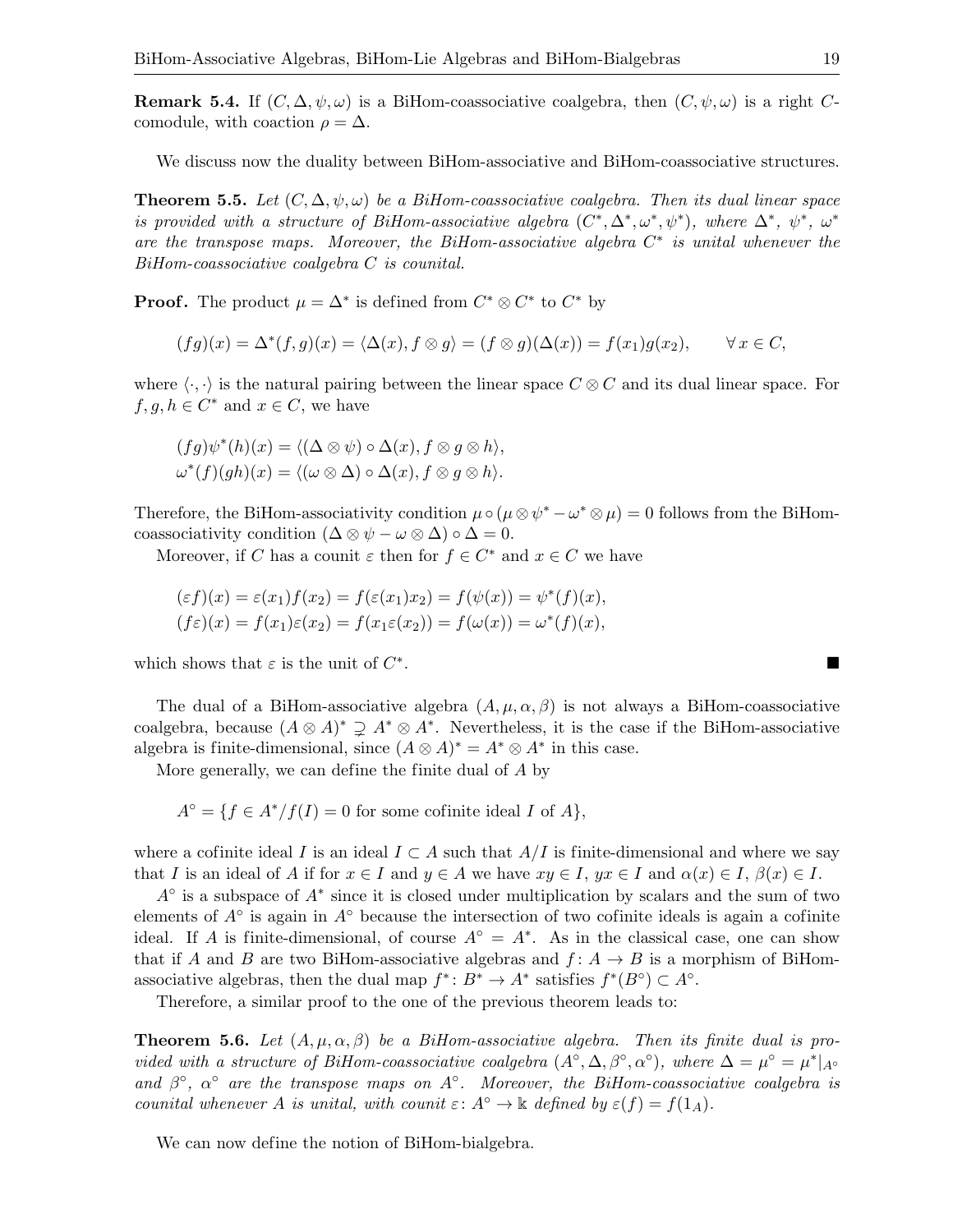**Definition 5.7.** A BiHom-bialgebra is a 7-tuple  $(H, \mu, \Delta, \alpha, \beta, \psi, \omega)$ , with the property that  $(H, \mu, \alpha, \beta)$  is a BiHom-associative algebra,  $(H, \Delta, \psi, \omega)$  is a BiHom-coassociative coalgebra and moreover the following relations are satisfied, for all  $h, h' \in H$ :

<span id="page-19-1"></span>
$$
\Delta(hh') = h_1h'_1 \otimes h_2h'_2,
$$
  
\n
$$
\alpha \circ \psi = \psi \circ \alpha, \qquad \alpha \circ \omega = \omega \circ \alpha, \qquad \beta \circ \psi = \psi \circ \beta, \qquad \beta \circ \omega = \omega \circ \beta,
$$
  
\n
$$
(\alpha \otimes \alpha) \circ \Delta = \Delta \circ \alpha, \qquad (\beta \otimes \beta) \circ \Delta = \Delta \circ \beta,
$$
  
\n
$$
\psi(hh') = \psi(h)\psi(h'), \qquad \omega(hh') = \omega(h)\omega(h').
$$
\n(5.1)

We say that H is a unital and counital BiHom-bialgebra if, in addition, it admits a unit  $1_H$ and a counit  $\varepsilon_H$  such that

$$
\Delta(1_H) = 1_H \otimes 1_H, \qquad \varepsilon_H(1_H) = 1, \qquad \psi(1_H) = 1_H, \qquad \omega(1_H) = 1_H,
$$
  
\n
$$
\varepsilon_H \circ \alpha = \varepsilon_H, \qquad \varepsilon_H \circ \beta = \varepsilon_H, \qquad \varepsilon_H(hh') = \varepsilon_H(h)\varepsilon_H(h'), \qquad \forall h, h' \in H.
$$

Let us record the formula expressing the BiHom-coassociativity of  $\Delta$ :

<span id="page-19-0"></span>
$$
\Delta(h_1) \otimes \psi(h_2) = \omega(h_1) \otimes \Delta(h_2), \qquad \forall \, h \in H. \tag{5.2}
$$

**Remark 5.8.** Obviously, a BiHom-bialgebra  $(H, \mu, \Delta, \alpha, \beta, \psi, \omega)$  with  $\alpha = \beta = \psi = \omega$  reduces to a Hom-bialgebra, as used for instance in [\[22,](#page-33-12) [23\]](#page-33-19), while a BiHom-bialgebra for which  $\psi = \omega =$  $\alpha^{-1} = \beta^{-1}$  reduces to a monoidal Hom-bialgebra, in the terminology of [\[8\]](#page-32-1).

We see now that analogues of Yau's twisting principle hold for the BiHom-structures we defined (proofs are straightforward and left to the reader):

#### <span id="page-19-2"></span>Proposition 5.9.

- (i) Let  $(A, \mu)$  be an associative algebra and  $\alpha, \beta \colon A \to A$  two commuting algebra endomorphisms. Define a new multiplication  $\mu_{(\alpha,\beta)}: A \otimes A \to A$ , by  $\mu_{(\alpha,\beta)} := \mu \circ (\alpha \otimes \beta)$ . Then  $(A, \mu_{(\alpha,\beta)}, \alpha, \beta)$  is a BiHom-associative algebra, denoted by  $A_{(\alpha,\beta)}$ . If A is unital with unit  $1_A$ , then  $A_{(\alpha,\beta)}$  is also unital with unit  $1_A$ .
- (ii) Let  $(C, \Delta)$  be a coassociative coalgebra and  $\psi, \omega: C \to C$  two commuting coalgebra endomorphisms. Define a new comultiplication  $\Delta_{(\psi,\omega)} : C \to C \otimes C$ , by  $\Delta_{(\psi,\omega)} := (\omega \otimes \psi) \circ \Delta$ . Then  $(C, \Delta_{(\psi,\omega)}, \psi, \omega)$  is a BiHom-coassociative coalgebra, denoted by  $C_{(\psi,\omega)}$ . If C is counital with counit  $\varepsilon_C$ , then  $C_{(\psi,\omega)}$  is also counital with counit  $\varepsilon_C$ .
- (iii) Let  $(H, \mu, \Delta)$  be a bialgebra and  $\alpha, \beta, \psi, \omega \colon H \to H$  bialgebra endomorphisms such that any two of them commute. If we define  $\mu_{(\alpha,\beta)}$  and  $\Delta_{(\psi,\omega)}$  as in (i) and (ii), then  $H_{(\alpha,\beta,\psi,\omega)} :=$  $(H, \mu_{(\alpha,\beta)}, \Delta_{(\psi,\omega)}, \alpha, \beta, \psi, \omega)$  is a BiHom-bialgebra.

More generally, a BiHom-bialgebra  $(H, \mu, \Delta, \alpha, \beta, \psi, \omega)$  and multiplicative and comultiplicative linear maps  $\alpha'$ ,  $\beta'$ ,  $\psi'$ ,  $\omega'$  such that any two of the maps  $\alpha$ ,  $\beta$ ,  $\psi$ ,  $\omega$ ,  $\alpha'$ ,  $\beta'$ ,  $\psi'$ ,  $\omega'$  commute, give rise to a new BiHom-bialgebra  $(H, \mu \circ (\alpha' \otimes \beta'), (\omega' \otimes \psi') \circ \Delta, \alpha \circ \alpha', \beta \circ \beta', \psi \circ \psi', \omega \circ \omega').$ Hence, if the maps  $\alpha$ ,  $\beta$ ,  $\psi$ ,  $\omega$  are invertible, one can untwist the BiHom-bialgebra and get a bialgebra by taking  $\alpha' = \alpha^{-1}$ ,  $\beta' = \beta^{-1}$ ,  $\psi' = \psi^{-1}$ ,  $\omega' = \omega^{-1}$ .

**Proposition 5.10.** Let  $(A, \mu_A)$  be an associative algebra and  $\alpha_A, \beta_A \colon A \to A$  two commuting algebra endomorphisms. Assume that M is a left A-module, with action  $A \otimes M \to M$ ,  $a \otimes m \mapsto$ a·m. Let  $\alpha_M, \beta_M \colon M \to M$  be two commuting linear maps such that  $\alpha_M(a \cdot m) = \alpha_A(a) \cdot \alpha_M(m)$ and  $\beta_M(a \cdot m) = \beta_A(a) \cdot \beta_M(m)$ , for all  $a \in A$ ,  $m \in M$ . Then  $(M, \alpha_M, \beta_M)$  becomes a left module over  $A_{(\alpha_A,\beta_A)}$ , with action  $A_{(\alpha_A,\beta_A)} \otimes M \to M$ ,  $a \otimes m \mapsto a \triangleright m := \alpha_A(a) \cdot \beta_M(m)$ .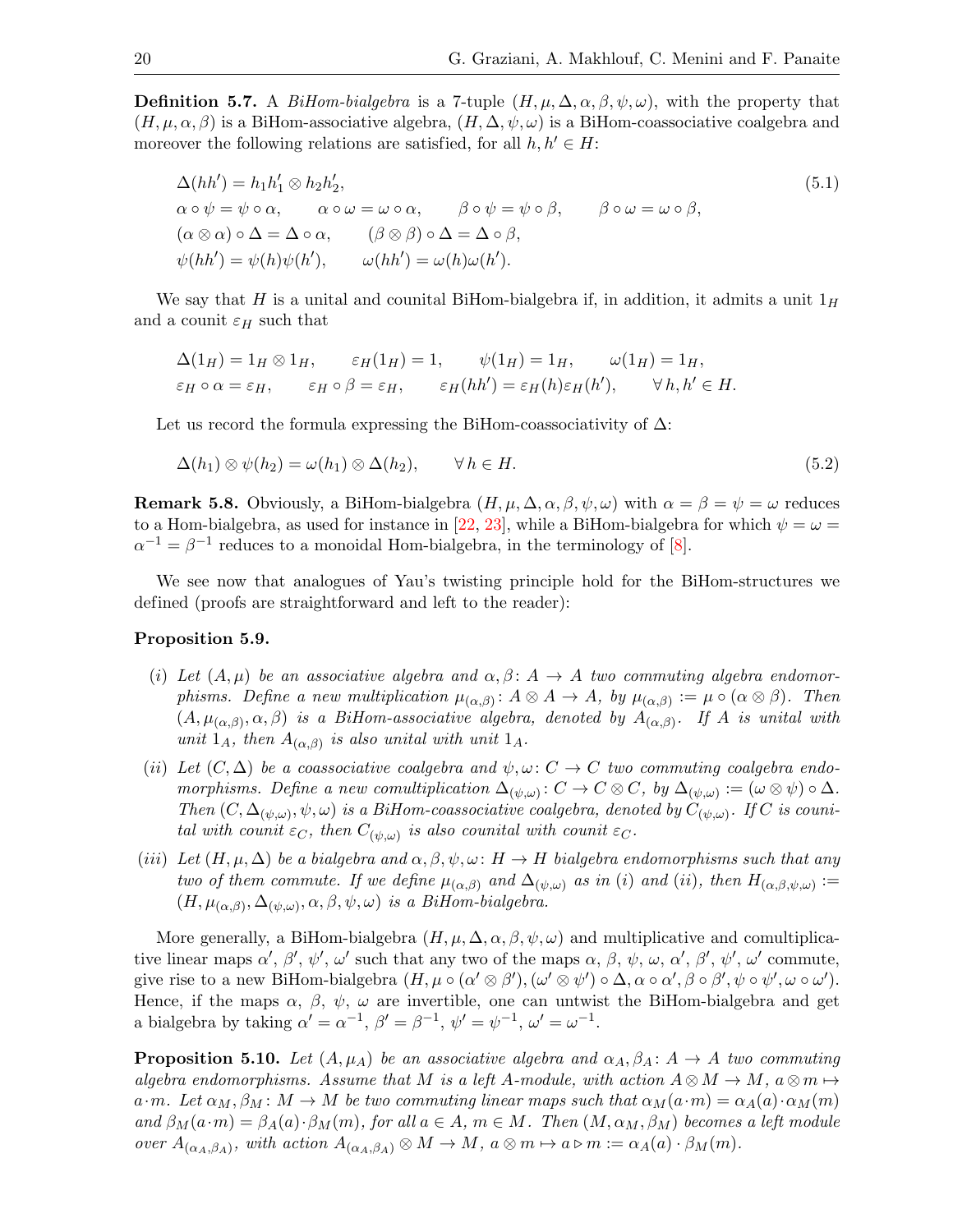**Proposition 5.11.** Let  $(C, \Delta_C)$  be a coassociative coalgebra and  $\psi_C, \omega_C \colon C \to C$  two commuting coalgebra endomorphisms. Assume that M is a right C-comodule, with coaction  $\rho \colon M \to M \otimes C$ ,  $\rho(m) = m_{(0)} \otimes m_{(1)}$ , for all  $m \in M$ . Let  $\psi_M, \omega_M : M \to M$  be two commuting linear maps such that  $(\psi_M \otimes \psi_C) \circ \rho = \rho \circ \psi_M$  and  $(\omega_M \otimes \omega_C) \circ \rho = \rho \circ \omega_M$ . Then  $(M, \psi_M, \omega_M)$  becomes a right comodule over the BiHom-coassociative coalgebra  $C_{(\psi_C, \omega_C)}$ , with coaction

 $M \to M \otimes C_{(\psi_C, \omega_C)},$  $, \qquad m \mapsto m_{\langle 0 \rangle} \otimes m_{\langle 1 \rangle} := \omega_M(m_{(0)}) \otimes \psi_C(m_{(1)}).$ 

We describe in what follows primitive elements of a BiHom-bialgebra.

Let  $(H, \mu, \Delta, \alpha, \beta, \psi, \omega)$  be a unital and counital BiHom-bialgebra with a unit  $1 = \eta(1)$  and a counit  $\varepsilon$ . We assume that  $\alpha$  and  $\beta$  are bijective.

An element  $x \in H$  is called *primitive* if  $\Delta(x) = 1 \otimes x + x \otimes 1$ .

**Lemma 5.12.** Let x be a primitive element in H. Then  $\varepsilon(x)1 = \omega(x) - x = \psi(x) - x$ , and therefore  $\omega(x) = \psi(x)$ . Moreover,  $\alpha^p \beta^q(x)$  is also a primitive element for any  $p, q \in \mathbb{Z}$ .

**Proof.** By the counit property, we have  $\omega(x) = (\mathrm{id}_H \otimes \varepsilon)(1 \otimes x + x \otimes 1) = \varepsilon(x)1 + \varepsilon(1)x =$  $\varepsilon(x)1 + x$ , and similarly  $\psi(x) = \varepsilon(x)1 + x$ .

Since  $\alpha$  and  $\beta$  are comultiplicative maps and  $\alpha^p\beta^q(1)=1$ , it follows that  $\alpha^p\beta^q(x)$  is a primitive element whenever  $x$  is a primitive element.

**Proposition 5.13.** Let  $(H, \mu, \Delta, \alpha, \beta, \psi, \omega)$  be a unital and counital BiHom-bialgebra, with unit  $1 = \eta(1)$  and counit  $\varepsilon$ . Assume that  $\alpha$  and  $\beta$  are bijective. If x and y are two primitive elements in H, then the commutator  $[x, y] = xy - \alpha^{-1}\beta(y)\alpha\beta^{-1}(x)$  is also a primitive element.

Consequently, the set of all primitive elements of  $H$ , denoted by  $\text{Prim}(H)$ , has a structure of BiHom-Lie algebra.

**Proof.** We compute

$$
\Delta(xy) = \Delta(x)\Delta(y) = (1 \otimes x + x \otimes 1)(1 \otimes y + y \otimes 1)
$$
  
\n
$$
= 1 \otimes xy + \beta(y) \otimes \alpha(x) + \alpha(x) \otimes \beta(y) + xy \otimes 1,
$$
  
\n
$$
\Delta(\alpha^{-1}\beta(y)\alpha\beta^{-1}(x)) = \Delta(\alpha^{-1}\beta(y))\Delta(\alpha\beta^{-1}(x))
$$
  
\n
$$
= (1 \otimes \alpha^{-1}\beta(y) + \alpha^{-1}\beta(y) \otimes 1)(1 \otimes \alpha\beta^{-1}(x) + \alpha\beta^{-1}(x) \otimes 1)
$$
  
\n
$$
= 1 \otimes \alpha^{-1}\beta(y)\alpha\beta^{-1}(x) + \beta(\alpha\beta^{-1}(x)) \otimes \alpha(\alpha^{-1}\beta(y))
$$
  
\n
$$
+ \alpha(\alpha^{-1}\beta(y)) \otimes \beta(\alpha\beta^{-1}(x)) + \alpha^{-1}\beta(y)\alpha\beta^{-1}(x) \otimes 1
$$
  
\n
$$
= 1 \otimes \alpha^{-1}\beta(y)\alpha\beta^{-1}(x) + \alpha(x) \otimes \beta(y)
$$
  
\n
$$
+ \beta(y) \otimes \alpha(x) + \alpha^{-1}\beta(y)\alpha\beta^{-1}(x) \otimes 1.
$$

Therefore, we have

$$
\Delta([x,y]) = \Delta(xy) - \Delta(\alpha^{-1}\beta(y)\alpha\beta^{-1}(x)) = 1 \otimes [x,y] + [x,y] \otimes 1,
$$

which means that  $Prim(H)$  is closed under the bracket multiplication  $[\cdot, \cdot]$ . Hence,  $Prim(H)$  is a BiHom-Lie algebra by Proposition [3.15.](#page-12-0)

Now, we introduce the notion of  $H$ -module BiHom-algebra, where  $H$  is a BiHom-bialgebra.

**Definition 5.14.** Let  $(H, \mu_H, \Delta_H, \alpha_H, \beta_H, \psi_H, \omega_H)$  be a BiHom-bialgebra for which the maps  $\alpha_H, \beta_H, \psi_H, \omega_H$  are bijective. A BiHom-associative algebra  $(A, \mu_A, \alpha_A, \beta_A)$  is called a left Hmodule BiHom-algebra if  $(A, \alpha_A, \beta_A)$  is a left H-module, with action denoted by  $H \otimes A \to A$ ,  $h \otimes a \mapsto h \cdot a$ , such that the following condition is satisfied

<span id="page-20-0"></span>
$$
h \cdot (aa') = \left[\alpha_H^{-1}\left(\omega_H^{-1}(h_1)\right) \cdot a\right] \left[\beta_H^{-1}\left(\psi_H^{-1}(h_2)\right) \cdot a'\right], \qquad \forall \, h \in H, \quad a, a' \in A. \tag{5.3}
$$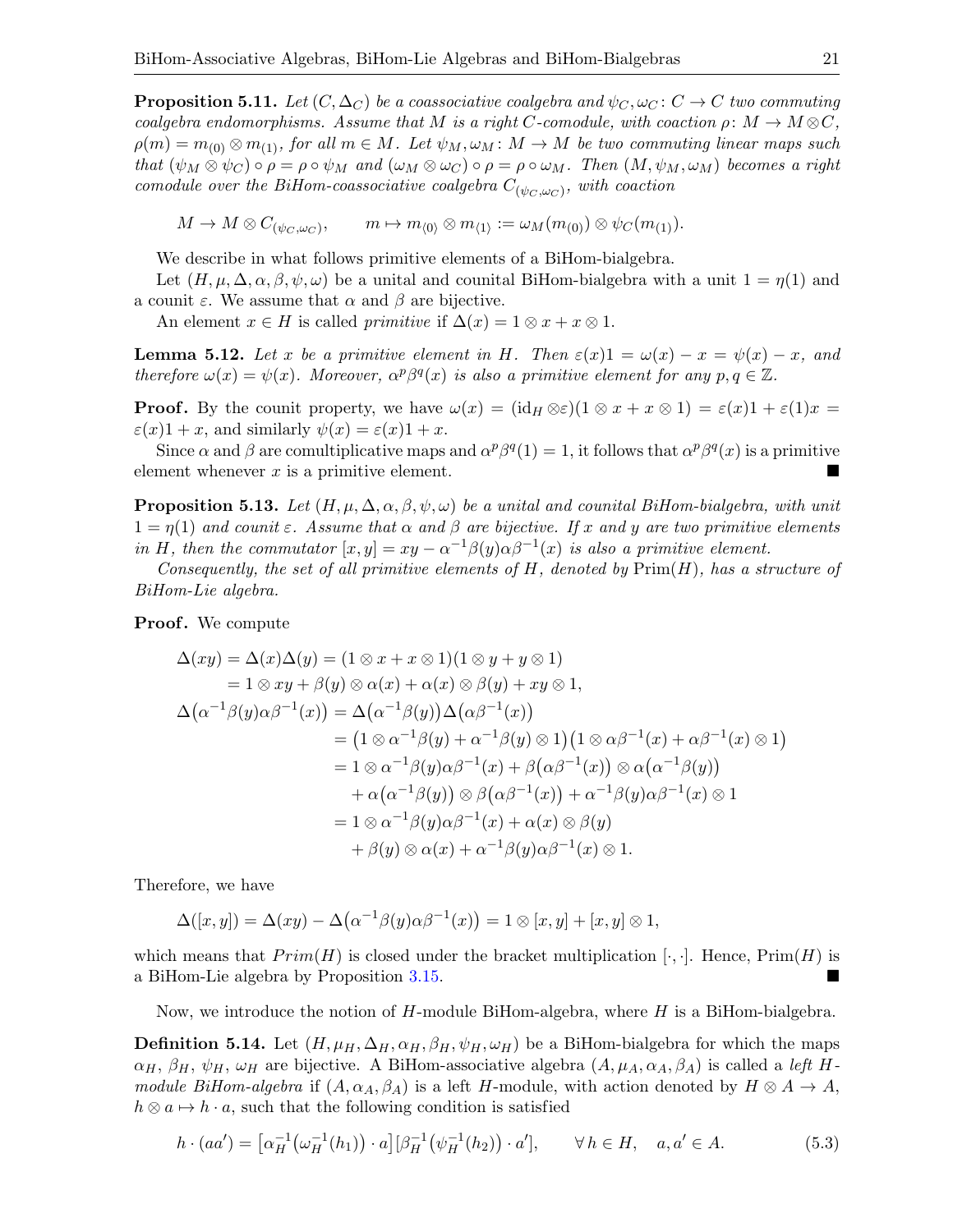Remark 5.15. This concept contains as particular cases the concepts of module algebras over a Hom-bialgebra, respectively monoidal Hom-bialgebra, introduced in [\[31\]](#page-33-14), respectively [\[11\]](#page-33-9).

The choice of [\(5.3\)](#page-20-0) is motivated by the following result, whose proof is also left to the reader:

<span id="page-21-1"></span>**Proposition 5.16.** Let  $(H, \mu_H, \Delta_H)$  be a bialgebra and  $(A, \mu_A)$  a left H-module algebra in the usual sense, with action denoted by  $H \otimes A \to A$ ,  $h \otimes a \mapsto h \cdot a$ . Let  $\alpha_H, \beta_H, \psi_H, \omega_H : H \to H$  be bialgebra endomorphisms of H such that any two of them commute; let  $\alpha_A, \beta_A : A \to A$  be two commuting algebra endomorphisms such that, for all  $h \in H$  and  $a \in A$ , we have

$$
\alpha_A(h \cdot a) = \alpha_H(h) \cdot \alpha_A(a) \quad \text{and} \quad \beta_A(h \cdot a) = \beta_H(h) \cdot \beta_A(a).
$$

If we consider the BiHom-bialgebra  $H_{(\alpha_H,\beta_H,\psi_H,\omega_H)}$  and the BiHom-associative algebra  $A_{(\alpha_A,\beta_A)}$ as defined before, then  $A_{(\alpha_A,\beta_A)}$  is a left  $H_{(\alpha_H,\beta_H,\psi_H,\omega_H)}$ -module BiHom-algebra in the above sense, with action

 $H_{(\alpha_H, \beta_H, \psi_H, \omega_H)} \otimes A_{(\alpha_A, \beta_A)} \to A_{(\alpha_A, \beta_A)}, \qquad h \otimes a \mapsto h \triangleright a := \alpha_H(h) \cdot \beta_A(a).$ 

# 6 Monoidal BiHom-Hopf algebras and BiHom-Hopf algebras

In this section, we introduce the concept of monoidal BiHom-Hopf algebra and discuss a possible generalization of Hom-Hopf algebras to BiHom-Hopf algebras.

We begin with a lemma whose proof is obvious.

<span id="page-21-0"></span>**Lemma 6.1.** Let  $(A, \mu, \alpha, \beta)$  be a BiHom-associative algebra. Define  $\underline{A} := \{a \in A/\alpha(a) =$  $\beta(a) = a$ . Then  $(A, \mu)$  is an associative algebra. If A is unital with unit  $1_A$ , then  $1_A$  is also the unit of  $\underline{A}$  (in particular, it follows that the unit of a BiHom-associative algebra, if it exists, is unique).

**Proposition 6.2.** Let  $(A, \mu, \alpha, \beta)$  be a BiHom-associative algebra and  $(C, \Delta, \psi, \omega)$  a BiHomcoassociative coalgebra. Set, for  $f, g \in \text{Hom}(C, A), f \star g = \mu \circ (f \otimes g) \circ \Delta$ . Define the linear maps  $\phi, \gamma: \text{Hom}(C, A) \to \text{Hom}(C, A)$  by  $\phi(f) = \alpha \circ f \circ \omega$  and  $\gamma(f) = \beta \circ f \circ \psi$ , for all  $f \in \text{Hom}(C, A)$ . Then  $(Hom(C, A), \star, \phi, \gamma)$  is a BiHom-associative algebra.

Moreover, if A is unital with unit  $1_A$  and C is counital with counit  $\varepsilon$ , then Hom $(C, A)$ is a unital BiHom-asssociative algebra with unit  $\eta \circ \varepsilon$ , where we denote by  $\eta$  the linear map  $\eta: \mathbb{k} \to A, \eta(1) = 1_A.$ 

In particular, if we denote by  $\underline{\text{Hom}}(C, A)$  the linear subspace of  $\text{Hom}(C, A)$  consisting of the linear maps  $f: C \to A$  such that  $\alpha \circ f \circ \omega = f$  and  $\beta \circ f \circ \psi = f$ , then  $(\underline{Hom}(C, A), \star, \eta \circ \varepsilon)$  is an associative unital algebra.

**Proof.** Let  $f, g, h \in \text{Hom}(C, A)$ . We have

$$
\phi(f) \star (g \star h) = \mu \circ (\phi(f) \otimes (g \star h))\Delta = \mu \circ (\phi(f) \otimes (\mu \circ (g \otimes h) \circ \Delta))\Delta = \mu \circ ((\alpha \otimes \mu) \circ (f \otimes g \otimes h) \circ (\omega \otimes \Delta))\Delta.
$$

Similarly,

$$
(f \star g) \star \gamma(h) = \mu \circ ((\mu \otimes \beta) \circ (f \otimes g \otimes h) \circ (\Delta \otimes \psi))\Delta.
$$

The BiHom-associativity of  $\mu$  and the BiHom-coassociativity of  $\Delta$  lead to the BiHom-associativity of the convolution product  $\star$ .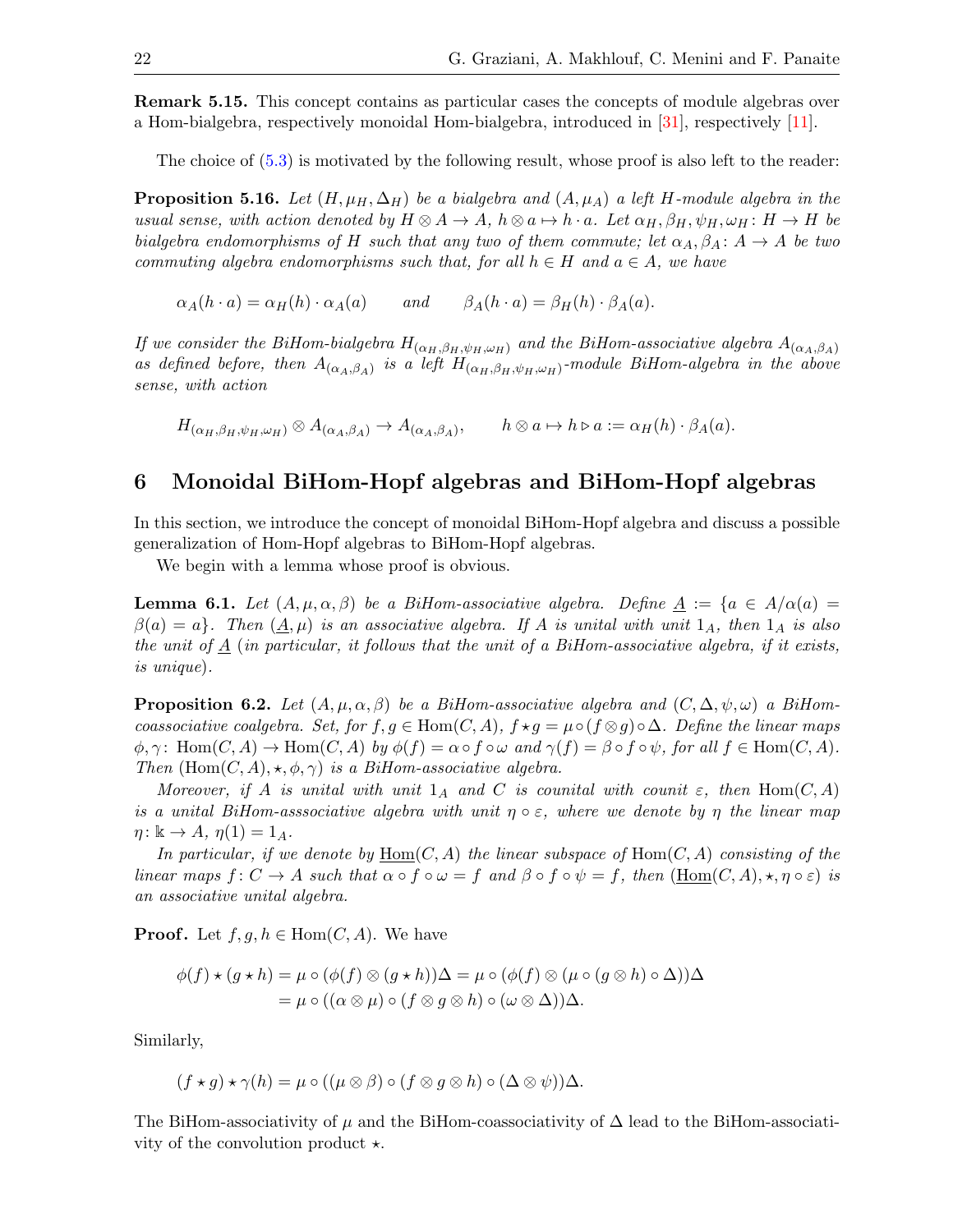The map  $\eta \circ \varepsilon$  is the unit for the convolution product. Indeed, for  $f \in Hom(C, A)$  and  $x \in C$ , we have

$$
(f \star (\eta \circ \varepsilon))(x) = \mu \circ (f \otimes \eta \circ \varepsilon) \circ \Delta(x) = \mu(f(x_1) \otimes \eta \circ \varepsilon(x_2)) = \varepsilon(x_2)\mu(f(x_1) \otimes \eta(1))
$$
  
=  $\varepsilon(x_2)(\alpha \circ f)(x_1) = (\alpha \circ f)(x_1\varepsilon(x_2)) = \alpha \circ f \circ \omega(x).$ 

A similar calculation shows that  $(\eta \circ \varepsilon) \star f = \beta \circ f \circ \psi$ .

The last statement follows from Lemma [6.1.](#page-21-0)

**Definition 6.3.** Let  $(H, \mu, \Delta, \alpha, \beta, \psi, \omega)$  be a unital and counital BiHom-bialgebra. We say that H is a monoidal BiHom-bialgebra if  $\alpha$ ,  $\beta$ ,  $\psi$ ,  $\omega$  are bijective and  $\omega = \alpha^{-1}$  and  $\psi = \beta^{-1}$ . We will refer to a monoidal BiHom-bialgebra as the 5-tuple  $(H, \mu, \Delta, \alpha, \beta)$ .

If  $(H, \mu, \Delta, \alpha, \beta)$  is a monoidal BiHom-bialgebra, we can consider the associative unital algebra  $\underline{\text{Hom}}(H, H)$ , and since  $\omega = \alpha^{-1}$  and  $\psi = \beta^{-1}$ , it follows that  $\text{id}_H \in \underline{\text{Hom}}(H, H)$ .

**Definition 6.4.** Let  $(H, \mu, \Delta, \alpha, \beta)$  be a monoidal BiHom-bialgebra with a unit  $1_H$  and a counit  $\varepsilon_H$ . A linear map  $S: H \to H$  is called an *antipode* if  $\alpha \circ S = S \circ \alpha$  and  $\beta \circ S = S \circ \beta$  (i.e.,  $S \in \text{Hom}(H, H)$  and S is the convolution inverse of  $\text{id}_H$  in  $\text{Hom}(H, H)$ , that is

$$
S(h_1)h_2 = \varepsilon_H(h)1_H = h_1S(h_2), \qquad \forall h \in H.
$$

A monoidal BiHom-Hopf algebra is a monoidal BiHom-bialgebra endowed with an antipode.

Obviously, if the antipode exists, it is unique; we will refer to the monoidal BiHom-Hopf algebra as the 8-tuple  $(H, \mu, \Delta, \alpha, \beta, 1_H, \varepsilon_H, S)$ .

**Proposition 6.5.** Let  $(H, \mu, \Delta, 1_H, \varepsilon_H)$  be a Hopf algebra (in the usual sense) with antipode S. Let  $\alpha, \beta \colon H \to H$  be two unital and counital commuting bialgebra automorphisms. Then  $(H, \mu \circ (\alpha \otimes \beta), (\alpha^{-1} \otimes \beta^{-1}) \circ \Delta, \alpha, \beta, 1_H, \varepsilon_H, S)$  is a monoidal BiHom-bialgebra.

**Proof.** A straightforward computation. Let us only note that  $\alpha$ ,  $\beta$  being bialgebra maps, they automatically commute with S.

We state now the basic properties of the antipode.

**Proposition 6.6.** Let  $(H, \mu, \Delta, \alpha, \beta, 1_H, \varepsilon_H, S)$  be a monoidal BiHom-Hopf algebra. Then

(i) 
$$
S(1_H) = 1_H
$$
 and  $\varepsilon_H \circ S = \varepsilon_H$ ;

- (ii)  $S(\beta(a)\alpha(b)) = S(\beta(b))S(\alpha(a))$ , for all  $a, b \in H$ ;
- (iii)  $\alpha(S(h)_1) \otimes \beta(S(h)_2) = \beta(S(h_2)) \otimes \alpha(S(h_1))$ , for all  $h \in H$ .

**Proof.** (i) By  $\Delta(1_H) = 1_H \otimes 1_H$  we obtain  $S(1_H)1_H = \varepsilon_H(1_H)1_H$ , so  $\alpha(S(1_H)) = 1_H$ , and since  $\alpha \circ S = S \circ \alpha$  and  $\alpha(1_H) = 1_H$  we obtain  $S(1_H) = 1_H$ . Then, if  $h \in H$ , we apply  $\varepsilon_H$  to the equality  $h_1S(h_2) = \varepsilon_H(h)1_H$ , and we obtain  $\varepsilon_H(h_1)\varepsilon_H(S(h_2)) = \varepsilon_H(h)$ , so  $\varepsilon_H(S(\varepsilon_H(h_1)h_2)) = \varepsilon_H(h)$ , hence  $\varepsilon_H(S(\beta^{-1}(h))) = \varepsilon_H(h)$ , and since  $S \circ \beta = \beta \circ S$  and  $\varepsilon_H \circ \beta = \varepsilon_H$  we obtain  $\varepsilon_H \circ S = \varepsilon_H$ . (ii) We define the linear maps  $R, L, m: H \otimes H \to H$  by the formulae (for all  $a, b \in H$ ):

 $R(a \otimes b) = S(\beta(b))S(\alpha(a)), \qquad L(a \otimes b) = S(\beta(a)\alpha(b)), \qquad m(a \otimes b) = \beta(a)\alpha(b).$ 

One can easily check that  $R, L, m \in \underline{\text{Hom}}(H \otimes H, H)$  (where  $H \otimes H$  is the tensor product BiHom-coassociative coalgebra). Thus, to prove that  $R = L$ , it is enough to prove that L (respectively R) is a left (respectively right) convolution inverse of m in  $\underline{\text{Hom}}(H \otimes H, H)$ . We compute

$$
(L\star m)(a\otimes b)=L(a_1\otimes b_1)m(a_2\otimes b_2)=S(\beta(a_1)\alpha(b_1))(\beta(a_2)\alpha(b_2))
$$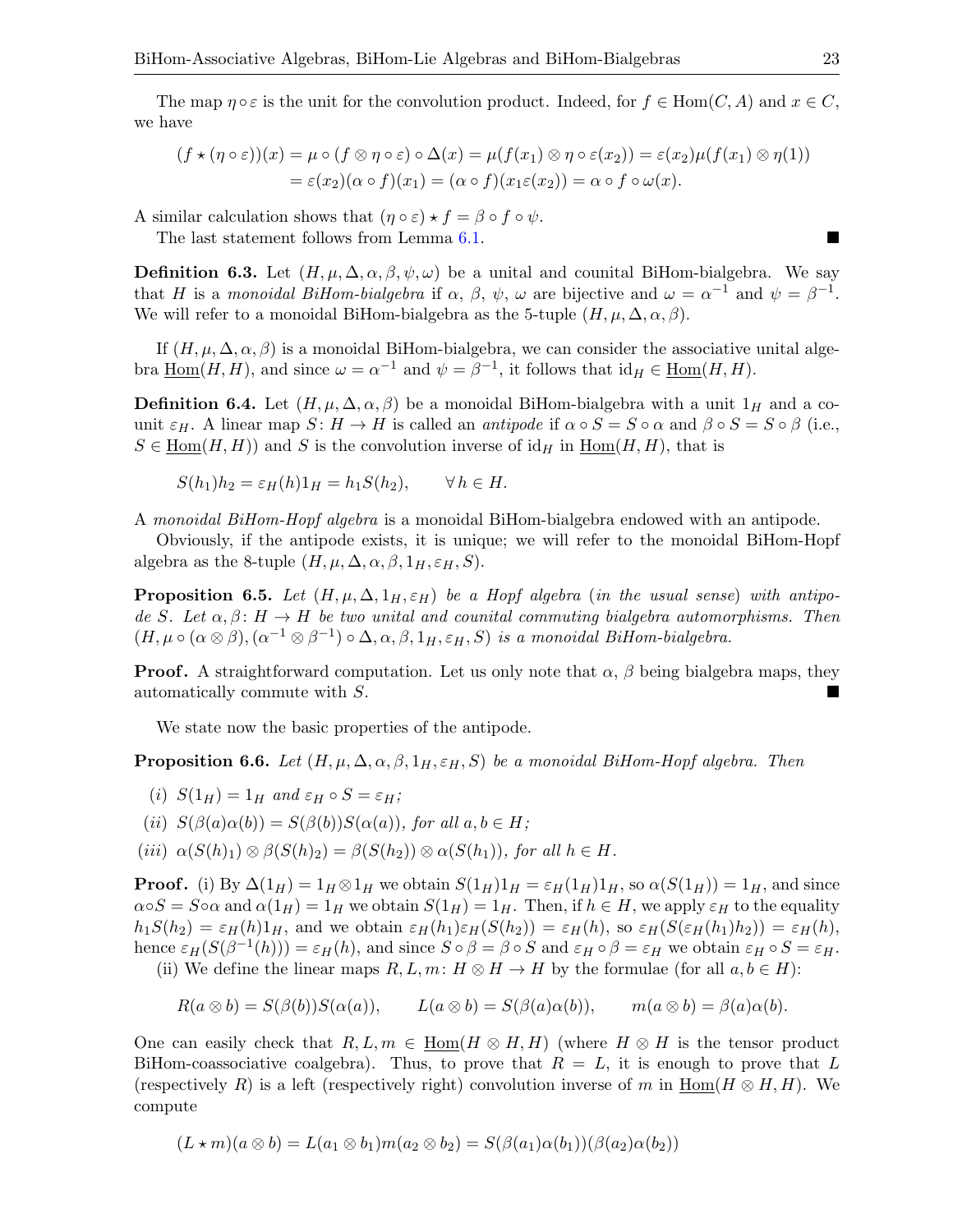$$
= S(\beta(a)_1 \alpha(b)_1)(\beta(a)_2 \alpha(b)_2) = S((\beta(a)\alpha(b))_1)(\beta(a)\alpha(b))_2
$$
  
\n
$$
= \varepsilon_H(\beta(a)\alpha(b))1_H = \varepsilon_H(a)\varepsilon_H(b)1_H,
$$
  
\n
$$
(m \star R)(a \otimes b) = m(a_1 \otimes b_1)R(a_2 \otimes b_2) = (\beta(a_1)\alpha(b_1))(S(\beta(b_2))S(\alpha(a_2)))
$$
  
\n
$$
= \alpha(\alpha^{-1}\beta(a_1)b_1)(\beta(S(b_2))\alpha(S(a_2))) = ((\alpha^{-1}\beta(a_1)b_1)\beta(S(b_2)))\alpha\beta(S(a_2))
$$
  
\n
$$
= (\beta(a_1)(b_1S(b_2)))\alpha\beta(S(a_2)) = (\beta(a_1)\varepsilon_H(b)1_H)\alpha\beta(S(a_2))
$$
  
\n
$$
= \varepsilon_H(b)\alpha\beta(a_1)\alpha\beta(S(a_2)) = \varepsilon_H(b)\alpha\beta(a_1S(a_2))
$$
  
\n
$$
= \varepsilon_H(b)\alpha\beta(\varepsilon_H(a)1_H) = \varepsilon_H(a)\varepsilon_H(b)1_H,
$$

finishing the proof.

(iii) similar to the proof of (ii), by defining the linear maps  $\mathcal{L}, \mathcal{R}, \delta : H \to H \otimes H$ ,

$$
\mathcal{L}(h) = \alpha(S(h)_1) \otimes \beta(S(h)_2), \qquad \mathcal{R}(h) = \beta(S(h_2)) \otimes \alpha(S(h_1)), \qquad \delta(h) = \alpha(h_1) \otimes \beta(h_2),
$$

for all  $h \in H$ , and proving that  $\mathcal L$  (respectively  $\mathcal R$ ) is a left (respectively right) convolution inverse of  $\delta$  in Hom $(H, H \otimes H)$ .

Remark 6.7. We had to restrict the definition of the antipode to the class of monoidal BiHombialgebras because, if  $H$  is a Hopf algebra with antipode  $S$  and we make an arbitrary Yau twist of H, then in general S will not satisfy the defining property of an antipode for the Yau twist, as the next example shows.

**Example 6.8.** Let k be a field and let  $H = k[X]$ , regarded as a Hopf algebra in the usual way. Let  $\alpha: H \to H$  be the algebra map defined by setting  $\alpha(X) = X^2$  and let  $\beta = \omega = \psi = \mathrm{Id}_H$ . Then we can consider the BiHom-bialgebra  $H_{(\alpha,\beta,\psi,\omega)} := (H, \mu_{(\alpha,\beta)}, \Delta_{(\psi,\omega)}, \alpha, \beta, \psi, \omega)$ , where  $\mu: H \otimes H \to H$  is the usual multiplication and  $\Delta: H \to H \otimes H$  is the usual comultiplication. Moreover  $H_{(\alpha,\beta,\psi,\omega)}$  has unit  $1_H = \eta_H(1_k)$  and counit  $\varepsilon_H$  that coincide with the ones of H.

Assume that there exists a linear map  $S: H \to H$  such that  $S \star \mathrm{Id} = \mathrm{Id} \star S = \eta_H \circ \varepsilon_H$ , i.e.,

<span id="page-23-0"></span>
$$
\mu_{(\alpha,\beta)} \circ (S \otimes \text{Id}) \circ \Delta_{(\psi,\omega)} = \mu_{(\alpha,\beta)} \circ (\text{Id} \otimes S) \circ \Delta_{(\psi,\omega)} = \eta_H \circ \varepsilon_H. \tag{6.1}
$$

Then we compute

$$
(\mu_{(\alpha,\beta)} \circ (\text{Id}\otimes S) \circ \Delta_{(\psi,\omega)})(X) = \alpha(X)S(1) + \alpha(1)S(X) = X^2S(1) + S(X),
$$
  

$$
(\mu_{(\alpha,\beta)} \circ (S \otimes \text{Id}) \circ \Delta_{(\psi,\omega)})(X) = \alpha(S(X))1 + \alpha(S(1))X,
$$

and

$$
(\eta_H \circ \varepsilon_H)(X) = 01_H,
$$

so that from  $(6.1)$  we get

<span id="page-23-2"></span>
$$
S(X) = -X^2 S(1) \tag{6.2}
$$

and

<span id="page-23-1"></span>
$$
\alpha(S(X)) = -\alpha(S(1))X,\tag{6.3}
$$

and hence

$$
-\alpha(S(1))X \stackrel{(6.3)}{=} \alpha(S(X)) \stackrel{(6.2)}{=} \alpha(-X^2S(1)) \stackrel{\text{def. }\alpha}{=} -\alpha(X^2)\alpha(S(1)) \stackrel{\text{def. }\alpha}{=} -X^4\alpha(S(1)),
$$

so that we get  $\alpha(S(1))X = X^4 \alpha(S(1))$ , which implies that  $\alpha(S(1)) = 0$ .

On the other hand, we have

$$
1 = (\eta_H \circ \varepsilon_H)(1) \stackrel{(6.1)}{=} (\mu_{(\alpha,\beta)} \circ (S \otimes \text{Id}) \circ \Delta_{(\psi,\omega)})(1) = \alpha(S(1))1 = 0,
$$

and this is a contradiction.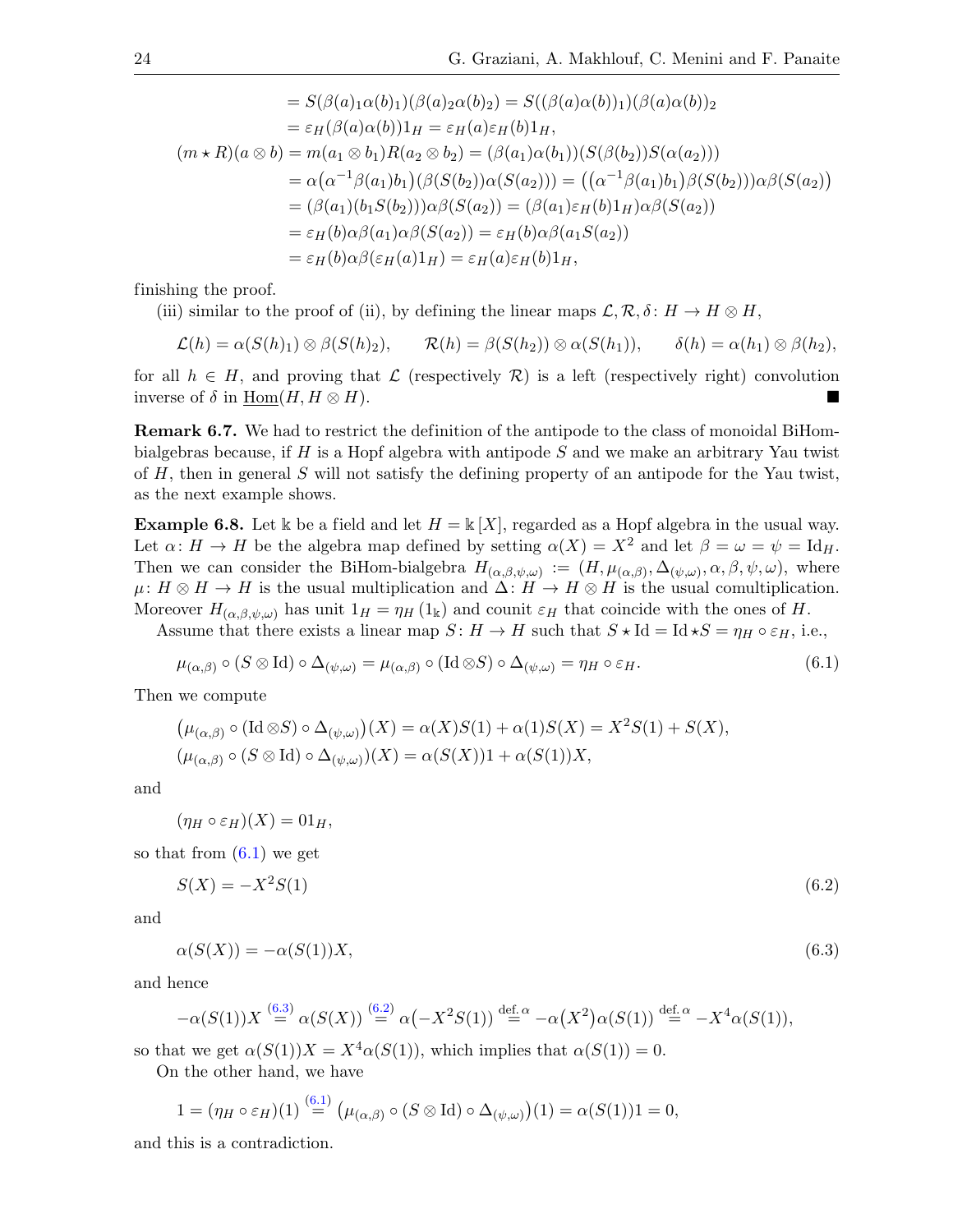In view of all the above, we propose the following definition for what might be a BiHom-Hopf algebra, that is moreover invariant under Yau twisting:

**Definition 6.9.** Let  $(H, \mu, \Delta, \alpha, \beta, \psi, \omega)$  be a unital and counital BiHom-bialgebra with a unit  $1_H$  and a counit  $\varepsilon_H$ . A linear map  $S: H \to H$  is called an *antipode* if it commutes with all the maps  $\alpha$ ,  $\beta$ ,  $\psi$ ,  $\omega$  and it satisfies the following relation:

$$
\beta\psi(S(h_1))\alpha\omega(h_2) = \varepsilon_H(h)1_H = \beta\psi(h_1)\alpha\omega(S(h_2)), \qquad \forall h \in H.
$$

A BiHom-Hopf algebra is a unital and counital BiHom-bialgebra with an antipode.

We hope to make a more detailed analysis of these structures in a forthcoming paper.

## 7 BiHom-pseudotwistors and BiHom-twisted tensor products

Inspired by Proposition [3.8,](#page-9-2) by the concept of pseudotwistor for associative algebras introduced in [\[21\]](#page-33-20) and its generalization for Hom-associative algebras introduced in [\[23\]](#page-33-19), we arrive at the following concept and result:

<span id="page-24-5"></span>**Theorem 7.1.** Let  $(D, \mu, \tilde{\alpha}, \beta)$  be a BiHom-associative algebra and  $\alpha, \beta \colon D \to D$  two multiplicative linear maps such that any two of the maps  $\tilde{\alpha}$ ,  $\tilde{\beta}$ ,  $\alpha$ ,  $\beta$  commute. Let  $T: D \otimes D \to D \otimes D$ a linear map and assume that there exist two linear maps  $\tilde{T}_1, \tilde{T}_2 \colon D \otimes D \otimes D \to D \otimes D \otimes D$  such that the following relations hold:

 $(\alpha \otimes \alpha) \circ T = T \circ (\alpha \otimes \alpha),$ (7.1)

<span id="page-24-0"></span>
$$
(\beta \otimes \beta) \circ T = T \circ (\beta \otimes \beta), \tag{7.2}
$$

$$
(\tilde{\alpha}\otimes\tilde{\alpha})\circ T = T \circ (\tilde{\alpha}\otimes\tilde{\alpha}),\tag{7.3}
$$

<span id="page-24-1"></span>
$$
(\tilde{\beta} \otimes \tilde{\beta}) \circ T = T \circ (\tilde{\beta} \otimes \tilde{\beta}), \tag{7.4}
$$

$$
T \circ (\tilde{\alpha} \otimes \mu) = (\tilde{\alpha} \otimes \mu) \circ \tilde{T}_1 \circ (T \otimes id_D), \tag{7.5}
$$

<span id="page-24-4"></span><span id="page-24-3"></span><span id="page-24-2"></span>
$$
T \circ (\mu \otimes \tilde{\beta}) = (\mu \otimes \tilde{\beta}) \circ \tilde{T}_2 \circ (\text{id}_D \otimes T), \tag{7.6}
$$

$$
\tilde{T}_1 \circ (T \otimes id_D) \circ (\alpha \otimes T) = \tilde{T}_2 \circ (id_D \otimes T) \circ (T \otimes \beta).
$$
\n(7.7)

Then  $D_{\alpha,\beta}^T := (D, \mu \circ T, \tilde{\alpha} \circ \alpha, \tilde{\beta} \circ \beta)$  is also a BiHom-associative algebra. The map T is called an  $(\alpha, \beta)$ -BiHom-pseudotwistor and the two maps  $\tilde{T}_1$ ,  $\tilde{T}_2$  are called the companions of T. In the particular case  $\alpha = \beta = id_D$ , we simply call T a BiHom-pseudotwistor and we denote  $D_{\alpha,\beta}^T$ by  $D^T$ .

**Proof.** The fact that  $\tilde{\alpha} ∘ \alpha$  and  $\tilde{\beta} ∘ \beta$  are multiplicative with respect to  $\mu ∘ T$  follows immediately from [\(7.1\)](#page-24-0)–[\(7.4\)](#page-24-1) and the fact that  $\alpha$ ,  $\beta$ ,  $\tilde{\alpha}$ ,  $\beta$  are multiplicative with respect to  $\mu$ . Now we prove the BiHom-associativity of  $\mu \circ T$ :

$$
(\mu \circ T) \circ ((\mu \circ T) \otimes (\tilde{\beta} \circ \beta)) = \mu \circ T \circ (\mu \otimes \tilde{\beta}) \circ (T \otimes \beta)
$$
  
\n
$$
\stackrel{(7.6)}{=} \mu \circ (\mu \otimes \tilde{\beta}) \circ \tilde{T}_2 \circ (\mathrm{id}_D \otimes T) \circ (T \otimes \beta)
$$
  
\n
$$
\stackrel{(7.7)}{=} \mu \circ (\mu \otimes \tilde{\beta}) \circ \tilde{T}_1 \circ (T \otimes \mathrm{id}_D) \circ (\alpha \otimes T) = \mu \circ (\tilde{\alpha} \otimes \mu) \circ \tilde{T}_1 \circ (T \otimes \mathrm{id}_D) \circ (\alpha \otimes T)
$$
  
\n
$$
\stackrel{(7.5)}{=} \mu \circ T \circ (\tilde{\alpha} \otimes \mu) \circ (\alpha \otimes T) = (\mu \circ T) \circ ((\tilde{\alpha} \circ \alpha) \otimes (\mu \circ T)),
$$

finishing the proof.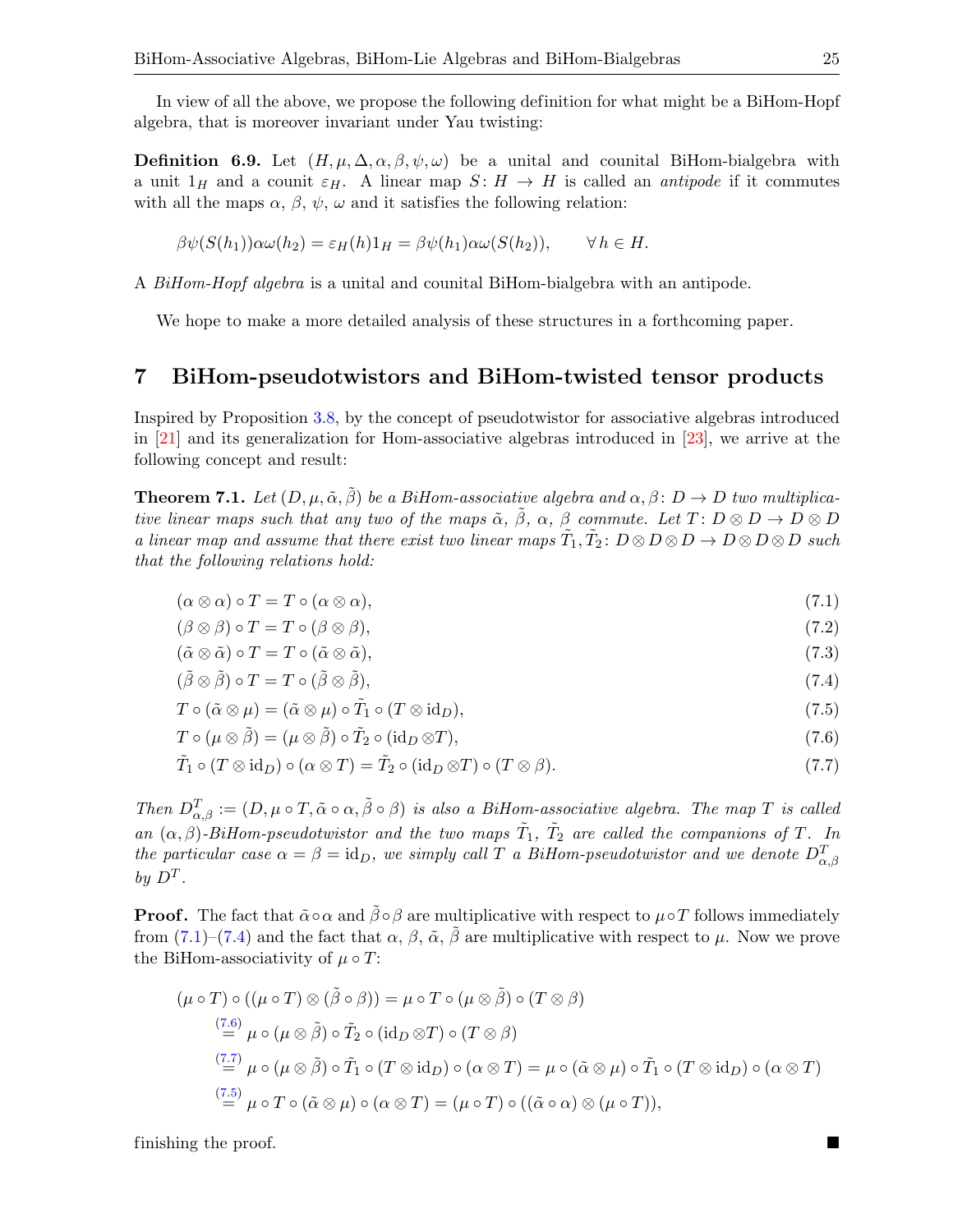Obviously, if  $(D, \mu)$  is an associative algebra and  $\tilde{\alpha} = \tilde{\beta} = \alpha = \beta = id_D$ , an  $(\alpha, \beta)$ -BiHompseudotwistor reduces to a pseudotwistor (as defined in [\[21\]](#page-33-20)) and the BiHom-associative algebra  $D_{\alpha,\beta}^T$  is actually associative.

We show now that Proposition  $3.8$  is a particular case of Theorem [7.1.](#page-24-5)

**Proposition 7.2.** Let  $(D, \mu, \tilde{\alpha}, \beta)$  be a BiHom-associative algebra and  $\alpha, \beta \colon D \to D$  two multiplicative linear maps such that any two of the maps  $\tilde{\alpha}$ ,  $\tilde{\beta}$ ,  $\alpha$ ,  $\beta$  commute. Define the maps

$$
T: D \otimes D \to D \otimes D, \qquad T = \alpha \otimes \beta,
$$
  

$$
\tilde{T}_1: D \otimes D \otimes D \to D \otimes D \otimes D, \qquad \tilde{T}_1 = id_D \otimes id_D \otimes \beta,
$$
  

$$
\tilde{T}_2: D \otimes D \otimes D \to D \otimes D \otimes D, \qquad \tilde{T}_2 = \alpha \otimes id_D \otimes id_D.
$$

Then T is an  $(\alpha, \beta)$ -BiHom-pseudotwistor with companions  $\tilde{T}_1$ ,  $\tilde{T}_2$  and the BiHom-associative algebras  $D_{\alpha,\beta}^T$  and  $D_{(\alpha,\beta)}$  coincide.

**Proof.** The conditions  $(7.1)$ – $(7.4)$  are obviously satisfied. We check  $(7.5)$ , for  $a, b, c \in D$ :

$$
\begin{aligned}\n((\tilde{\alpha} \otimes \mu) \circ \tilde{T}_1 \circ (T \otimes id_D))(a \otimes b \otimes c) &= ((\tilde{\alpha} \otimes \mu) \circ \tilde{T}_1)(\alpha(a) \otimes \beta(b) \otimes c) \\
&= (\tilde{\alpha} \otimes \mu)(\alpha(a) \otimes \beta(b) \otimes \beta(c)) = (\tilde{\alpha} \circ \alpha)(a) \otimes \beta(bc) \\
&= T(\tilde{\alpha}(a) \otimes bc) = (T \circ (\tilde{\alpha} \otimes \mu))(a \otimes b \otimes c).\n\end{aligned}
$$

The condition  $(7.6)$  is similar, so we check  $(7.7)$ :

$$
(\tilde{T}_1 \circ (T \otimes id_D) \circ (\alpha \otimes T))(a \otimes b \otimes c) = (\tilde{T}_1 \circ (T \otimes id_D))(\alpha(a) \otimes \alpha(b) \otimes \beta(c))
$$
  
=  $\tilde{T}_1(\alpha^2(a) \otimes \beta \alpha(b) \otimes \beta(c)) = \alpha^2(a) \otimes \beta \alpha(b) \otimes \beta^2(c) = \tilde{T}_2(\alpha(a) \otimes \alpha \beta(b) \otimes \beta^2(c))$   
=  $(\tilde{T}_2 \circ (id_D \otimes T))(\alpha(a) \otimes \beta(b) \otimes \beta(c)) = (\tilde{T}_2 \circ (id_D \otimes T) \circ (T \otimes \beta))(a \otimes b \otimes c).$ 

It is obvious that  $D_{\alpha,\beta}^T$  and  $D_{(\alpha,\beta)}$  coincide.

**Example 7.3.** We consider the 2-dimensional BiHom-associative algebra  $(D, \mu, \tilde{\alpha}, \tilde{\beta})$  defined with respect to a basis  $\mathcal{B} = \{e_1, e_2\}$  by

$$
\mu(e_1, e_1) = \mu(e_1, e_2) = e_1, \qquad \mu(e_2, e_1) = \mu(e_2, e_2) = e_2, \n\tilde{\alpha}(e_1) = e_1, \qquad \tilde{\alpha}(e_2) = e_2, \qquad \tilde{\beta}(e_1) = e_1, \qquad \tilde{\beta}(e_2) = e_1.
$$

We have the following multiplicative linear maps  $\alpha, \beta$  defined with respect to the basis  $\beta$  by

$$
\alpha(e_1) = e_1, \qquad \alpha(e_2) = ae_1 + (1 - a)e_2, \qquad \beta(e_1) = e_1, \qquad \beta(e_2) = be_1 + (1 - b)e_2,
$$

where a, b are parameters in k. One can easily see that any two of the maps  $\tilde{\alpha}$ ,  $\beta$ ,  $\alpha$ ,  $\beta$  commute. By the previous proposition, we can construct the BiHom-associative algebra  $D_{(\alpha,\beta)} = (D, \mu_T =$  $\mu \circ (\alpha \otimes \beta), \alpha_T = \tilde{\alpha} \circ \alpha, \beta_T = \tilde{\beta} \circ \beta$  defined on the basis  $\beta$  by

$$
\mu_T(e_1, e_1) = e_1, \qquad \mu_T(e_1, e_2) = e_1, \qquad \mu_T(e_2, e_1) = ae_1 + (1 - a)e_2, \n\mu_T(e_2, e_2) = ae_1 + (1 - a)e_2, \qquad \alpha_T(e_1) = e_1, \qquad \alpha_T(e_2) = ae_1 + (1 - a)e_2, \n\beta_T(e_1) = e_1, \qquad \beta_T(e_2) = e_1.
$$

**Definition 7.4** ([\[9,](#page-33-21) [28\]](#page-33-22)). Let  $(A, \mu_A)$ ,  $(B, \mu_B)$  be two associative algebras. A twisting map between A and B is a linear map  $R: B \otimes A \to A \otimes B$  satisfying the conditions

<span id="page-25-0"></span>
$$
R \circ (\mathrm{id}_B \otimes \mu_A) = (\mu_A \otimes \mathrm{id}_B) \circ (\mathrm{id}_A \otimes R) \circ (R \otimes \mathrm{id}_A),
$$
  
\n
$$
R \circ (\mu_B \otimes \mathrm{id}_A) = (\mathrm{id}_A \otimes \mu_B) \circ (R \otimes \mathrm{id}_B) \circ (\mathrm{id}_B \otimes R).
$$
\n(7.8)

If this is the case, the map  $\mu_R = (\mu_A \otimes \mu_B) \circ (\mathrm{id}_A \otimes R \otimes \mathrm{id}_B)$  is an associative product on  $A \otimes B$ ; the associative algebra  $(A \otimes B, \mu_R)$  is denoted by  $A \otimes_R B$  and called the *twisted tensor product* of  $A$  and  $B$  afforded by  $R$ .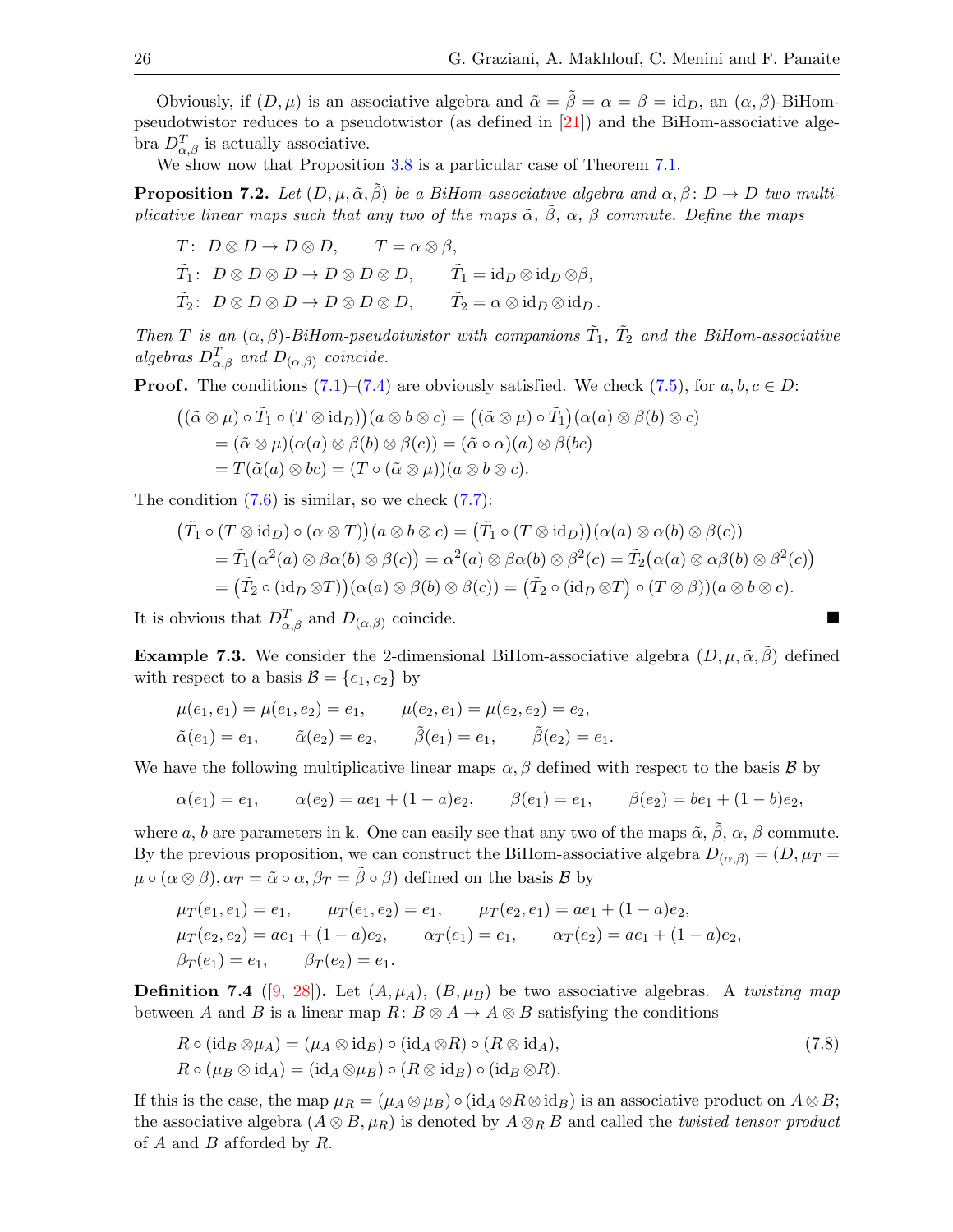We introduce now twisted tensor products of BiHom-associative algebras.

**Definition 7.5.** Let  $(A, \mu_A, \alpha_A, \beta_A)$  and  $(B, \mu_B, \alpha_B, \beta_B)$  be two BiHom-associative algebras such that the maps  $\alpha_A$ ,  $\beta_A$ ,  $\alpha_B$ ,  $\beta_B$  are bijective. A linear map  $R: B \otimes A \to A \otimes B$  is called a  $BiHom-twisting map$  between A and B if the following conditions are satisfied

<span id="page-26-5"></span><span id="page-26-4"></span>
$$
(\alpha_A \otimes \alpha_B) \circ R = R \circ (\alpha_B \otimes \alpha_A), \tag{7.9}
$$

$$
(\beta_A \otimes \beta_B) \circ R = R \circ (\beta_B \otimes \beta_A), \tag{7.10}
$$

<span id="page-26-6"></span>
$$
R \circ (\alpha_B \otimes \mu_A) = (\mu_A \otimes \beta_B) \circ (\mathrm{id}_A \otimes R) \circ (\mathrm{id}_A \otimes \alpha_B \beta_B^{-1} \otimes \mathrm{id}_A) \circ (R \otimes \mathrm{id}_A), \tag{7.11}
$$

<span id="page-26-7"></span>
$$
R \circ (\mu_B \otimes \beta_A) = (\alpha_A \otimes \mu_B) \circ (R \otimes \mathrm{id}_B) \circ (\mathrm{id}_B \otimes \alpha_A^{-1} \beta_A \otimes \mathrm{id}_B) \circ (\mathrm{id}_B \otimes R). \tag{7.12}
$$

If we use the standard Sweedler-type notation  $R(b \otimes a) = a_R \otimes b_R = a_r \otimes b_r$ , for  $a \in A, b \in B$ , then the above conditions may be rewritten (for all  $a, a' \in A$  and  $b, b' \in B$ ) as follows

<span id="page-26-0"></span>
$$
\alpha_A(a_R) \otimes \alpha_B(b_R) = \alpha_A(a_R) \otimes \alpha_B(b_R), \tag{7.13}
$$

<span id="page-26-1"></span>
$$
\beta_A(a_R) \otimes \beta_B(b_R) = \beta_A(a_R) \otimes \beta_B(b_R), \tag{7.14}
$$

<span id="page-26-3"></span>
$$
(aa')_R \otimes \alpha_B(b)_R = a_R a'_r \otimes \beta_B([\alpha_B \beta_B^{-1}(b_R)]_r), \qquad (7.15)
$$

$$
\beta_A(a)_R \otimes (bb')_R = \alpha_A([\alpha_A^{-1} \beta_A(a_R)]_r) \otimes b_r b'_R. \tag{7.16}
$$

**Proposition 7.6.** Let  $(A, \mu_A, \alpha_A, \beta_A)$  and  $(B, \mu_B, \alpha_B, \beta_B)$  be two BiHom-associative algebras with bijective structure maps,  $R: B \otimes A \to A \otimes B$  a BiHom-twisting map. Define the linear map

$$
T: (A \otimes B) \otimes (A \otimes B) \to (A \otimes B) \otimes (A \otimes B),
$$
  

$$
T((a \otimes b) \otimes (a' \otimes b')) = (a \otimes b_R) \otimes (a'_R \otimes b').
$$

Then T is a BiHom-pseudotwistor for the tensor product  $(A \otimes B, \mu_{A \otimes B}, \alpha_A \otimes \alpha_B, \beta_A \otimes \beta_B)$  of A and B, with companions

$$
\tilde{T}_1 = (\mathrm{id}_A \otimes \alpha_B^{-1} \beta_B \otimes \mathrm{id}_A \otimes \mathrm{id}_B \otimes \mathrm{id}_A \otimes \mathrm{id}_B) \circ T_{13}
$$

$$
\circ (\mathrm{id}_A \otimes \alpha_B \beta_B^{-1} \otimes \mathrm{id}_A \otimes \mathrm{id}_B \otimes \mathrm{id}_A \otimes \mathrm{id}_B),
$$

$$
\tilde{T}_2 = (\mathrm{id}_A \otimes \mathrm{id}_B \otimes \mathrm{id}_A \otimes \mathrm{id}_B \otimes \alpha_A \beta_A^{-1} \otimes \mathrm{id}_B) \circ T_{13}
$$

$$
\circ (\mathrm{id}_A \otimes \mathrm{id}_B \otimes \mathrm{id}_A \otimes \mathrm{id}_B \otimes \alpha_A^{-1} \beta_A \otimes \mathrm{id}_B),
$$

where we use the standard notation for  $T_{13}$ . The BiHom-associative algebra  $(A \otimes B)^T$  is denoted by  $A \otimes_R B$  and is called the BiHom-twisted tensor product of A and B; its multiplication is defined by  $(a \otimes b)(a' \otimes b') = aa'_R \otimes b_Rb'$ , and the structure maps are  $\alpha_A \otimes \alpha_B$  and  $\beta_A \otimes \beta_B$ .

**Proof.** We begin by proving the following relation, for all  $a \in A$ ,  $b \in B$ :

<span id="page-26-2"></span>
$$
\alpha_B^{-1}\beta_B\big(\big[\alpha_B\beta_B^{-1}(b)\big]_R\big)\otimes a_R = b_R\otimes\alpha_A\beta_A^{-1}\big(\big[\alpha_A^{-1}\beta_A(a)\big]_R\big). \tag{7.17}
$$

This relation is equivalent to

$$
\beta_B([\alpha_B\beta_B^{-1}(b)]_R)\otimes\beta_A(a_R)=\alpha_B(b_R)\otimes\alpha_A([\alpha_A^{-1}\beta_A(a)]_R),
$$

which, by using  $(7.13)$  and  $(7.14)$ , is equivalent to

$$
\alpha_B(b)_R \otimes \beta_A(a)_R = \alpha_B(b)_R \otimes \beta_A(a)_R,
$$

which is obviously true.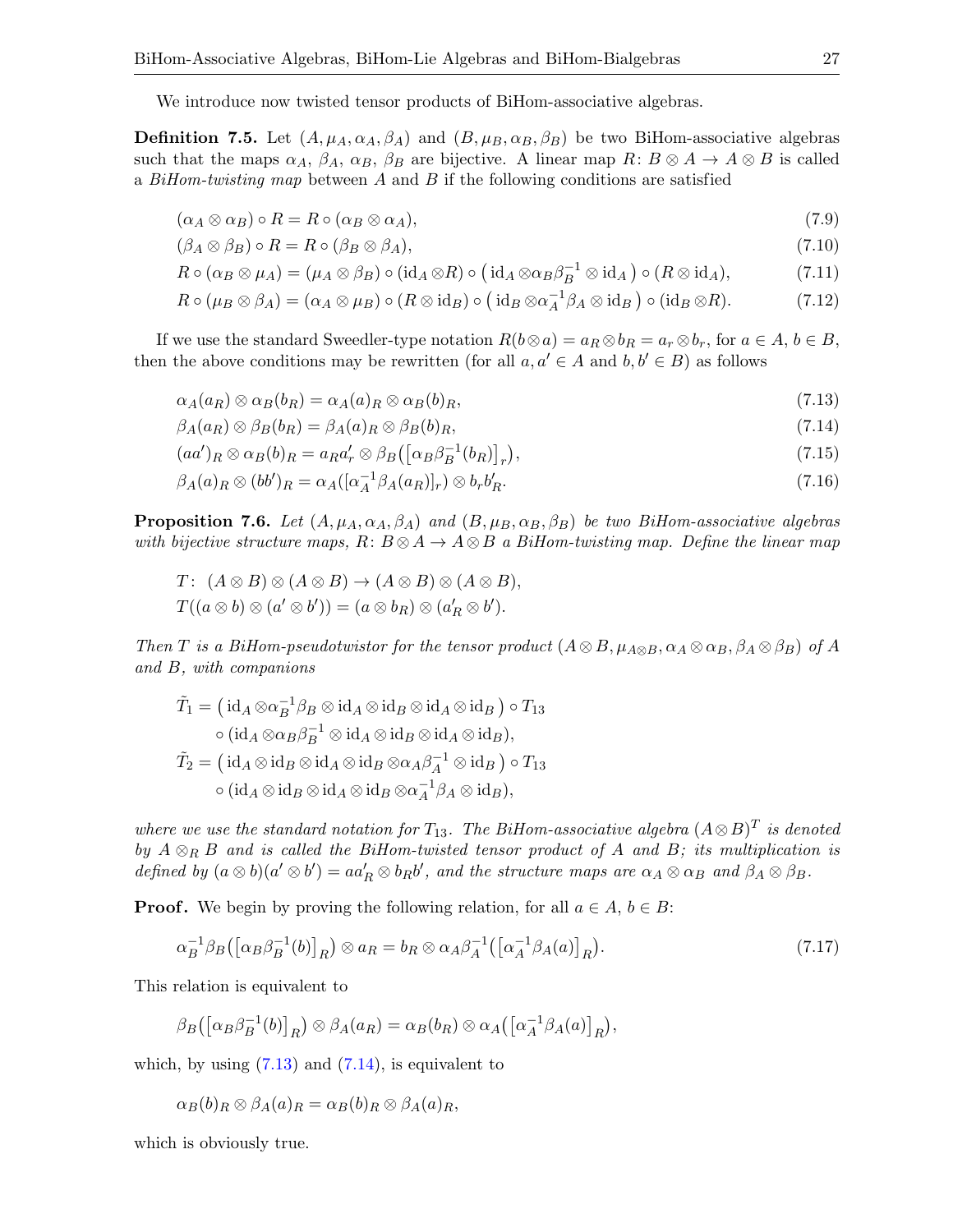We need to prove the relations [\(7.1\)](#page-24-0)–[\(7.7\)](#page-24-3) (with  $\tilde{\alpha} = \alpha_A \otimes \alpha_B$ ,  $\tilde{\beta} = \beta_A \otimes \beta_B$ ,  $\alpha = \beta =$  $id_A \otimes id_B$ . We will prove only [\(7.7\)](#page-24-3), while [\(7.1\)](#page-24-0)–[\(7.6\)](#page-24-2) are very easy and left to the reader. We compute (r and  $R$  are two more copies of R)

$$
\tilde{T}_1 \circ (T \otimes id) \circ (id \otimes T)(a \otimes b \otimes a' \otimes b' \otimes a'' \otimes b'') = \tilde{T}_1(a \otimes b_r \otimes a'_r \otimes b'_R \otimes a''_R \otimes b'')
$$
\n
$$
= a \otimes \alpha_B^{-1} \beta_B \left( [\alpha_B \beta_B^{-1}(b_r)]_{\mathcal{R}} \right) \otimes a'_r \otimes b'_R \otimes (a''_R)_{\mathcal{R}} \otimes b'',
$$
\n
$$
\tilde{T}_2 \circ (id \otimes T) \circ (T \otimes id)(a \otimes b \otimes a' \otimes b' \otimes a'' \otimes b'') = \tilde{T}_2(a \otimes b_r \otimes a'_r \otimes b'_R \otimes a''_R \otimes b'')
$$
\n
$$
= a \otimes (b_r)_{\mathcal{R}} \otimes a'_r \otimes b'_R \otimes \alpha_A \beta_A^{-1} \left( [\alpha_A^{-1} \beta_A(a''_R)]_{\mathcal{R}} \right) \otimes b'',
$$

and the two terms are equal because of the relation  $(7.17)$ .

**Remark 7.7.** Let  $(A, \mu_A, \alpha_A, \beta_A)$  and  $(B, \mu_B, \alpha_B, \beta_B)$  be two BiHom-associative algebras with bijective structure maps. Then obviously the linear map  $R: B \otimes A \to A \otimes B$ ,  $R(b \otimes a) = a \otimes b$ , is a BiHom-twisting map and the BiHom-twisted tensor product  $A \otimes_R B$  coincides with the ordinary tensor product  $A \otimes B$ .

<span id="page-27-2"></span>**Proposition 7.8.** Let  $(A, \mu_A)$  and  $(B, \mu_B)$  be two associative algebras,  $\alpha_A, \beta_A : A \to A$  two commuting algebra isomorphisms of A and  $\alpha_B$ ,  $\beta_B$ :  $B \to B$  two commuting algebra isomorphisms of B. Let  $P: B \otimes A \rightarrow A \otimes B$  be a twisting map satisfying the conditions

<span id="page-27-0"></span>
$$
(\alpha_A \otimes \alpha_B) \circ P = P \circ (\alpha_B \otimes \alpha_A), \tag{7.18}
$$

<span id="page-27-1"></span>
$$
(\beta_A \otimes \beta_B) \circ P = P \circ (\beta_B \otimes \beta_A). \tag{7.19}
$$

Define the linear map

$$
U: B \otimes A \to A \otimes B, \qquad U(b \otimes a) = \beta_A^{-1}(\beta_A(a)_P) \otimes \alpha_B^{-1}(\alpha_B(b)_P).
$$

Then U is a BiHom-twisting map between the BiHom-associative algebras  $A_{(\alpha_A,\beta_A)}$  and  $B_{(\alpha_B,\beta_B)}$ and the BiHom-associative algebras  $A_{(\alpha_A,\beta_A)} \otimes_{U} B_{(\alpha_B,\beta_B)}$  and  $(A \otimes_{P} B)_{(\alpha_A \otimes \alpha_B, \beta_A \otimes \beta_B)}$  coincide.

**Proof.** We only prove  $(7.15)$  for U and leave the rest to the reader. We compute (by denoting by p another copy of P and by u another copy of  $U$ )

$$
(aa')_U \otimes \alpha_B(b)_U = [\alpha_A(a)\beta_A(a')]_U \otimes \alpha_B(b)_U = \beta_A^{-1}([\beta_A\alpha_A(a)\beta_A^2(a')]_P) \otimes \alpha_B^{-1}(\alpha_B^2(b)_P)
$$
  
\n
$$
\stackrel{(7.8)}{=} \beta_A^{-1}(\beta_A\alpha_A(a)_P)\beta_A^{-1}(\beta_A^2(a')_P) \otimes \alpha_B^{-1}((\alpha_B^2(b)_P)_p)
$$
  
\n
$$
= \beta_A^{-1}(\alpha_A(\beta_A(a)_P)\beta_A^{-1}(\beta_A^2(a')_P) \otimes \alpha_B^{-1}([\alpha_B(\alpha_B(b))_P]_p)
$$
  
\n
$$
\stackrel{(7.18)}{=} \beta_A^{-1}\alpha_A(\beta_A(a)_P)\beta_A^{-1}(\beta_A^2(a')_P) \otimes \alpha_B^{-1}(\alpha_B(\alpha_B(b)_P)_p),
$$
  
\n
$$
a_Ua'_u \otimes \beta_B([\alpha_B\beta_B^{-1}(b_U)]_u) = \alpha_A(a_U)\beta_A(a'_u) \otimes \beta_B([\alpha_B\beta_B^{-1}(b_U)]_u)
$$
  
\n
$$
= \alpha_A\beta_A^{-1}(\beta_A(a)_P)\beta_A(a')_P \otimes \alpha_B^{-1}\beta_B([\alpha_B\beta_B^{-1}(\alpha_B(b)_P)]_p)
$$
  
\n
$$
= \alpha_A\beta_A^{-1}(\beta_A(a)_P)\beta_A(a')_P \otimes \alpha_B^{-1}\beta_B(\beta_B^{-1}(\alpha_B(a)_P)_p)
$$
  
\n
$$
= \alpha_A\beta_A^{-1}(\beta_A(a)_P)\beta_A(a')_P \otimes \alpha_B^{-1}\beta_B(\beta_B^{-1}(\alpha_B(a_B(b)_P))_p)
$$
  
\n
$$
= \alpha_A\beta_A^{-1}(\beta_A(a)_P)\beta_A^{-1}(\beta_A^2(a'))_P \otimes \alpha_B^{-1}\beta_B(\beta_B^{-1}(\alpha_B(a_B(b)_P))_p)
$$
  
\n
$$
\stackrel{(7.19)}{=} \alpha_A\beta_A^{-1}(\beta_A(a)_P)\beta_A^{-1}(\beta_A^2(a')_P) \otimes \alpha_B^{-1}(\alpha_B(a_B(b)_P)_p),
$$

finishing the proof.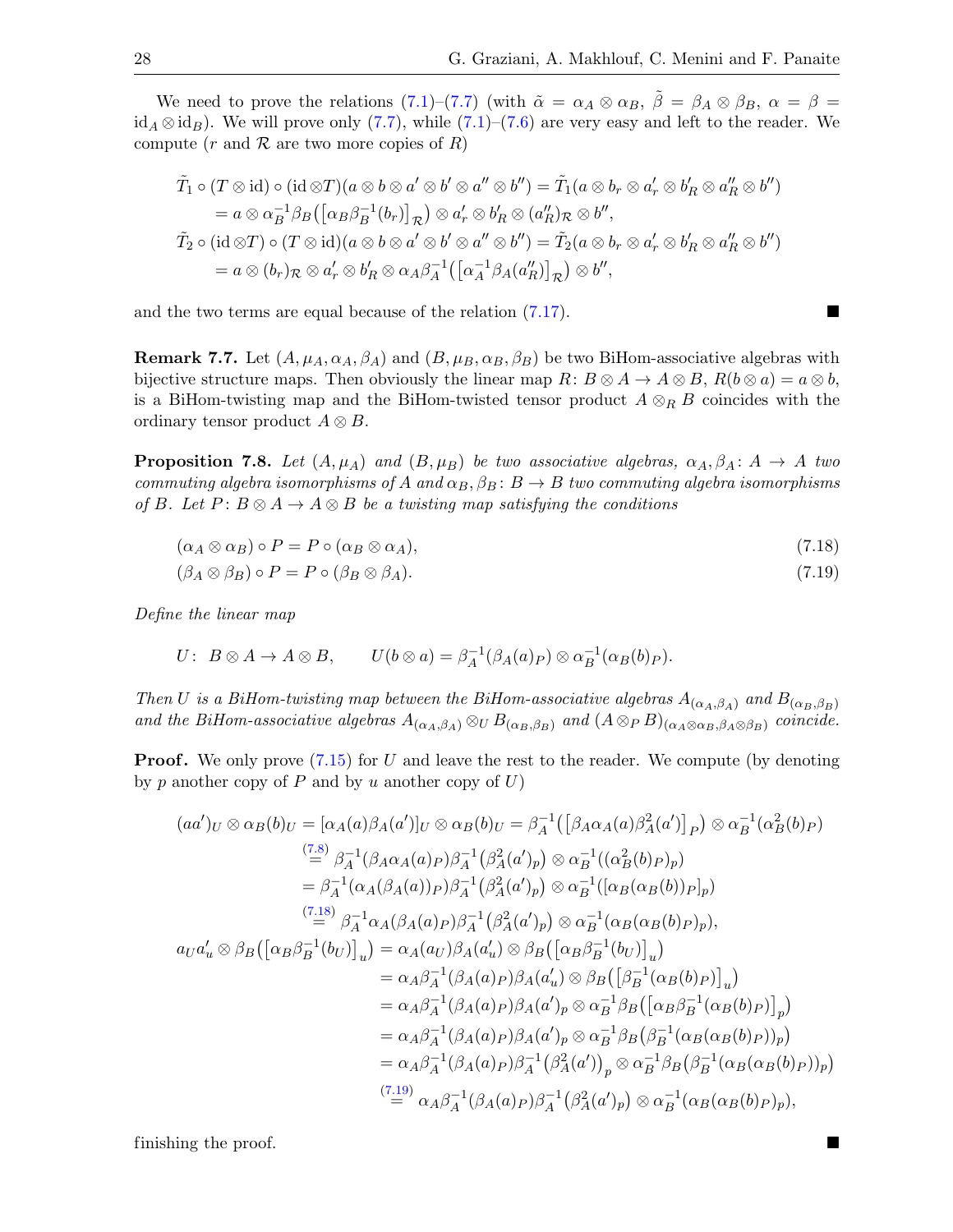### 8 BiHom-smash products

We construct first a large family of BiHom-twisting maps.

<span id="page-28-0"></span>**Theorem 8.1.** Let  $(H, \mu_H, \Delta_H, \alpha_H, \beta_H, \psi_H, \omega_H)$  be a BiHom-bialgebra,  $(A, \mu_A, \alpha_A, \beta_A)$  a left H-module BiHom-algebra, with action denoted by  $H \otimes A \to A$ ,  $h \otimes a \mapsto h \cdot a$ , and assume that all structure maps  $\alpha_H, \beta_H, \psi_H, \omega_H, \alpha_A, \beta_A$  are bijective. Let  $m, n, p \in \mathbb{Z}$ . Define the linear map

 $R_{m,n,p}$ :  $H \otimes A \to A \otimes H$ ,  $R_{m,n,p}(h \otimes a) = \alpha_H^m \beta_H^n \omega_H^p(h_1) \cdot \beta_A^{-1}$  $\chi_A^{-1}(a) \otimes \psi_H^{-1}(h_2).$ 

Then  $R_{m,n,p}$  is a BiHom-twisting map between A and H.

**Proof.** The relations  $(7.9)$  and  $(7.10)$  are very easy to prove and left to the reader. Proof of [\(7.11\)](#page-26-6):

$$
(\mu_A \otimes \beta_H) \circ (\mathrm{id}_A \otimes R_{m,n,p}) \circ (\mathrm{id}_A \otimes \alpha_H \beta_H^{-1} \otimes \mathrm{id}_A) \circ (R_{m,n,p} \otimes \mathrm{id}_A)(h \otimes a \otimes a')
$$
  
\n
$$
= (\mu_A \otimes \beta_H) \circ (\mathrm{id}_A \otimes R_{m,n,p}) (\alpha_H^m \beta_H^n \omega_H^p(h_1) \cdot \beta_A^{-1}(a) \otimes \alpha_H \beta_H^{-1} \psi_H^{-1}(h_2) \otimes a')
$$
  
\n
$$
= (\mu_A \otimes \beta_H) (\alpha_H^m \beta_H^n \omega_H^p(h_1) \cdot \beta_A^{-1}(a) \otimes \alpha_H^m \beta_H^n \omega_H^p([\alpha_H \beta_H^{-1} \psi_H^{-1}(h_2)]_1) \cdot \beta_A^{-1}(a')
$$
  
\n
$$
\otimes \psi_H^{-1}([\alpha_H \beta_H^{-1} \psi_H^{-1}(h_2)]_2))
$$
  
\n
$$
= (\mu_A \otimes \beta_H) (\alpha_H^m \beta_H^n \omega_H^p(h_1) \cdot \beta_A^{-1}(a) \otimes \alpha_H^{m+1} \beta_H^{n-1} \omega_H^p \psi_H^{-1}((h_2)_1) \cdot \beta_A^{-1}(a')
$$
  
\n
$$
\otimes \alpha_H \beta_H^{-1} \psi_H^{-2}((h_2)_2))
$$
  
\n
$$
= [\alpha_H^m \beta_H^n \omega_H^p(h_1) \cdot \beta_A^{-1}(a)] [\alpha_H^{m+1} \beta_H^{n-1} \psi_H^{-1} \omega_H^p((h_2)_1) \cdot \beta_A^{-1}(a')] \otimes \alpha_H \psi_H^{-2}((h_2)_2)
$$
  
\n
$$
= [\alpha_H^{-1} \omega_H^{-1}(\alpha_H^{m+1} \beta_H^n \omega_H^p((h_1)_1)) \cdot \beta_A^{-1}(a)] [\beta_H^{-1} \psi_H^{-1}(\alpha_H^{m+1} \beta_H^n \omega_H^p((h_1)_2)) \cdot \beta_A^{-1}(a')]
$$
  
\n
$$
\otimes \alpha_H \psi_H^{-1}(h_2)
$$
  
\n
$$
= {\alpha_H^{-1} \omega_H^{-1}([\alpha_H^{m+1} \beta_H^n \omega_H^p(h_1)]_1) \cdot \beta_A^{-1}(a)} {\beta_H^{-1} \psi_H^{-1}(\alpha_H^{m+
$$

Proof of [\(7.12\)](#page-26-7):

$$
(\alpha_A \otimes \mu_H) \circ (R_{m,n,p} \otimes id_H) \circ (id_H \otimes \alpha_A^{-1}\beta_A \otimes id_H) \circ (id_H \otimes R_{m,n,p})(h \otimes h' \otimes a)
$$
  
\n
$$
= (\alpha_A \otimes \mu_H) \circ (R_{m,n,p} \otimes id_H)(h \otimes \alpha_A^{-1}\beta_A(\alpha_H^m \beta_H^n \omega_H^p(h_1') \cdot \beta_A^{-1}(a)) \otimes \psi_H^{-1}(h_2'))
$$
  
\n
$$
= (\alpha_A \otimes \mu_H) \circ (R_{m,n,p} \otimes id_H)(h \otimes \alpha_H^{m-1}\beta_H^{n+1}\omega_H^p(h_1') \cdot \alpha_A^{-1}(a) \otimes \psi_H^{-1}(h_2'))
$$
  
\n
$$
= (\alpha_A \otimes \mu_H)(\alpha_H^m \beta_H^n \omega_H^p(h_1) \cdot (\alpha_H^{m-1}\beta_H^n \omega_H^p(h_1') \cdot \alpha_A^{-1}\beta_A^{-1}(a)) \otimes \psi_H^{-1}(h_2) \otimes \psi_H^{-1}(h_2'))
$$
  
\n
$$
= \alpha_H^{m+1}\beta_H^n \omega_H^p(h_1) \cdot (\alpha_H^m \beta_H^n \omega_H^p(h_1') \cdot \beta_A^{-1}(a)) \otimes \psi_H^{-1}(h_2 h_2')
$$
  
\n
$$
\stackrel{(4.4)}{=} \{ [\alpha_H^m \beta_H^n \omega_H^p(h_1)] [\alpha_H^m \beta_H^n \omega_H^p(h_1')] \} \cdot a \otimes \psi_H^{-1}(h_2 h_2')
$$
  
\n
$$
= \alpha_H^m \beta_H^n \omega_H^p(h_1 h_1') \cdot a \otimes \psi_H^{-1}(h_2 h_2')
$$
  
\n
$$
\stackrel{(5.1)}{=} \alpha_H^m \beta_H^n \omega_H^p((hh')_1) \cdot a \otimes \psi_H^{-1}((hh')_2) = (R_{m,n,p} \circ (\mu_H \otimes \beta_A))(h \otimes h' \otimes a),
$$

finishing the proof.

**Definition 8.2.** Let  $(H, \mu_H, \Delta_H, \alpha_H, \beta_H, \psi_H, \omega_H)$  be a BiHom-bialgebra and  $(A, \mu_A, \alpha_A, \beta_A)$ a left H-module BiHom-algebra, with left H-module structure  $H \otimes A \to A$ ,  $h \otimes a \mapsto h \cdot a$ , such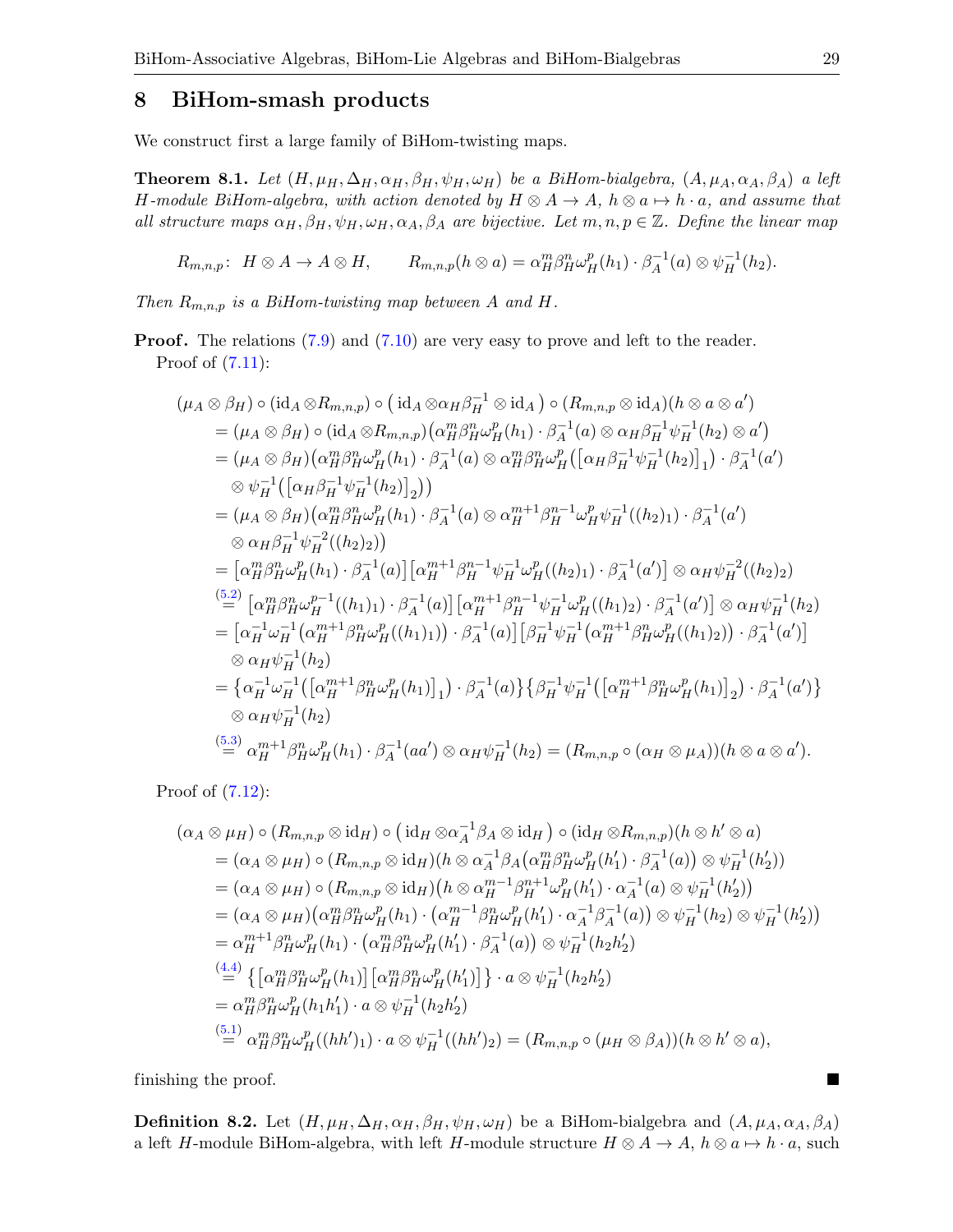that all structure maps  $\alpha_H$ ,  $\beta_H$ ,  $\psi_H$ ,  $\omega_H$ ,  $\alpha_A$ ,  $\beta_A$  are bijective. Consider the BiHom-twisting map

<span id="page-29-0"></span>
$$
R = R_{0,-1,-1} : H \otimes A \to A \otimes H, \qquad R(h \otimes a) = \beta_H^{-1} \omega_H^{-1}(h_1) \cdot \beta_A^{-1}(a) \otimes \psi_H^{-1}(h_2). \tag{8.1}
$$

We denote the BiHom-associative algebra  $A \otimes_R H$  by  $A \# H$  (we denote  $a \otimes h := a \# h$ , for  $a \in A$ ,  $h \in H$ ) and call it the *BiHom-smash product* of A and H. Its structure maps are  $\alpha_A \otimes \alpha_H$  and  $\beta_A \otimes \beta_H$ , and its multiplication is

$$
(a \# h)(a' \# h') = a(\beta_H^{-1} \omega_H^{-1}(h_1) \cdot \beta_A^{-1}(a')) \# \psi_H^{-1}(h_2)h'.
$$

**Remark 8.3.** If H is a Hom-bialgebra, i.e.,  $\alpha_H = \beta_H = \psi_H = \omega_H$ , and A is a Hom-associative algebra, the multiplication of  $A#H$  becomes

$$
(a \# h)(a' \# h') = a(\alpha_H^{-2}(h_1) \cdot \alpha_A^{-1}(a')) \# \alpha_H^{-1}(h_2)h',
$$

which is the formula introduced in [\[23\]](#page-33-19). If H is a monoidal Hom-bialgebra, i.e.,  $\psi_H = \omega_H =$  $\alpha_H^{-1} = \beta_H^{-1}$ , and A is a Hom-associative algebra, the multiplication of  $A \# H$  becomes

$$
(a \# h)(a' \# h') = a(h_1 \cdot \alpha_A^{-1}(a')) \# \alpha_H(h_2)h',
$$

which is the formula introduced in [\[11\]](#page-33-9), used also in [\[20\]](#page-33-11) for defining the Radford biproduct for monoidal Hom-bialgebras.

Proposition 8.4. In the same setting as in Proposition [5.16](#page-21-1), and assuming moreover that the maps  $\alpha_A$  and  $\beta_A$  are bijective, if we denote by  $A\#H$  the usual smash product between A and H, then  $\alpha_A \otimes \alpha_H$  and  $\beta_A \otimes \beta_H$  are commuting algebra endomorphisms of  $A\#H$  and the BiHom-associative algebras  $(A\#H)_{(\alpha_A\otimes \alpha_H,\beta_A\otimes \beta_H)}$  and  $A_{(\alpha_A,\beta_A)}\#H_{(\alpha_H,\beta_H,\psi_H,\omega_H)}$  coincide.

**Proof.** We will apply Proposition [7.8.](#page-27-2) In our situation, we have the twisting map  $P: H \otimes A \rightarrow$  $A \otimes H$ ,  $P(h \otimes a) = h_1 \cdot a \otimes h_2$ , for which  $A \# H = A \otimes_P H$ . Obviously P satisfies the conditions  $(7.18)$  and  $(7.19)$ , so, by Proposition [7.8,](#page-27-2) we obtain the map

$$
U: H \otimes A \to A \otimes H, \qquad U(h \otimes a) = \beta_A^{-1}(\beta_A(a)_P) \otimes \alpha_H^{-1}(\alpha_H(h)_P),
$$

which is a BiHom-twisting map between  $A_{(\alpha_A,\beta_A)}$  and  $H_{(\alpha_H,\beta_H)}$  and we have

$$
(A\#H)_{(\alpha_A\otimes \alpha_H,\beta_A\otimes \beta_H)}=A_{(\alpha_A,\beta_A)}\otimes_{U}H_{(\alpha_H,\beta_H)}.
$$

Thus, the proof will be finished if we prove that the map  $U$  coincides with the map  $R$  affording the BiHom-smash product  $A_{(\alpha_A,\beta_A)}# H_{(\alpha_H,\beta_H,\psi_H,\omega_H)}$ . We compute

$$
U(h \otimes a) = \beta_A^{-1}(\alpha_H(h)_1 \cdot \beta_A(a)) \otimes \alpha_H^{-1}(\alpha_H(h)_2)
$$
  
\n
$$
= \beta_A^{-1}(\alpha_H(h_1) \cdot \beta_A(a)) \otimes \alpha_H^{-1}(\alpha_H(h_2)) = \alpha_H \beta_H^{-1}(h_1) \cdot a \otimes h_2,
$$
  
\n
$$
R(h \otimes a) = \beta_H^{-1} \omega_H^{-1}(\omega_H(h_1)) \triangleright \beta_A^{-1}(a) \otimes \psi_H^{-1}(\psi_H(h_2))
$$
  
\n
$$
= \beta_H^{-1}(h_1) \triangleright \beta_A^{-1}(a) \otimes h_2 = \alpha_H \beta_H^{-1}(h_1) \cdot a \otimes h_2,
$$

finishing the proof.

**Example 8.5.** We construct a class of examples of  $U_q(\mathfrak{sl}_2)_{(\alpha,\beta,\psi,\omega)}$ -module BiHom-algebra structures on  $\mathbb{A}_{q,\alpha,\beta}^{2|0}$ , generalizing examples of  $U_q(\mathfrak{sl}_2)_{\alpha}$ -module Hom-algebra structures on  $\mathbb{A}_{q,\gamma}^{2|0}$  given in [\[32,](#page-33-23) Example 5.7] (here we take the base field  $\Bbbk = \mathbb{C}$ ). The quantum group  $U_q(\mathfrak{sl}_2)$  is generated as a unital associative algebra by 4 generators  $\{E, F, K, K^{-1}\}\$  with relations

$$
KK^{-1} = 1 = K^{-1}K, \qquad KE = q^2EK, \qquad KF = q^{-2}FK, \qquad EF - FE = \frac{K - K^{-1}}{q - q^{-1}},
$$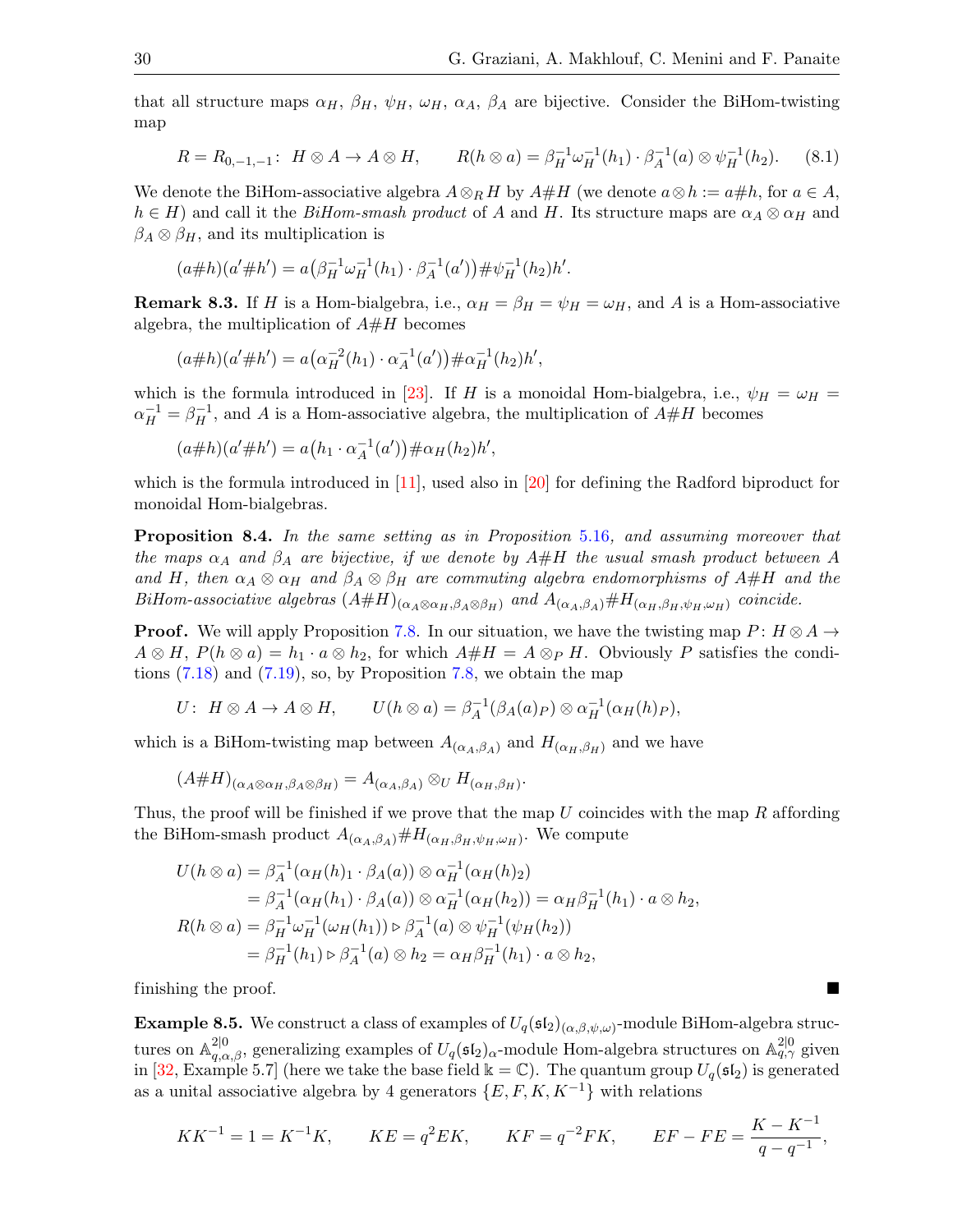where  $q \in \mathbb{C}$  with  $q \neq 0, q \neq \pm 1$ . The comultiplication is defined by

$$
\Delta(E) = 1 \otimes E + E \otimes K, \qquad \Delta(F) = K^{-1} \otimes F + F \otimes 1,
$$
  

$$
\Delta(K) = K \otimes K, \qquad \Delta(K^{-1}) = K^{-1} \otimes K^{-1}.
$$

We fix  $\lambda_1, \lambda_2, \lambda_3, \lambda_4 \in \mathbb{C}$  some nonzero elements. The BiHom-bialgebra  $U_q(\mathfrak{sl}_2)_{(\alpha,\beta,\psi,\omega)} =$  $(U_q(\mathfrak{sl}_2), \mu_{(\alpha,\beta)}, \Delta_{(\psi,\omega)}, \alpha, \beta, \psi, \omega)$  is defined (as in Proposition [5.9\(](#page-19-2)iii)) by  $\mu_{(\alpha,\beta)} = \mu \circ (\alpha \otimes \beta)$ and  $\Delta_{(\psi,\omega)} = (\omega \otimes \psi) \circ \Delta$ , where  $\mu$  and  $\Delta$  are respectively the multiplication and comultiplication of  $U_q(\mathfrak{sl}_2)$  and  $\alpha, \beta, \psi, \omega: U_q(\mathfrak{sl}_2) \to U_q(\mathfrak{sl}_2)$  are bialgebra morphisms such that

$$
\alpha(E) = \lambda_1 E, \qquad \alpha(F) = \lambda_1^{-1} F, \qquad \alpha(K) = K, \qquad \alpha(K^{-1}) = K^{-1},
$$
  
\n
$$
\beta(E) = \lambda_2 E, \qquad \beta(F) = \lambda_2^{-1} F, \qquad \beta(K) = K, \qquad \beta(K^{-1}) = K^{-1},
$$
  
\n
$$
\psi(E) = \lambda_3 E, \qquad \psi(F) = \lambda_3^{-1} F, \qquad \psi(K) = K, \qquad \psi(K^{-1}) = K^{-1},
$$
  
\n
$$
\omega(E) = \lambda_4 E, \qquad \omega(F) = \lambda_4^{-1} F, \qquad \omega(K) = K, \qquad \omega(K^{-1}) = K^{-1}.
$$

Note that any two of the maps  $\alpha$ ,  $\beta$ ,  $\psi$ ,  $\omega$  commute.

Let  $\mathbb{A}_q^{2|0} = k\langle x, y \rangle/(yx - qxy)$  be the quantum plane. We fix also some  $\xi \in \mathbb{C}, \xi \neq 0$ . The BiHom-quantum plane  $\mathbb{A}_{q,\alpha,\beta}^{2|0} = (\mathbb{A}_q^{2|0}, \mu_{\mathbb{A},\alpha_{\mathbb{A}},\beta_{\mathbb{A}},\alpha_{\mathbb{A}},\beta_{\mathbb{A}})$  is the BiHom-associative algebra defined (as in Proposition [5.9\(](#page-19-2)i)) by  $\mu_{\mathbb{A},\alpha_{\mathbb{A}},\beta_{\mathbb{A}}} = \mu_{\mathbb{A}} \circ (\alpha_{\mathbb{A}} \otimes \beta_{\mathbb{A}})$ , where  $\mu_{\mathbb{A}}$  is the multiplication of  $\mathbb{A}_q^{2|0|}$ and  $\alpha_{\mathbb{A}}, \beta_{\mathbb{A}} : \mathbb{A}_q^{2|0} \to \mathbb{A}_q^{2|0}$  are the (commuting) algebra morphisms such that

 $\alpha_{\mathbb{A}}(x) = \xi x, \qquad \alpha_{\mathbb{A}}(y) = \xi \lambda_1^{-1} y \qquad \text{and} \qquad \beta_{\mathbb{A}}(x) = \xi x, \qquad \beta_{\mathbb{A}}(y) = \xi \lambda_2^{-1} y.$ 

We consider  $\mathbb{A}_q^{2|0}$  as a left  $U_q(\mathfrak{sl}_2)$ -module algebra as in [\[32,](#page-33-23) Example 5.7] (we denote by  $h \otimes a \mapsto h \cdot a$  the  $U_q(\mathfrak{sl}_2)$ -action on  $\mathbb{A}_q^{2|0}$ . By the computations performed in [\[32,](#page-33-23) Example 5.7] we know that  $\alpha_{\mathbb{A}}(h \cdot a) = \alpha(h) \cdot \alpha_{\mathbb{A}}(a)$  and  $\beta_{\mathbb{A}}(h \cdot a) = \beta(h) \cdot \beta_{\mathbb{A}}(a)$ , for all  $h \in U_q(\mathfrak{sl}_2)$  and  $a \in \mathbb{A}_q^{2|0}$ . Then, according to Proposition [5.16,](#page-21-1) there exists a  $U_q(\mathfrak{sl}_2)_{(\alpha,\beta,\psi,\omega)}$ -module BiHomalgebra structure on  $\mathbb{A}^{2|0}_{q,\alpha,\beta}$  defined by

$$
\rho\colon U_q(\mathfrak{sl}_2)_{(\alpha,\beta,\psi,\omega)} \otimes \mathbb{A}^{2|0}_{q,\alpha,\beta} \to \mathbb{A}^{2|0}_{q,\alpha,\beta}, \qquad \rho(h \otimes a) = h \triangleright a = \alpha(h) \cdot \beta_{\mathbb{A}}(a).
$$

By using also the computations performed in [\[32,](#page-33-23) Example 5.7] one can see that the map  $\rho$  is given on generators by

,

$$
\rho(E \otimes x^m y^n) = [n]_q \xi^{m+n} \lambda_1 \lambda_2^{-n} x^{m+1} y^{n-1},
$$
  
\n
$$
\rho(F \otimes x^m y^n) = [m]_q \xi^{m+n} \lambda_1^{-1} \lambda_2^{-n} x^{m-1} y^{n+1}
$$
  
\n
$$
\rho(K^{\pm 1} \otimes P) = P(q^{\pm 1} \xi x, q^{\mp 1} \xi \lambda_2^{-1} y),
$$

for any monomial  $x^m y^n \in \mathbb{A}_q^{2|0}$ , where  $P = P(x, y) \in \mathbb{A}_q^{2|0}$  and  $[n]_q = \frac{q^n - q^{-n}}{q - q^{-1}}$ .

Since  $\xi \neq 0$  and  $\lambda_i \neq 0$  for all  $i = 1, 2, 3, 4$ , all the maps  $\alpha$ ,  $\beta$ ,  $\psi$ ,  $\omega$ ,  $\alpha$ <sub>A</sub>,  $\beta$ <sub>A</sub> are bijective. According to Theorem [8.1,](#page-28-0) the map  $R: U_q(\mathfrak{sl}_2)_{(\alpha,\beta,\psi,\omega)} \otimes \mathbb{A}^{2|0}_{q,\alpha,\beta} \to \mathbb{A}^{2|0}_{q,\alpha,\beta} \otimes U_q(\mathfrak{sl}_2)_{(\alpha,\beta,\psi,\omega)}$  defined by [\(8.1\)](#page-29-0) leads to the smash product  $\mathbb{A}_{q,\alpha,\beta}^{2|0} \# U_q(\mathfrak{sl}_2)_{(\alpha,\beta,\psi,\omega)}$  whose multiplication is defined by

$$
(a \# h)(a' \# h') = a * (\beta^{-1} \omega^{-1}(h_{(1)}) \triangleright \beta_{\mathbb{A}}^{-1}(a')) \# \psi^{-1}(h_{(2)}) \bullet h',
$$

where  $h_{(1)} \otimes h_{(2)} = \Delta_{(\psi,\omega)}(h)$  and  $*$  (respectively  $\bullet$ ) is the multiplication of  $\mathbb{A}^{2|0}_{q,\alpha,\beta}$  (respectively  $U_q(\mathfrak{sl}_2)_{(\alpha,\beta,\psi,\omega)}).$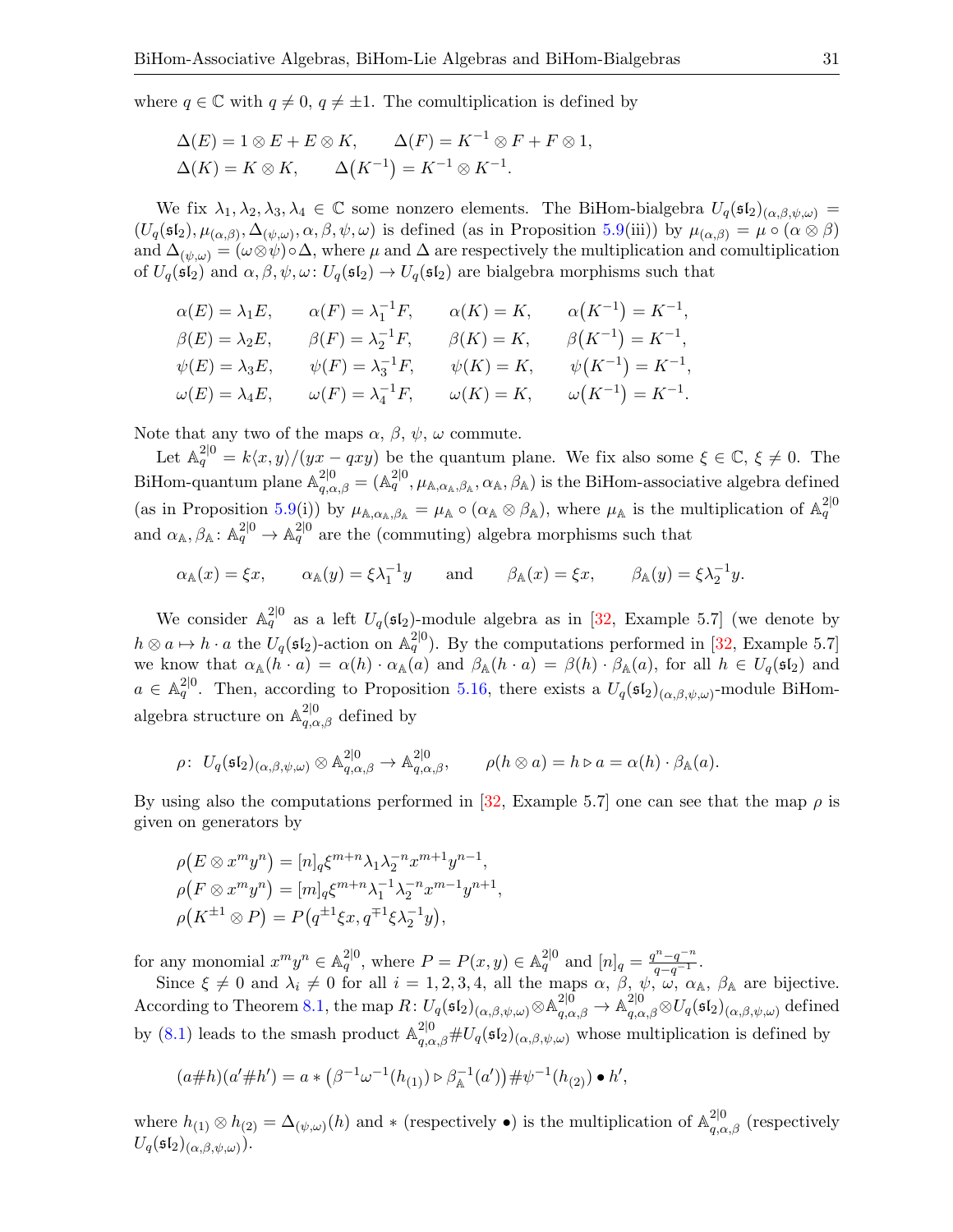In particular, for any  $G \in U_q(\mathfrak{sl}_2)$  and  $m, n, r, s \in \mathbb{N}$  we have

$$
(x^{m}y^{n} \# K^{\pm 1})(x^{r}y^{s} \# G) = q^{\pm r \mp s + nr} \xi^{m+n+r+s} \lambda_{1}^{-n} \lambda_{2}^{-s} x^{m+r} y^{n+s} \# K^{\pm 1} \beta(G),
$$
  
\n
$$
(x^{m}y^{n} \# E)(x^{r}y^{s} \# G) = q^{nr} \xi^{m+n+r+s} \lambda_{1}^{-n+1} \lambda_{2}^{-s} x^{m+r} y^{n+s} \# E \beta(G)
$$
  
\n
$$
+ [s]_{q} q^{n(r+1)} \xi^{m+n+r+s} \lambda_{1}^{1-n} \lambda_{2}^{-s} x^{m+r+1} y^{n+s-1} \# K \beta(G),
$$
  
\n
$$
(x^{m}y^{n} \# F)(x^{r}y^{s} \# G) = q^{s-r+nr} \xi^{m+n+r+s} \lambda_{1}^{-n-1} \lambda_{2}^{-s} x^{m+r} y^{n+s} \# F \beta(G)
$$
  
\n
$$
+ [r]_{q} q^{n(r-1)} \xi^{m+n+r+s} \lambda_{1}^{-n-1} \lambda_{2}^{-s} x^{m+r-1} y^{n+s+1} \# \beta(G),
$$

where  $K^{\pm 1}\beta(G)$ ,  $E\beta(G)$  and  $F\beta(G)$  are multiplications in  $U_q(\mathfrak{sl}_2)$ .

We introduce now the BiHom analogue of comodule Hom-algebras defined in [\[30\]](#page-33-6).

**Definition 8.6.** Let  $(H, \mu_H, \Delta_H, \alpha_H, \beta_H, \psi_H, \omega_H)$  be a BiHom-bialgebra. A right H-comodule BiHom-algebra is a 7-tuple  $(D, \mu_D, \alpha_D, \beta_D, \psi_D, \omega_D, \rho_D)$ , where  $(D, \mu_D, \alpha_D, \beta_D)$  is a BiHomassociative algebra,  $(D, \psi_D, \omega_D)$  is a right H-comodule via the coaction  $\rho_D \colon D \to D \otimes H$  and moreover  $\rho_D$  is a morphism of BiHom-associative algebras.

**Example 8.7.** If  $(H, \mu_H, \Delta_H, \alpha_H, \beta_H, \psi_H, \omega_H)$  is a BiHom-bialgebra, then we have the right H-comodule BiHom-algebra  $(H, \mu_H, \alpha_H, \beta_H, \psi_H, \omega_H, \Delta_H)$ .

The next result generalizes Proposition 3.6 in [\[23\]](#page-33-19).

<span id="page-31-1"></span>**Proposition 8.8.** Let  $(H, \mu_H, \Delta_H, \alpha_H, \beta_H, \psi_H, \omega_H)$  be a BiHom-bialgebra and  $(A, \mu_A, \alpha_A, \beta_A)$ a left H-module BiHom-algebra, with notation  $H \otimes A \to A$ ,  $h \otimes a \mapsto h \cdot a$ , such that all structure maps  $\alpha_H$ ,  $\beta_H$ ,  $\psi_H$ ,  $\omega_H$ ,  $\alpha_A$ ,  $\beta_A$  are bijective. Assume that there exist two more linear maps  $\psi_A, \omega_A: A \to A$  such that any two of the maps  $\alpha_A$ ,  $\beta_A$ ,  $\psi_A$ ,  $\omega_A$  commute and moreover

<span id="page-31-0"></span>
$$
\omega_A(aa') = \omega_A(a)\omega_A(a'), \qquad \forall a, a' \in A,\omega_A(h \cdot a) = \omega_H(h) \cdot \omega_A(a), \qquad \forall a \in A, \quad h \in H.
$$
\n(8.2)

Define the linear map

$$
\rho_{A\#H}: A\#H \to (A\#H) \otimes H, \qquad \rho_{A\#H}(a\#h) = (\omega_A(a)\#h_1) \otimes h_2.
$$

Then  $(A#H, \mu_{A#H}, \alpha_A \otimes \alpha_H, \beta_A \otimes \beta_H, \psi_A \otimes \psi_H, \omega_A \otimes \omega_H, \rho_{A#H})$  is a right H-comodule BiHomalgebra.

**Proof.** We only prove that  $\rho_{A\#H}$  is multiplicative and leave the other details to the reader:

$$
\rho_{A\#H}((a\#h)(a'\#h')) = \omega_A(a(\beta_H^{-1}\omega_H^{-1}(h_1)\cdot\beta_A^{-1}(a')))\#(\psi_H^{-1}(h_2)h')_1 \otimes (\psi_H^{-1}(h_2)h')_2
$$
  
\n
$$
= \omega_A(a)\omega_A(\beta_H^{-1}\omega_H^{-1}(h_1)\cdot\beta_A^{-1}(a'))\# \psi_H^{-1}((h_2)_1)h'_1 \otimes \psi_H^{-1}((h_2)_2)h'_2
$$
  
\n
$$
\stackrel{(8.2)}{=} \omega_A(a)(\beta_H^{-1}(h_1)\cdot\omega_A\beta_A^{-1}(a'))\# \psi_H^{-1}((h_2)_1)h'_1 \otimes \psi_H^{-1}((h_2)_2)h'_2
$$
  
\n
$$
\stackrel{(5.2)}{=} \omega_A(a)(\beta_H^{-1}\omega_H^{-1}((h_1)_1)\cdot\omega_A\beta_A^{-1}(a'))\# \psi_H^{-1}((h_1)_2)h'_1 \otimes h_2h'_2
$$
  
\n
$$
= \omega_A(a)(\beta_H^{-1}\omega_H^{-1}((h_1)_1)\cdot\beta_A^{-1}\omega_A(a'))\# \psi_H^{-1}((h_1)_2)h'_1 \otimes h_2h'_2
$$
  
\n
$$
= (\omega_A(a)\#h_1)(\omega_A(a')\#h'_1) \otimes h_2h'_2 = \rho_{A\#H}(a\#h)\rho_{A\#H}(a'\#h'),
$$

finishing the proof.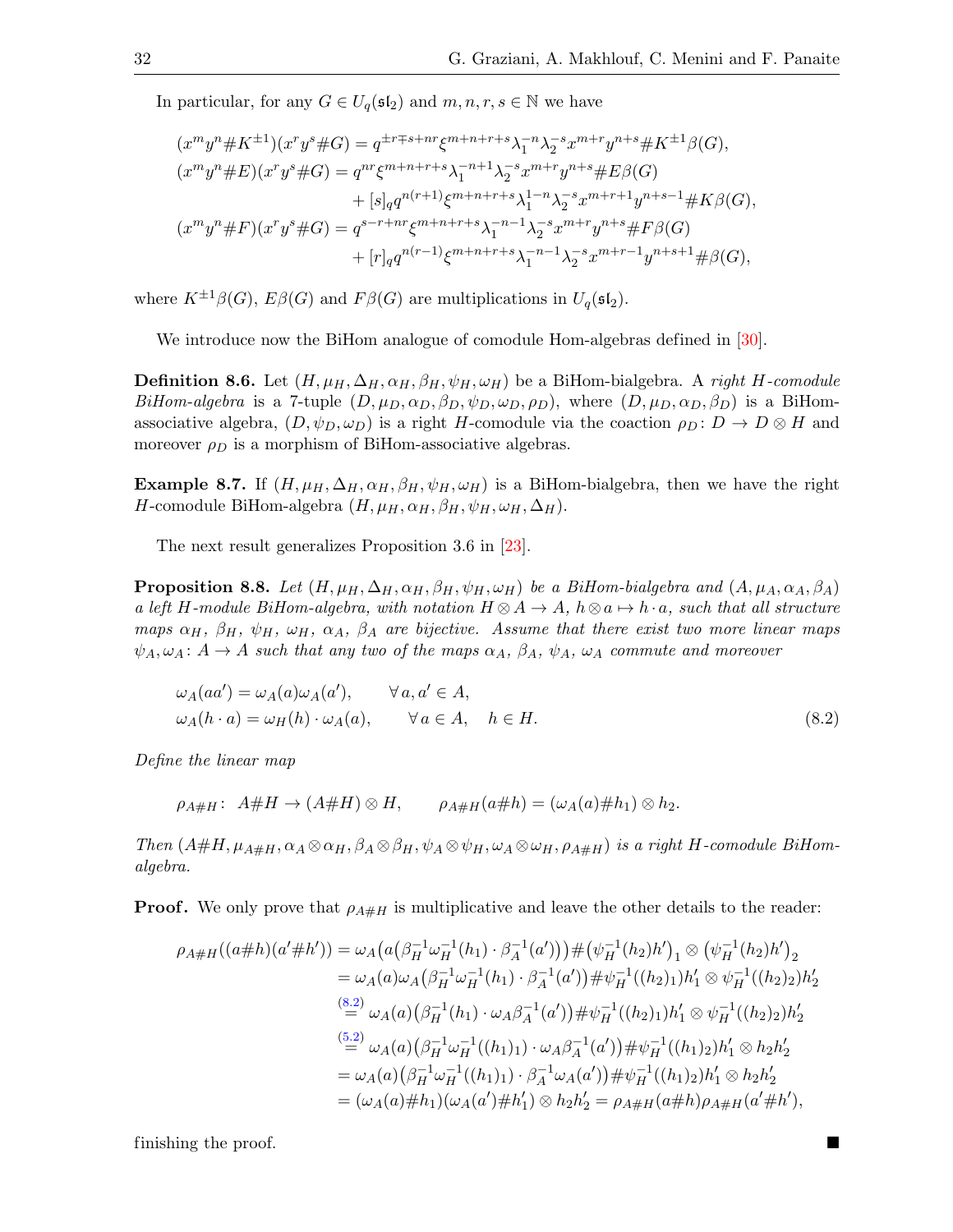**Example 8.9.** Let  $(H, \mu_H, \Delta_H, \alpha_H, \beta_H, \psi_H, \omega_H)$  be a BiHom-bialgebra such that all structure maps are bijective. Denote by A the linear space  $H^*$ . Then A becomes a BiHom-associative algebra with multiplication and structure maps defined by

$$
(f \bullet g)(h) = f(\alpha_H^{-1} \omega_H^{-1}(h_1)) g(\beta_H^{-1} \psi_H^{-1}(h_2)),
$$
  
\n
$$
\alpha_A: H^* \to H^*, \qquad \alpha_A(f)(h) = f(\alpha_H^{-1}(h)),
$$
  
\n
$$
\beta_A: H^* \to H^*, \qquad \beta_A(f)(h) = f(\beta_H^{-1}(h)),
$$

for all  $f, g \in H^*$  and  $h \in H$ . Moreover, A becomes a left H-module BiHom-algebra, with action

$$
\rightharpoonup: H \otimes H^* \to H^*, \qquad (h \rightharpoonup f)(h') = f(\alpha_H^{-1} \beta_H^{-1}(h')h),
$$

for all  $h, h' \in H$  and  $f \in H^*$ . Obviously,  $\alpha_A$  and  $\beta_A$  are bijective maps. Define the linear map

$$
\omega_A\colon H^*\to H^*,\qquad \omega_A(f)(h)=f\big(\omega_H^{-1}(h)\big),\qquad \forall\,f\in H^*,\quad h\in H,
$$

and choose a linear map  $\psi_A: H^* \to H^*$  that commutes with  $\alpha_A$ ,  $\beta_A$ ,  $\omega_A$ , for instance one can choose the map  $\psi_A$  defined by  $\psi_A(f)(h) = f(\psi_H^{-1}(h))$ , for all  $f \in H^*$  and  $h \in H$ . Then one can check that the hypotheses of Proposition [8.8](#page-31-1) are satisfied, and consequently  $H^* \# H$  becomes a right H-comodule BiHom-algebra.

Note also that, if H is counital with counit  $\varepsilon_H$  such that  $\varepsilon_H \circ \alpha_H = \varepsilon_H$  and  $\varepsilon_H \circ \beta_H = \varepsilon_H$ , then the BiHom-associative algebra  $A = H^*$  is unital with unit  $\varepsilon_H$ .

#### Acknowledgements

This paper was written while Claudia Menini was a member of GNSAGA. Florin Panaite was supported by a grant of the Romanian National Authority for Scientific Research, CNCS-UEFISCDI, project number PN-II-ID-PCE-2011-3-0635, contract nr. 253/5.10.2011. Parts of this paper have been written while Florin Panaite was a visiting professor at University of Ferrara in September 2014, supported by INdAM, and a visiting scholar at the Erwin Schrodinger Institute in Vienna in July 2014 in the framework of the "Combinatorics, Geometry and Physics" programme; he would like to thank both these institutions for their warm hospitality.

The authors are grateful to the referees for their remarks and questions.

# References

- <span id="page-32-0"></span>[1] Aizawa N., Sato H., q-deformation of the Virasoro algebra with central extension, [Phys. Lett. B](http://dx.doi.org/10.1016/0370-2693(91)90671-C) 256 (1991), 185–190.
- <span id="page-32-2"></span>[2] Aragón Periñán M.J., Calderón Martín A.J., On graded matrix Hom-algebras, [Electron. J. Linear Algebra](http://dx.doi.org/10.13001/1081-3810.1579) 24 (2012), 45–65.
- <span id="page-32-3"></span>[3] Aragón Periñán M.J., Calderón Martín A.J., Split regular Hom-Lie algebras, *J. Lie Theory* 25 (2015), 875–888.
- <span id="page-32-5"></span>[4] Ardizzoni A., Bulacu D., Menini C., Quasi-bialgebra structures and torsion-free abelian groups, Bull. Math. Soc. Sci. Math. Roumanie (N.S.) 56 (2013), 247–265, [arXiv:1302.2453.](http://arxiv.org/abs/1302.2453)
- <span id="page-32-6"></span>[5] Ardizzoni A., Menini C., Milnor–Moore categories and monadic decomposition, [arXiv:1401.2037.](http://arxiv.org/abs/1401.2037)
- <span id="page-32-7"></span>[6] Bakayoko I., L-modules, L-comodules and Hom-Lie quasi-bialgebras, Afr. Diaspora J. Math. 17 (2014), 49–64.
- <span id="page-32-4"></span>[7] Benayadi S., Makhlouf A., Hom-Lie algebras with symmetric invariant nondegenerate bilinear forms, [J. Geom. Phys.](http://dx.doi.org/10.1016/j.geomphys.2013.10.010) 76 (2014), 38–60, [arXiv:1009.4226.](http://arxiv.org/abs/1009.4226)
- <span id="page-32-1"></span>[8] Caenepeel S., Goyvaerts I., Monoidal Hom-Hopf algebras, [Comm. Algebra](http://dx.doi.org/10.1080/00927872.2010.490800) 39 (2011), 2216–2240, [arXiv:0907.0187.](http://arxiv.org/abs/0907.0187)